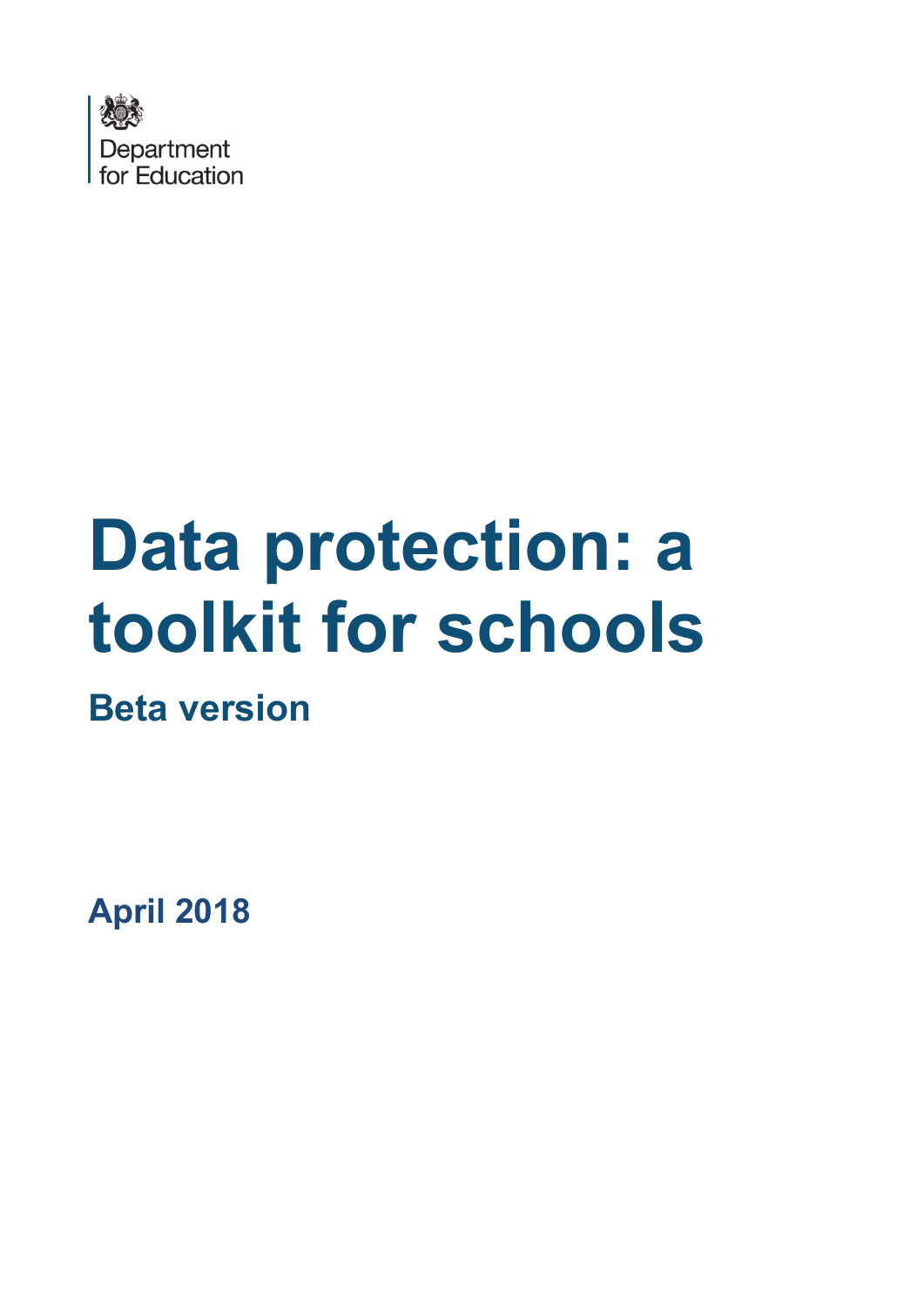# **Contents**

| Summary                                                                               | 3              |
|---------------------------------------------------------------------------------------|----------------|
| About this guidance: status and version control                                       | 3              |
| Reference materials used within this document                                         | 4              |
| Foreword by Neil McIvor, Chief Data Officer, DfE                                      | 5              |
| Structure and purpose of the toolkit                                                  | 6              |
| Step 1: Raising awareness                                                             | $\overline{7}$ |
| Step 2: Creating a high level data map                                                | 11             |
| Step 3: Turn your data map into a data asset register                                 | 14             |
| Step 4: Documenting the reasons for processing data                                   | 18             |
| Step 5: Documenting how long you need to retain information                           | 24             |
| Step 6: Reassurance and risks                                                         | 29             |
| Step 7: Decide on your Data Protection Officer role                                   | 37             |
| Step 8: Communicate with data subjects                                                | 40             |
| Step 9: Operationalise Data Protection, and keep it living                            | 43             |
| Annex                                                                                 | 46             |
| Annex 1: Explaining the language around data protection                               | 46             |
| Annex 2.1: Table for identifying personal information to support the initial data map | 50             |
| Annex 4.1 The possible lawful basis and conditions of processing for personal data    | 51             |
| Annex 5.1 An Emerging Data Retention Strategy for the sector                          | 53             |
| Annex 6.1 Example Data Protection Impact Assessment template                          | 64             |
| <b>Annex 10. Lead Contributors</b>                                                    | 66             |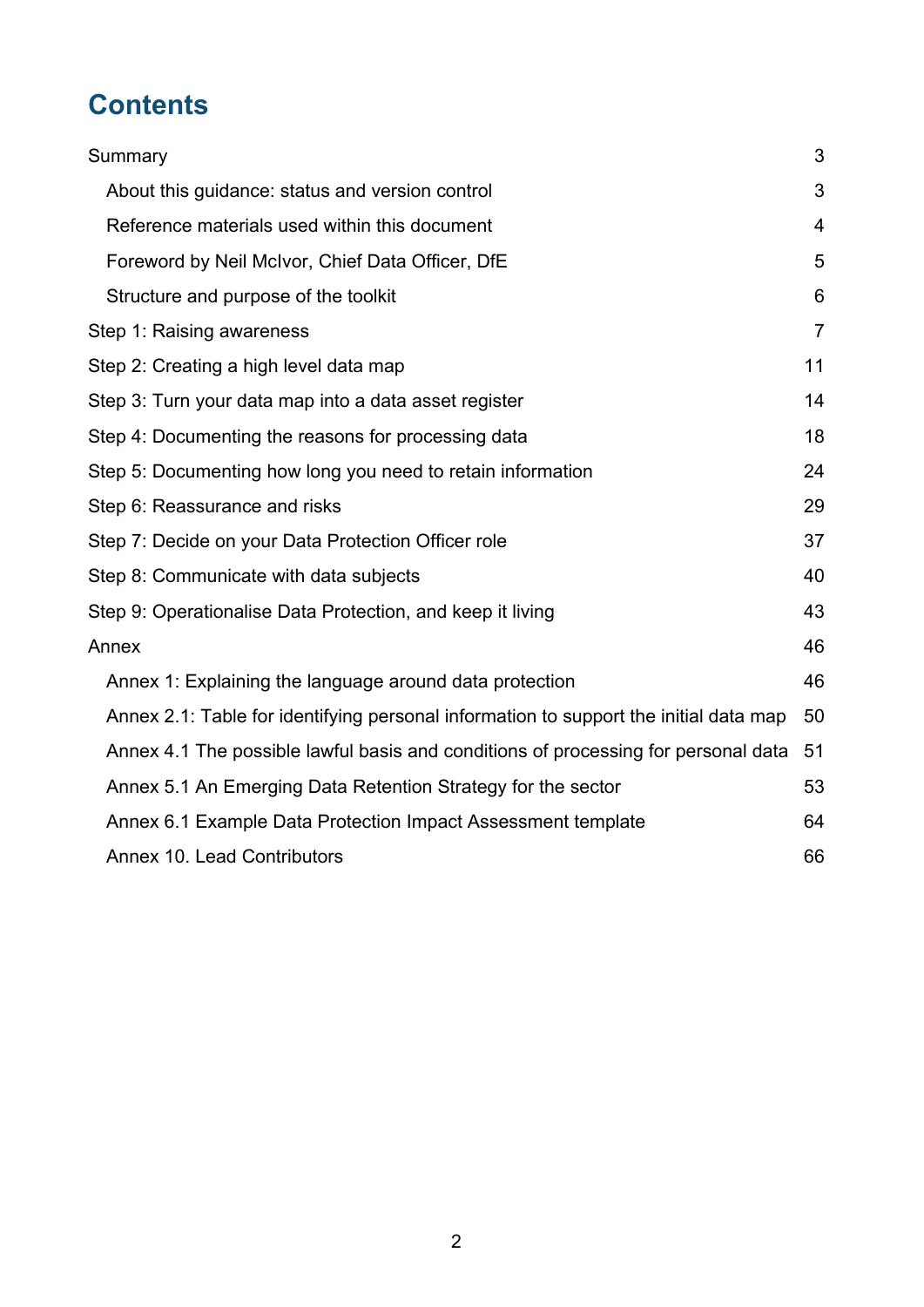# <span id="page-2-0"></span>**Summary**

# <span id="page-2-1"></span>**About this guidance: status and version control**

Version: Beta Date of release: 23 April 2018

This document has been released as a Beta version. This means that we are confident that overall, the document adds value in achieving its aims of supporting schools to better manage data protection and to implement the new elements of data protection associated with the General Data Protection Regulation (GDPR) and associated Data Protection Bill which will replace the current Data Protection Act 1998.

We are also aware that as a first version it needs to be:

- tested by schools for readability and ease of use
- viewed by a wide range of stakeholders who are interested in ensuring that schools deal with data protection robustly and efficiently

Feedback obtained during those processes will help iterate and improve the toolkit.

Hence, alongside the publication of this document, an informal consultation exercise will run until Friday 1 June 2018. The initial feedback gathered will be used to inform a revised version. The document is also likely to be refreshed once the Data Protection Bill is finalised. After that, we anticipate that it will still be a 'living document' and there will be further opportunities for improvement over time.

Whilst the document is currently long, it has been created to include a number of case studies and annexes that the schools who have contributed to the toolkit have found useful. It is intended that schools may choose to read the bits most relevant to their own maturity in managing data protection.

If you wish to comment on the content of this document then please provide feedback to [data.modernisation@education.gov.uk](mailto:data.modernisation@education.gov.uk) with the subject heading "GDPR toolkit feedback". If your comments refer to specific content in the document, please reference the page number(s) to identify the area to which you are referring. Please return comments by Friday 1 June 2018. We may not be able to provide individual responses to feedback, but all feedback will be read, considered, and inform future thinking as appropriate.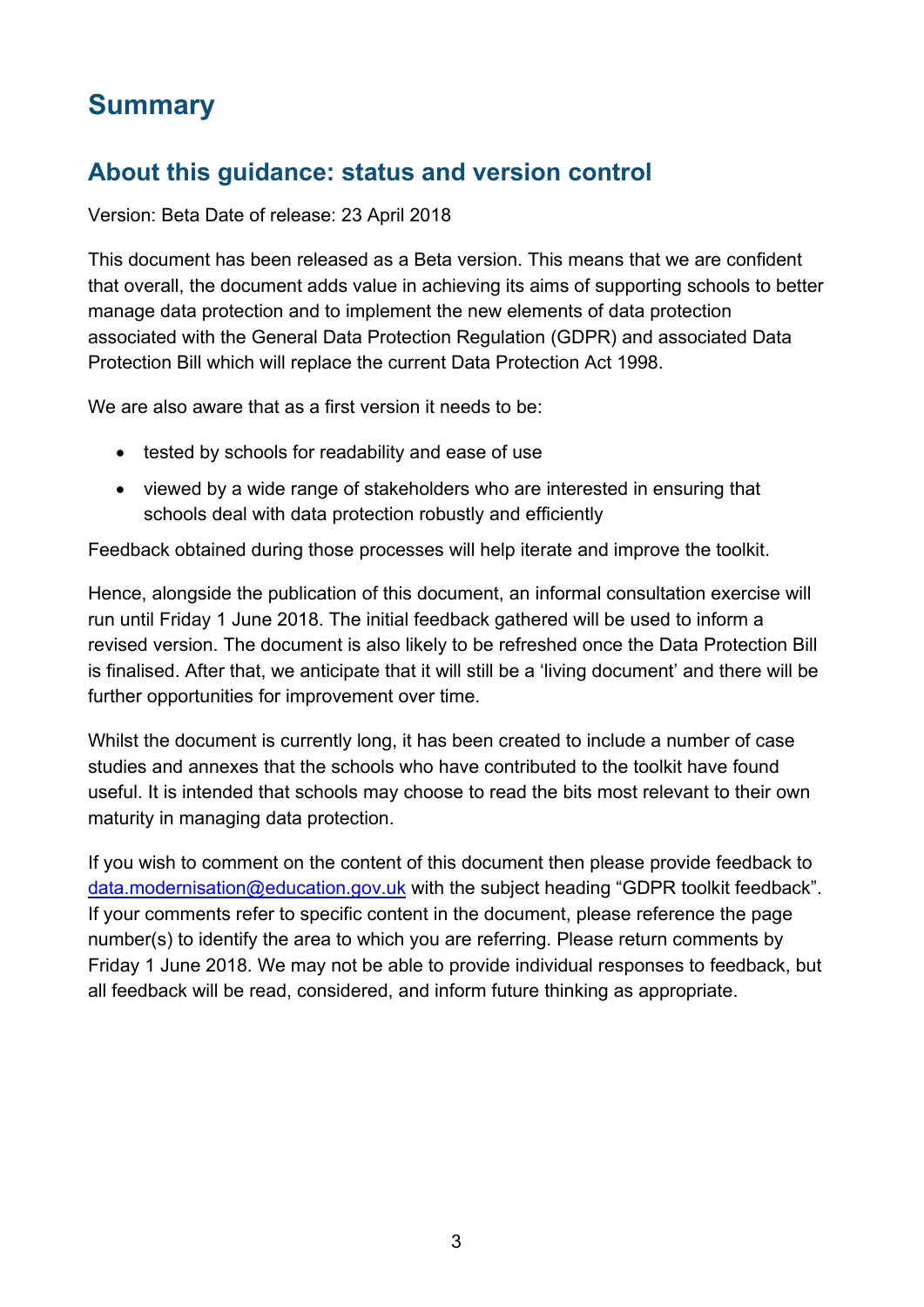## <span id="page-3-0"></span>**Reference materials used within this document**

In order to support schools to access supporting materials efficiently, a number of links are provided to materials created by public and commercial bodies, and case studies are provided from a range of volunteer organisations.

Any links to materials produced by commercial organisations are only done so after satisfying the following criteria:

- The material is assessed as being informative and correct.
- The material is assessed as adding value by a panel of school leaders working on data management.
- The commercial organisation that produces it may be referenced within the material, but the material must be free from any sales material or promotional material related to services offered.
- Access to the resource must be freely given without the need to register or provide contact details.

**By referencing any open source external material, the Department for Education (DfE) is in no way endorsing or recommending any additional services or solutions provided by third party organisations.** Schools are of course free to undertake their own searches for open-source material that helps them fulfil their statutory duties.

As well as those organisations providing information links, a number of other organisations have helped in developing the content of this initial toolkit. They key people and organisations involved are outlined in [Annex 10.](#page-65-0)

If, as an organisation, you have material that you feel would support schools in managing data protection, **and satisfies the above criteria**, please provide details to the consultation email address [\(data.modernisation@education.gov.uk\)](https://educationgovuk-my.sharepoint.com/personal/juliet_blomfield_education_gov_uk/Documents/Documents/data.modernisation@education.gov.uk), with a view to it being considered for inclusion in subsequent versions of this document.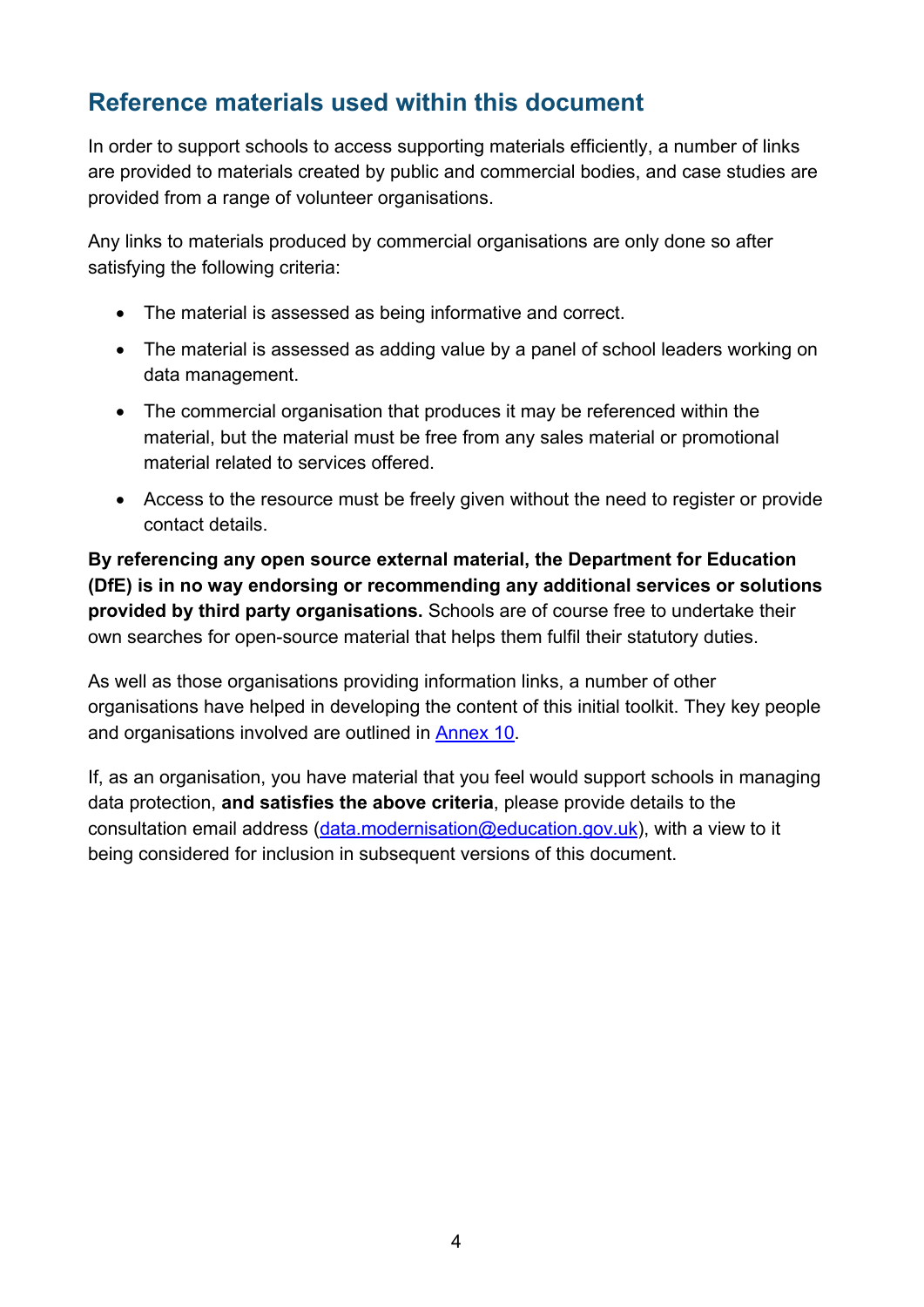# <span id="page-4-0"></span>**Foreword by Neil McIvor, Chief Data Officer, DfE**

Data plays a key part within a modern education system. It provides the opportunity to effectively monitor the progress of learners, it allows evaluation within evidence-based practice, and it provides the opportunities for huge efficiencies in how school life operates.

The use of data across our sector and beyond has developed significantly in recent years. And so it is right that the law, processes and skillsets associated with being effective guardians of children's data are brought up to date and fit for the modern era.

As the new data protection legislation comes into effect in May, it provides a challenge and an opportunity. Understanding and aligning to the changes is a challenge for all organisations, big or small. It does though provide a thorough opportunity to refresh policies and procedures relating to the safe stewardship of data. The new legislation is generating momentum around auditing where organisations are at, identifying risks and developing coherent plans to manage them down. It also places a firm emphasis on citizens being informed on the use of data and their associated rights. If our sector is to be entrusted to hold sensitive data about children across the country and exploit the benefits modern data technologies enable us, then they are both to be welcomed.

In aiming to support schools with the changes, it is clear that there is no one voice or lens in our sector who could have written an excellent guidance document in isolation. That is why I'm delighted to see the high degree of collaboration from schools, local authorities (LAs), multi-academy trusts (MATs), and the supplier community who have helped develop this initial working document.

We would really value your comments and feedback during the informal consultation window, so that we can continue to work with users to iterate and improve it.

Yours,

 $NDMC$ 

Neil McIvor, Chief Data Officer, Department for Education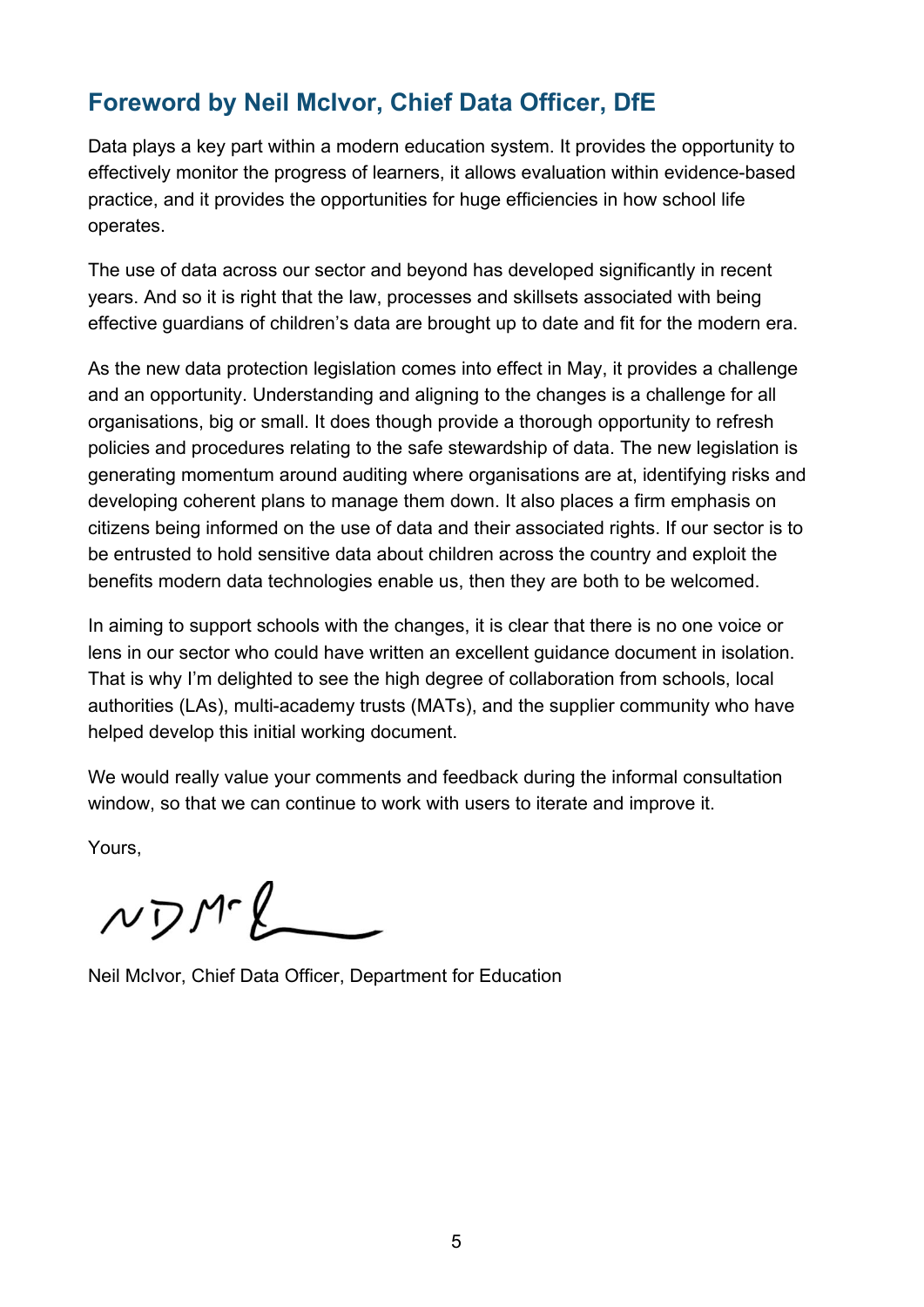# <span id="page-5-0"></span>**Structure and purpose of the toolkit**

Much of the best practice associated with the General Data Protection Regulation (GDPR) and Data Protection Bill is based on the Data Protection Act 1998. That said, GDPR and the Data Protection Bill introduce new elements and provide an opportunity for organisations to review their current data protection and privacy practices.

Schools will be at different stages in preparation for legislative change on data protection. The use of data and related technologies varies significantly across our schools, and this toolkit is intended to support schools in developing the policies and processes that are right for them. It has been developed by the Department for Education (DfE) working in collaboration with schools, multi-academy trusts (MATs), local authorities (LAs), system suppliers, GDPR support providers, the National Cyber Security Centre and the Information Commissioners Office (ICO).

The document provides 9 steps that, we think, can help schools efficiently develop the culture, processes and documentation required to be compliant with the strengthened legislation and effectively manage the risks associated with data management.

The 9 steps outlined a suggested sequence of activities that will enable schools to identify and monitor the use of personal data, undertake the necessary processes for auditing and assessing risk, and assist with compiling policies to ensure schools can sustain compliance. Each step is structured to provide the intended outcomes of each step, a suggested 'how to' approach, top tips, case studies, and links to the most relevant resources for that step that have been identified to date.

It is important to note that this document provides tips and guidance only. It is intended to support schools draw out areas of risk. Where the term 'school' is used, multiacademy trust could equally apply where relevant, as the legal entity with the responsibility for data protection for their schools. **It does not constitute formal legal guidance**, **and as a data controller in its own right, a school is ultimately responsible for its own data protection procedures and compliance with legislation.**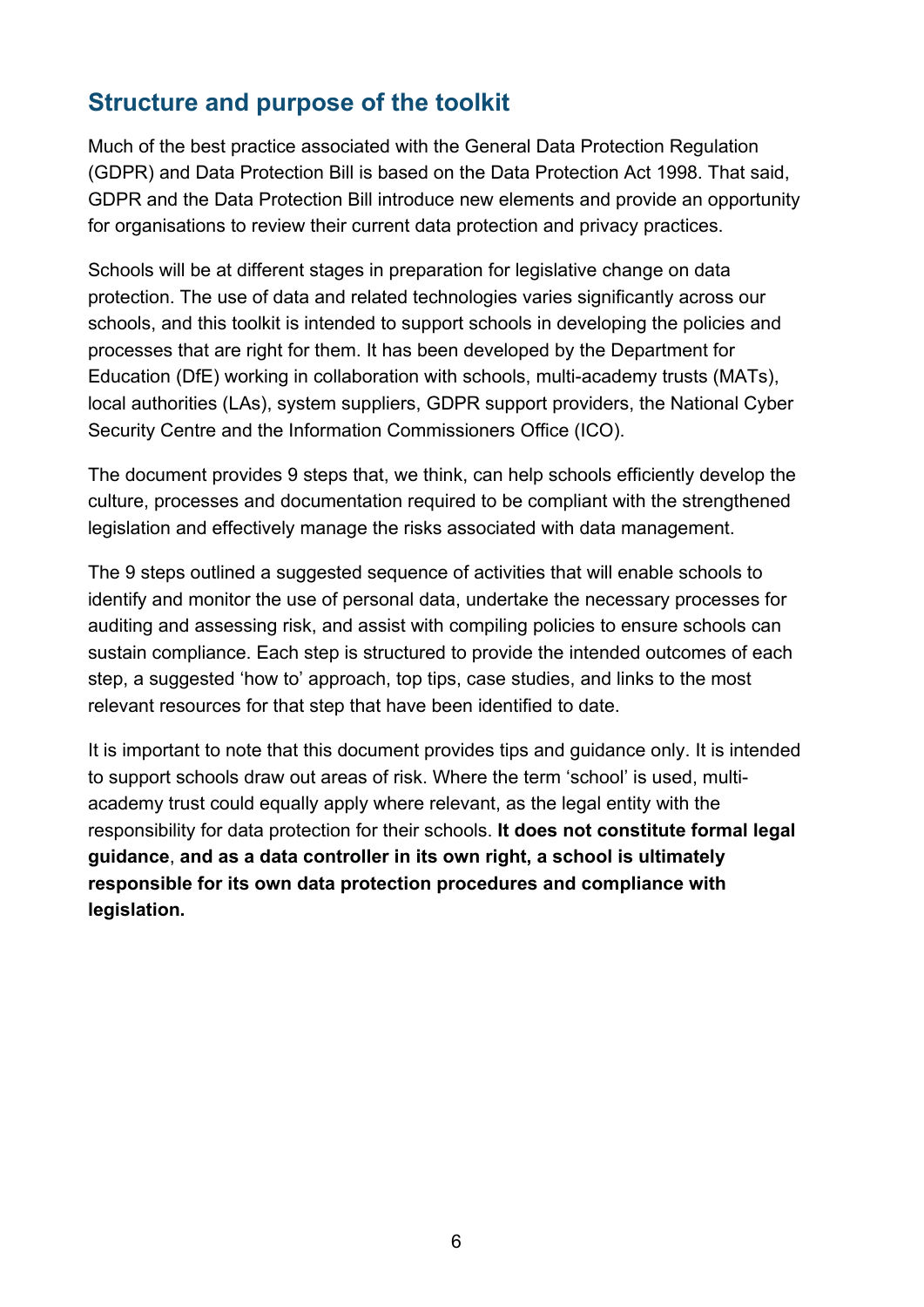# <span id="page-6-0"></span>**Step 1: Raising awareness**

#### **Intended outcomes:**

- 1. Raise awareness across **all** staff within the school who come into contact with personal data (noting that personal data can relate to pupils, staff, parents and potentially others). Making the link between data protection and child protection can be an effective way to 'make it real' for staff, although data protection is much broader than that.
- 2. Ensure that a broad range of staff across the school community are engaged with the work, to articulate and demonstrate the totality of personal data owned by the school, and to be engaged in the risk management. This includes an awareness that risks to personal data security can come from online threats like a cyberattack.
- 3. Governors and trustees are aware of the key issues arising for the schools from the legislative changes and understand how to effectively monitor and review compliance with the data protection regulations.
- 4. The language associated with data protection, and the enhanced legislation, is demystified.

#### **How to approach this step:**

Within a school, there are all sorts of job roles that utilise personal data for a variety of reasons. Some staff will be responsible for ensuring they simply use it responsibly, others will be making significant decisions about what data is used, how it is processed and stored and who it is shared with and how. As such, it is likely that a 'one size fits all' approach to staff training will not work.

From talking with schools, we believe an effective approach is to think about **3 levels of raising awareness:**

- **1. All staff** should be aware of what personal data actually is, what 'processing' means in the broadest form and what their duties in handling personal information are. They should be aware of the processes by which they are permitted to use that information, and be **clear of the scope of the permitted usage of that data**. They should be engaged with the **risks around data getting into the wrong hands,** and their responsibilities regarding responding to a **data breach.** The job roles that might warrant this level of training include catering staff, welfare supervisors, library staff, cleaners, first aiders etc.
- **2. Those who can influence how data is used, processed and secured.** By this we mean any staff in school who may have the authority to create and store data,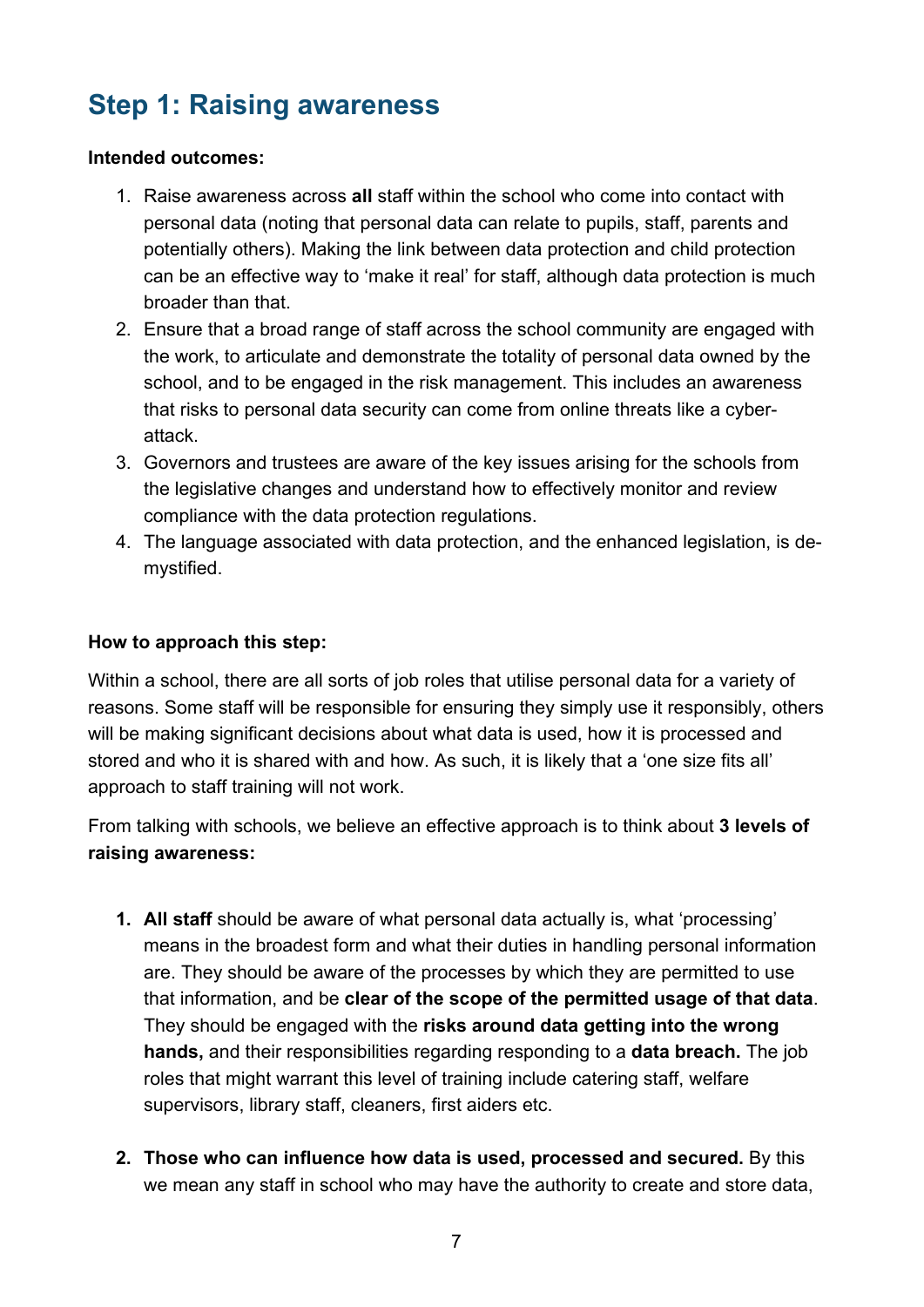enter data into applications/software or decide if/when they will process certain data. They may also have responsibilities for how paper documents are handled within the school environment. This likely covers all teaching staff as a minimum.

As well as the awareness work, they should have the chance to **review the highlevel data maps** suggested in [step 2,](#page-10-0) and be given an opportunity to contribute the different perspective that they offer compared with senior leaders or data leads. They should also be engaged with things like **ensuring there is a legitimate lawful basis and, if relevant, a condition for processing** the information they utilise, and that **storage of data is minimised** to that required to perform the necessary task. They should be engaged in **discussions about identification and mitigation of risks**, and know the governance arrangements that oversees the management of risks**.** In addition, as more schools process and store personal data by electronic means, schools will want to produce user friendly security policies and staff training to help reduce the risk of a data breach. The job roles that warrant this level of training may include, but are not limited to, higher level teaching assistants, teaching staff, office staff, site administrators, information and communications technology (ICT) staff and technical support staff. Everyone can help prevent data loss by following basic cyber security steps.

**3. Senior leaders and executive level, and those who manage the 'data ecosystem'.** By this we mean those in school who are responsible and accountable for making choices around the use of technology and its security, deciding on what and how the data is shared, and setting school policies around the use of data and technology. As well as the senior leadership team (SLT), it may well be network managers or business managers. These people need to be **sufficiently aware of the content of GDPR and the Data Protection Bill, so that they can assure governors that the school has the right things in place to be compliant.** As a data controller the school has a responsibility to ensure there that is accountability, and transparency throughout the whole data ecosystem and that the principles of data minimisation and privacy by design are adhered to by all parties, and that any contracts with data processors cover the relevant areas of data protection. This level of training is aimed at those who are accountable for those responsibilities on a day-to-day basis. Job roles warranting this level of training include, but may not be limited to, all SLT members, curriculum leads, business managers, ICT leads and data managers and MAT executive teams.

In addition to staff training, **awareness for governors and MAT trustees** should focus on the following areas:

• That the ultimate responsibility for compliance sits with governors and trustees.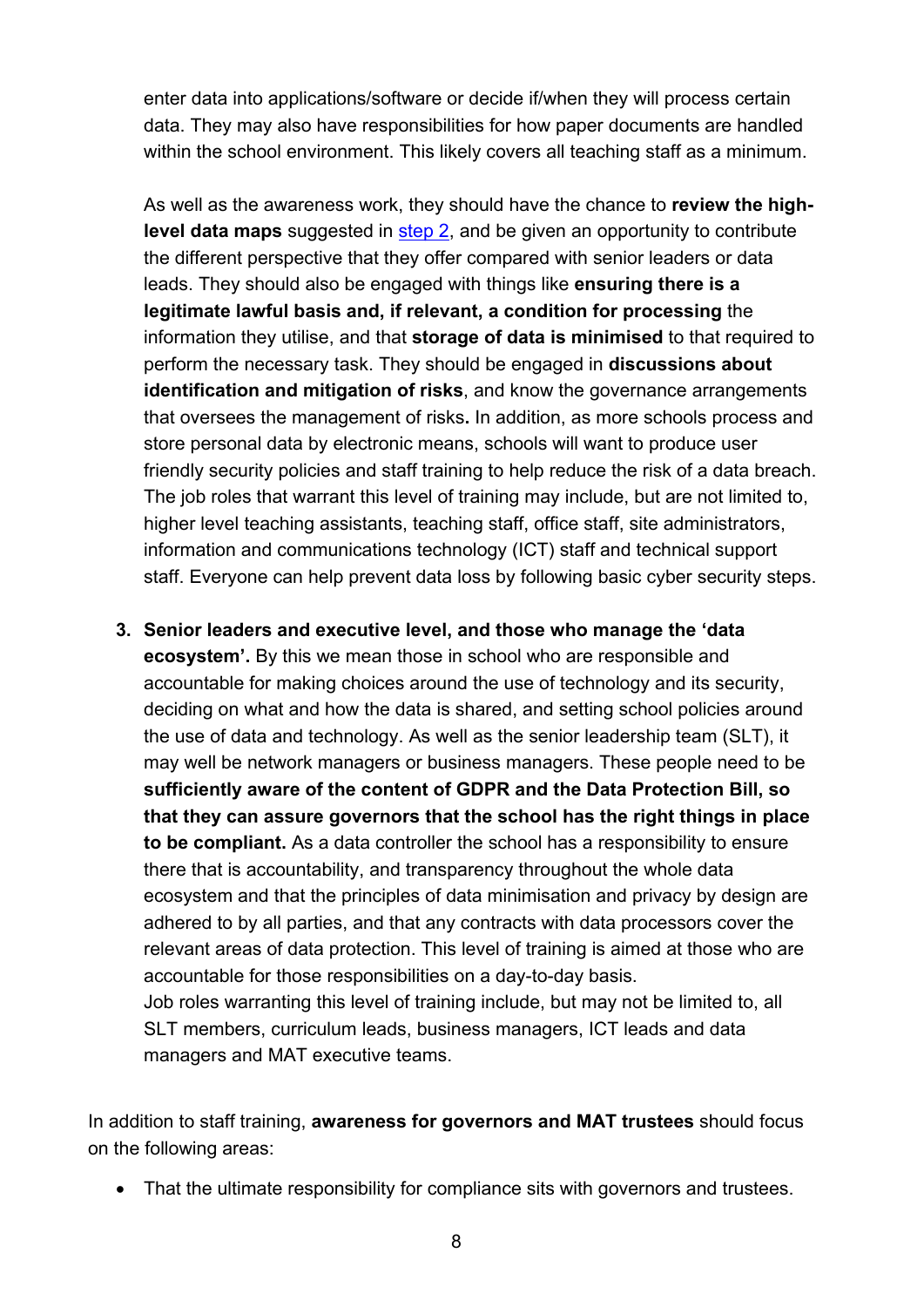- School governors will also have an oversight role in making sure their school has good network security to keep the personal data they hold protected. This should also include having a business continuity plan in place that has cyber resilience as a consideration.
- That the new legislation moves schools from being required to 'comply' with data protection, to being required to 'demonstrate' compliance with legislation.
- To actively demonstrate compliance, schools need to document all their assets of personal data and ensure they are being appropriately managed and secured.
- Preparation requires a thorough 'audit' or 'housekeeping' exercise on current data processes that should already be in place in relation to the Data Protection Act. In particular, it is likely that data retention policies need more consideration.
- Following the data audit, an assessment of risks to data protection that will be considered by the school to be high or medium should be maintained. Schools should clearly identify what these risks are and how they are being addressed. This could include identifying any shortcomings in the school's network security infrastructure and keeping IT security policies up to date. This should be documented as evidence towards compliance.
- Schools need to review how they communicate their use of data with pupils/parents, and the rights of data subjects, with clear explanations regarding the strengthened rights (including Subject Access Requests (SARs)). Schools need to have agreed procedures for dealing with SARs.
- A need to appoint a Data Protection Officer who has the ear of governors (and vice versa) and is somewhat distanced from the management structure that develops and maintains data policies. (Step 7 has [more information\).](#page-36-0)
- A review of data protection policies in light of any changes to procedures and processes arising from the data audit and risk management.
- Reviewing data protection is an ongoing process requiring the whole school to be continually mindful of their responsibilities. Formally scheduling an annual review of current practice through an internal or external audit may be something schools wish to consider.

#### **Top tips:**

- Link data protection to child protection when trying to get people engaged. In this way, all staff see that data protection matters in the context of pupil welfare. But the rights of individuals are also key and start people thinking about gaps in current practice.
- Once SLT have developed a high-level data map (as described in [step 2\)](#page-10-0), test and iterate it during training with staff. They will identify new things and it will help entrench a sense of ownership.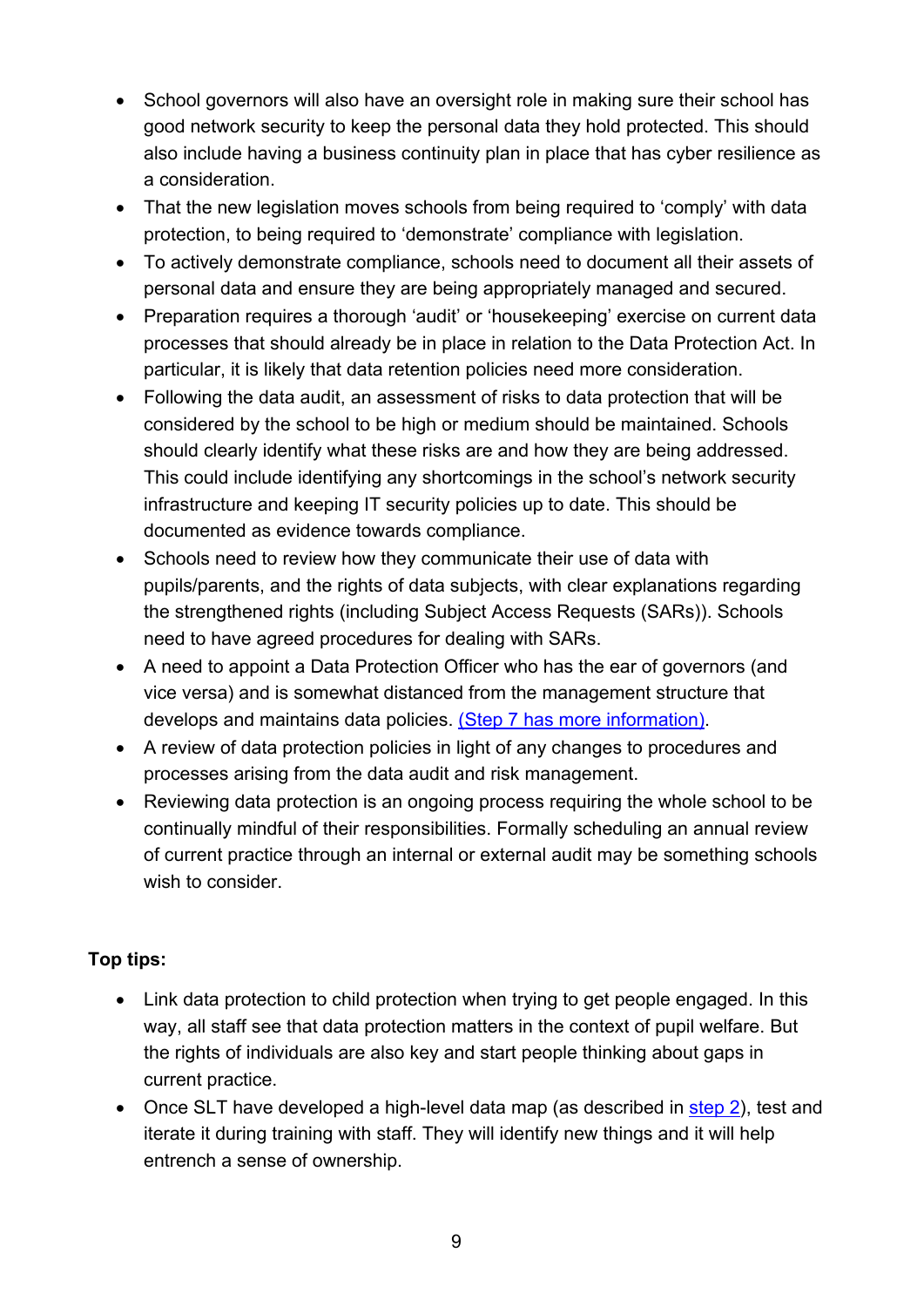#### **Case studies**

• In training it may be useful to use 'real life' case studies to explore how your school ensures that its personal data is safe. "School CCTV hacked" or "Children's Services Data Breach" are 2 search terms that might find articles that provide food for thought and help make training/risk management feel real.

#### **Relevant resources:**

- [Annex 1](#page-45-1) explains the key terms and language used to describe data protection and within this document.
- There are several posts on the [DfE teaching blog related to GDPR.](https://teaching.blog.gov.uk/)
- An [introductory](https://www.youtube.com/watch?v=y09IHXv6u6M) GDPR video on the DfE YouTube Channel.
- This 2m 30 second video by GDPR in Schools (GDPRIS) can help to set the scene as part of training with staff. A [print out summary](https://www.gdpr.school/free-resources/) is also available on their website.
- The National Cyber Security Centre website has quidance in this area and will publishing more advice covering the topics discussed above in the coming months.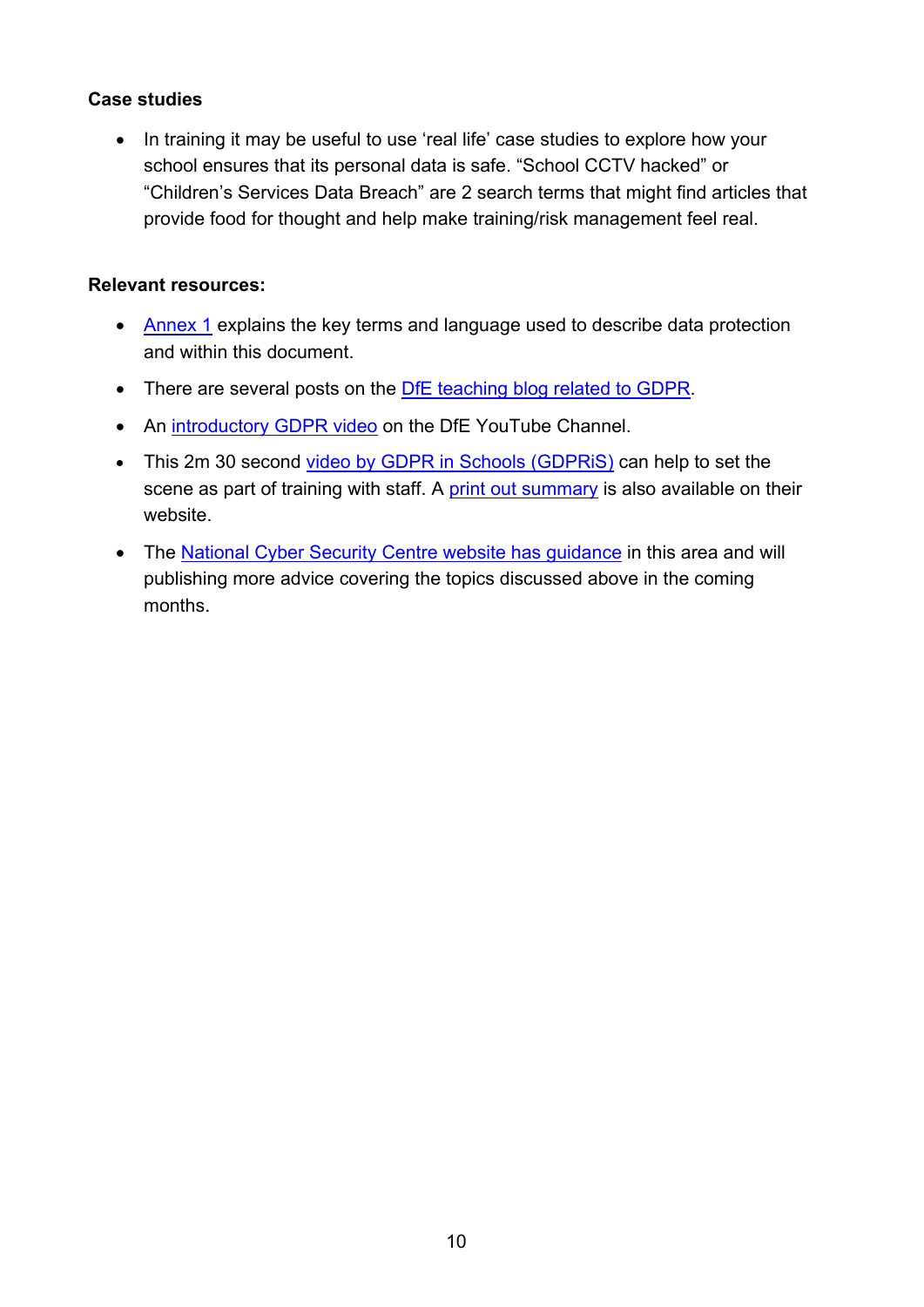# <span id="page-10-0"></span>**Step 2: Creating a high level data map**

#### **Intended outcomes:**

- 1. Build up an overview of all the places personal data are stored and used in the school (your school's "data ecosystem").
- 2. Create something that can be discussed and tested with staff to identify any gaps in the initial 'overview' and build confidence that everything is captured.
- 3. Create an overview that can be aligned to more detailed documentation about data assets.
- 4. Create a picture that helps communicate personal data use with pupils/parents, a requirement of the new legislation discussed in [step 8.](#page-39-0)

#### **How to approach this step:**

One approach many schools are taking is to begin with a session to complete these 3 columns of a table:

- 1. Data sent to the school from someone else (for example, a local authority admissions team).
- 2. Data created within the school.
- 3. Data passed on from the school to someone else (a subsequent school for a pupil, the local authority, DfE or a supplier).

Consider the types of personal data your school records and uses. The data can be categorised as follows:

- admissions
- core management information systems (MIS)
- any 'data integrator software' you may use to connect your MIS with other systems
- curriculum tools
- payment systems
- virtual learning environments
- catering management, including cashless catering
- safeguarding, potentially including CCTV
- trips and transport
- uniform, equipment and photographs
- identity management systems (potentially using biometrics/fingerprinting)
- contract/communication systems
- social care and health interactions (for example, school nurse visits)
- statutory returns
- references and education settings you pass children on to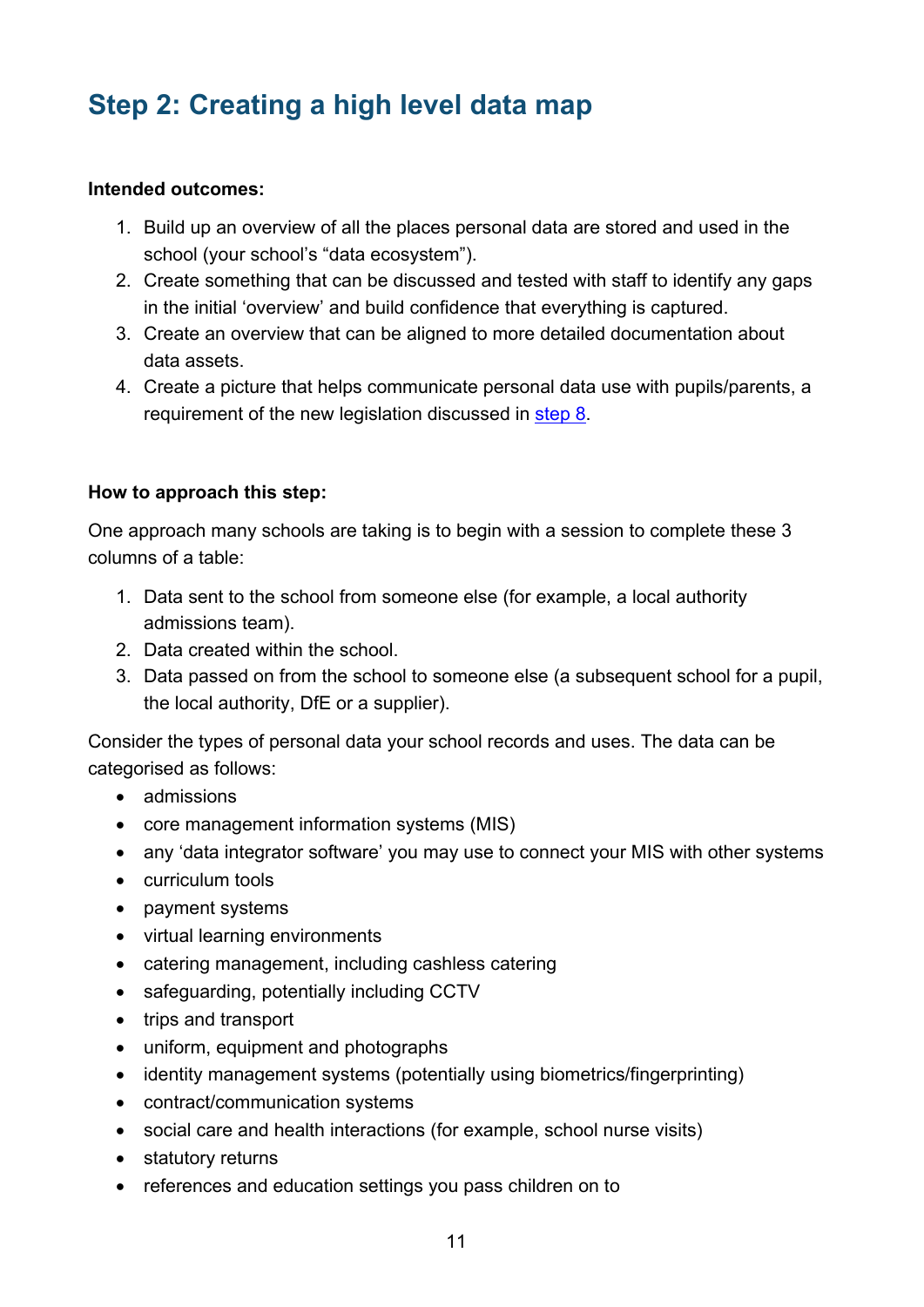- workforce systems such as job applications, current staff and former employees
- paper records
- other systems

A simple way to capture this information is by creating a table with the data types forming the row headings and the data flow considerations forming the column headings. An example is provided in [Annex 2.1](#page-49-0)

Once you think you have captured all the data sets in use within the table, convert the table into a visual map of the data systems, and how the data flows into and out of the school. A visual map is engaging and user friendly, and will be useful in subsequent steps.

#### **Top tips:**

- Remember, the focus is **personal** data, that is information that identifies a living individual. Whilst you may want to do this for other data assets as well (for example, financial data assets) the priority is personal data in terms of responding to the new legislation.
- Invite a range of staff to document the data systems and stores associated with each data area. SLT or data managers might initiate the work, but it will be other teachers and school members who spot the gaps and will often have a more comprehensive understanding of paper records or use of learning applications that may not be on SLTs radar.
- Do you have 'middleware'/'data integrators' that extract data from your MIS to be used in other systems? Examples are Groupcall Xporter, Wonde, OvernetData, SalamanderSoft, Assembly/Ark UK group and Ruler. **If so, it is vitally important that you are aware of what information is being extracted from your MIS and how it is being used and/or shared with other systems.** If you don't know whether you use them or not, ask your MIS Provider. **It is critical that the school assesses how its liability may be affected by the actions of your third party suppliers and to mitigate risk it is important to exercise due diligence and ensure you have an up to date data processing agreement in place with them.**
- At this stage it would be a good opportunity to take stock of the IT security policies that your staff currently follow both when you are sharing and storing personal data over networks.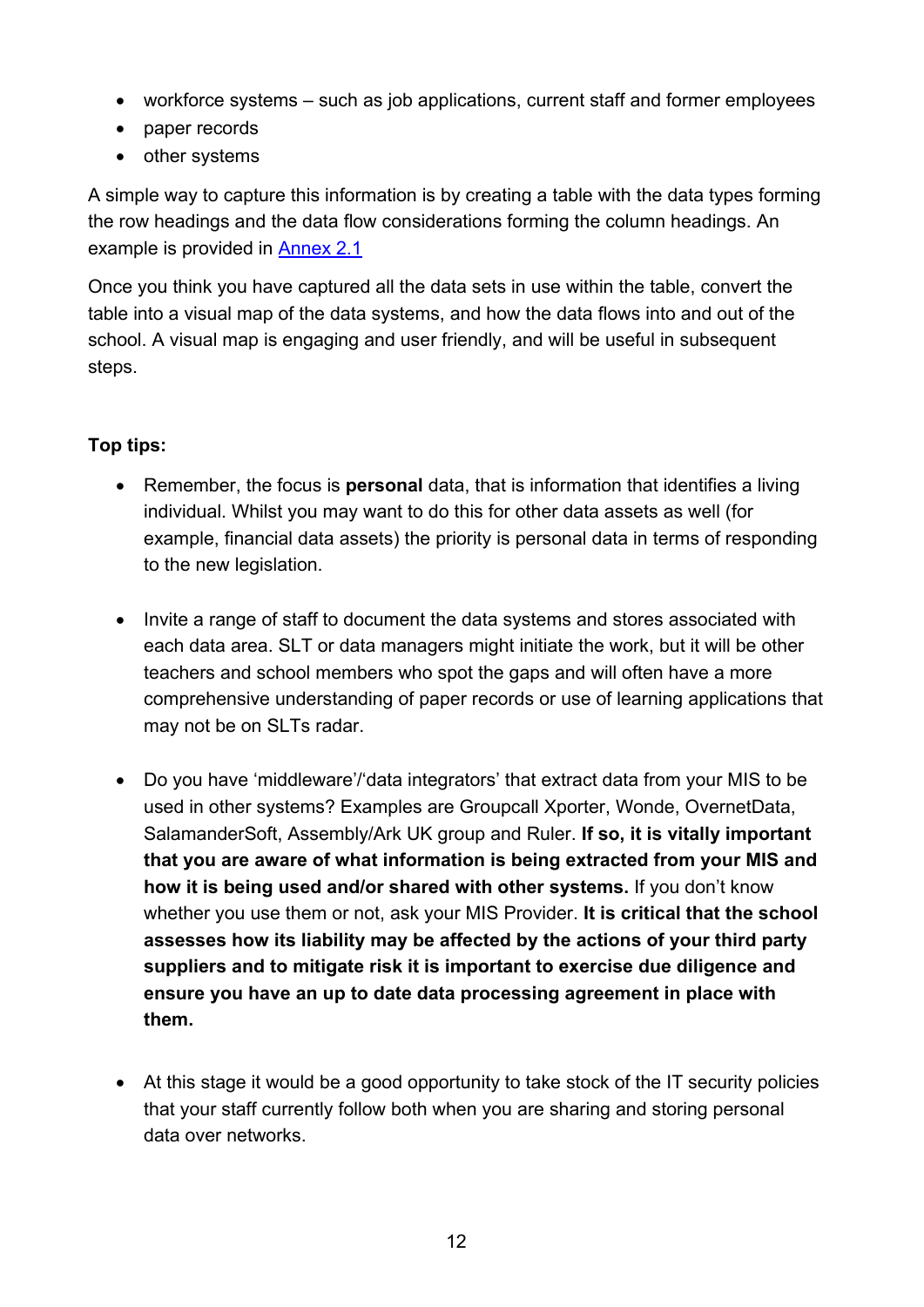• The data map you create is your 'as is' data map and will help you understand the range of personal data your school uses, how it is used and who it is shared with**. It does not mean that it is compliant with new legislation.** The work you will do in subsequent steps will build on this knowledge to pinpoint areas of weaknesses or potential issues with current practice that need to change.

## **Case study: Dobcroft Infant School, Sheffield: Pupil data**

Dobcroft Infant School undertook a data mapping exercise at the outset of preparing for the new legislation.

Sharing it with teachers and staff proved extremely valuable in validating the map, identifying gaps, and being alive to issues with paper records.



#### **Relevant resources:**

- o [Annex 2.1](#page-49-0) includes an example of a table that can be used to support the work to capture all personal level data assets.
- o This [video by GDPR in Schools \(GDPRiS\)](https://youtu.be/3acxKz9KgDI) can be used to help set the scene and context of those setting out on the data mapping and data asset register work with a school. This is also available as a mind map.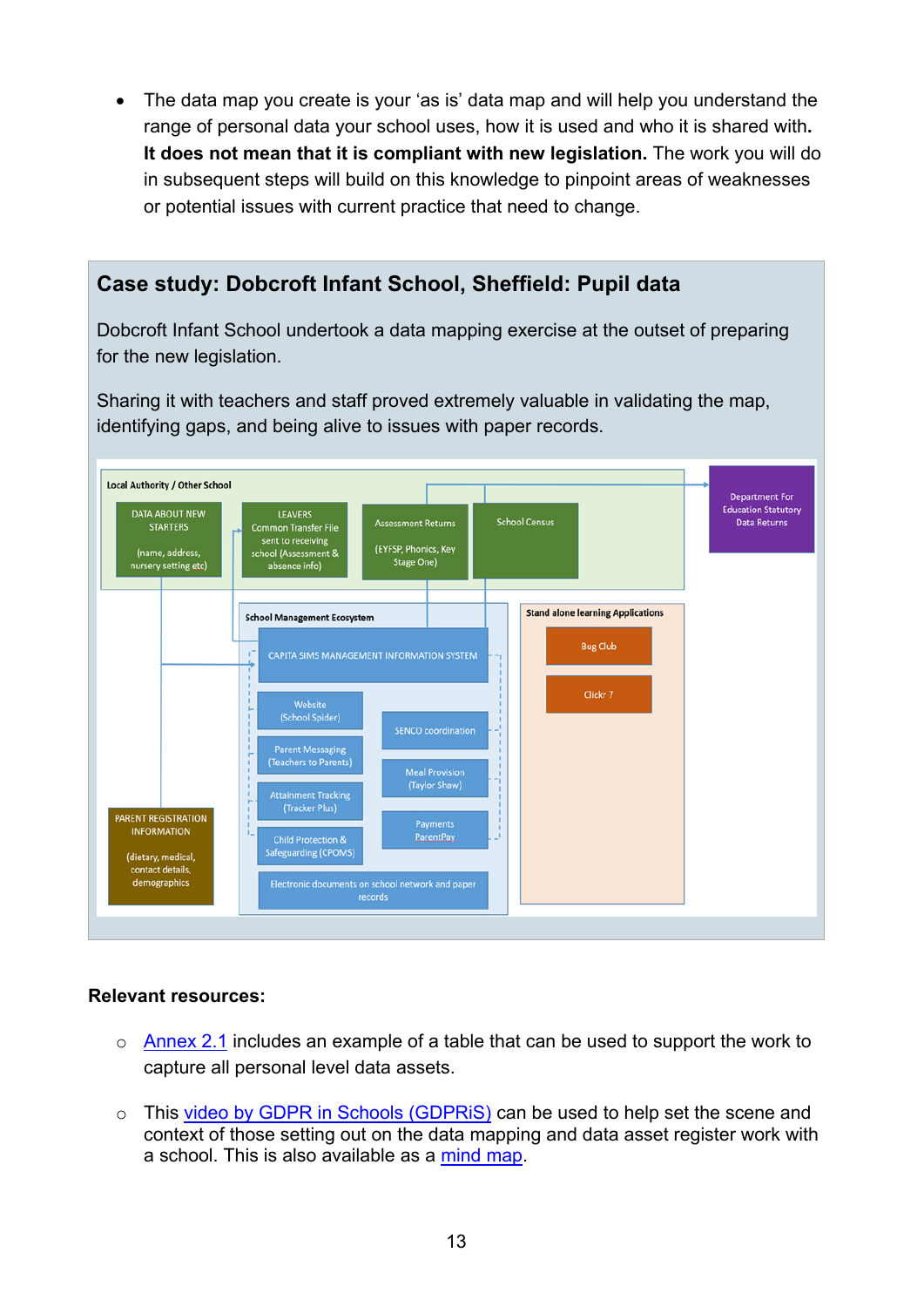# <span id="page-13-0"></span>**Step 3: Turn your data map into a data asset register**

#### **Intended outcomes:**

- 1. Create the main framework around which schools can document the detail associated with each dataset.
- 2. Identify the areas of weakness/risk or gaps that will most likely begin the creation of a risk-management based approach to compliance.

#### **How to approach this step:**

- The creation of data map is a useful starting point, but you need to start building up a rich picture of understanding about your data assets. You need to create a data asset register.
- In simple terms, a data asset register is a long list of all the different data assets you have in your school, with some supplementary information about each of them. Different organisations will go down to different levels of detail here depending on their complexity and maturity. As a minimum, doing this for all assets that hold personal level data is required.
- A data asset is a 'thing' that contains data. It could be a database, a system used, a spreadsheet, or a set of paper records. It is worth taking time getting the level of detail right here. If you think of your school as a library, then data assets are the books. They are not the most detailed level of data you hold (that would be the words, sentences and chapters in those books), but rather they are distinct portions of your data estate that can be thought of as 'one asset'.

Your data map will contain a pictorial representation of your data assets. We recommend that at this stage:

- 1. You give each 'data asset' on your data map a reference number.
- 2. You create a row in a spreadsheet for each data asset you assigned a reference number.
- 3. You create the following column headings: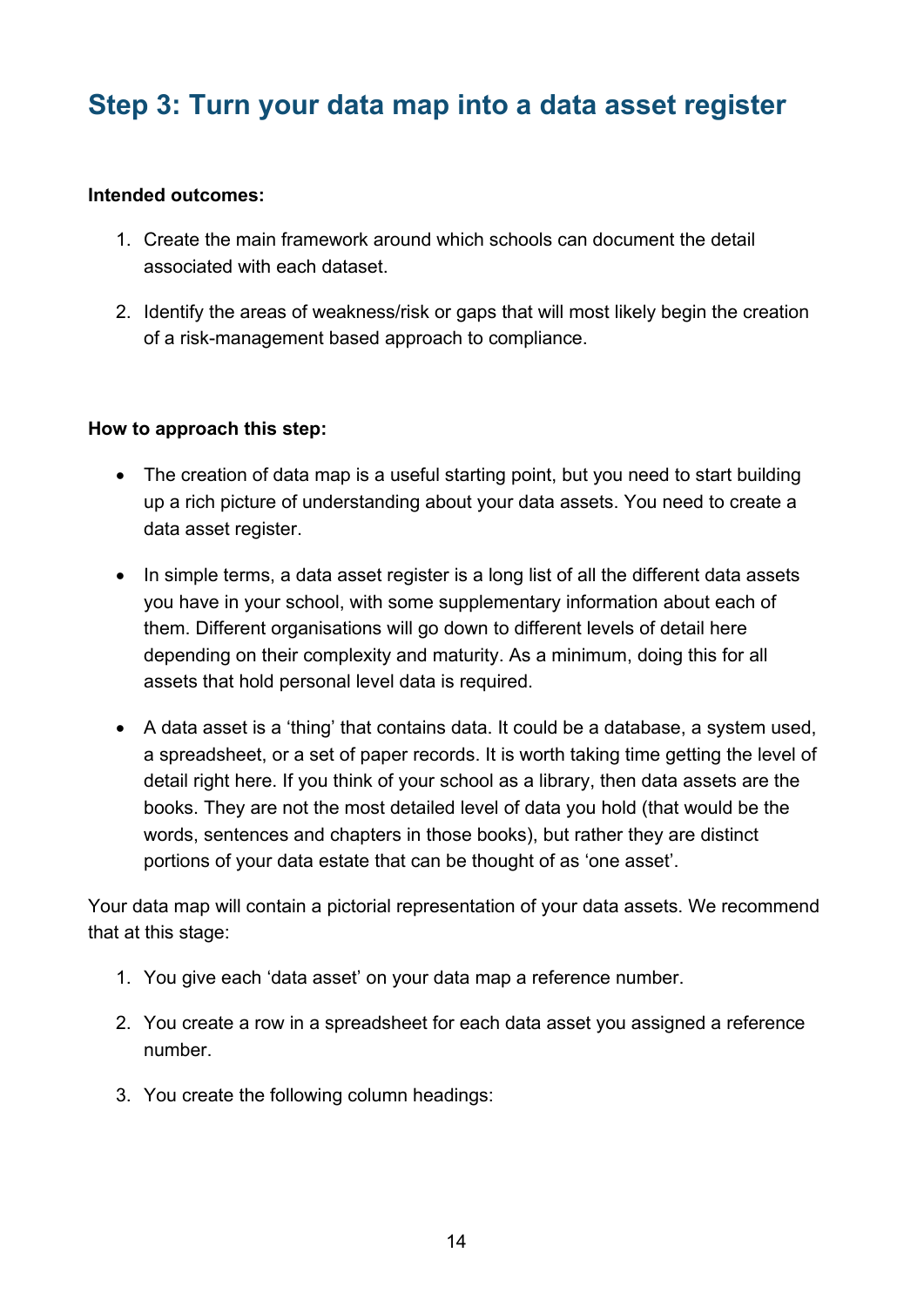| <b>Theme</b>                                         | <b>Column heading</b>                                                                                                                                                                                                                                                                                                                                                                                                                                                                                        |
|------------------------------------------------------|--------------------------------------------------------------------------------------------------------------------------------------------------------------------------------------------------------------------------------------------------------------------------------------------------------------------------------------------------------------------------------------------------------------------------------------------------------------------------------------------------------------|
| Source                                               | Source of data                                                                                                                                                                                                                                                                                                                                                                                                                                                                                               |
| Contents                                             | Does it contain Personal Level Data (Y/N)?<br>$\bullet$<br>Does it contain GDPR Special Category Data, or other data<br>$\bullet$<br>considered sensitive in education (Y/N?)                                                                                                                                                                                                                                                                                                                                |
| Processing and role of the<br>school                 | Is the school a data controller or data processor?<br>$\bullet$<br>If a controller, are there any joint controller relationships?<br>$\bullet$<br>What processing is done with the data $-$ what is this data<br>asset used for in school?<br>What is the lawful basis (personal data) and condition for<br>$\bullet$<br>processing (special categories) that apply to that processing?                                                                                                                      |
| Controlling access and use                           | Is there any onward sharing? To whom?<br>$\bullet$<br>Is there an up to date data sharing agreement in place?<br>$\bullet$<br>Who has access to this data asset in school, and how do we<br>$\bullet$<br>control that to ensure only those with permission can see/use<br>it?<br>When using IT networks is it possible to limit the number of<br>٠<br>users and grant the least amount of privilege required and<br>monitor their activity?                                                                  |
| Data retention and<br>destruction                    | What is the data retention period(s) for the different data in<br>$\bullet$<br>the data asset, and what is the justification for it?<br>Is the capability to manage retention (that is, to delete records)<br>or anonymise them after X years) built into software?<br>If no, what operational process is in place to ensure the<br>$\bullet$<br>intended retention period is implemented properly?                                                                                                          |
| Communicating with data<br>subjects and their rights | Do you rely on seeking active informed consent, and if so how<br>$\bullet$<br>is this managed?<br>How are data subjects informed of their rights regarding<br>$\bullet$<br>access?<br>How are data subjects informed of their rights regarding<br>$\bullet$<br>rectification of data?<br>How are data subjects informed of their rights regarding<br>$\bullet$<br>erasure of data?<br>How are data subjects informed of their rights regarding<br>$\bullet$<br>restricting certain types of data processing? |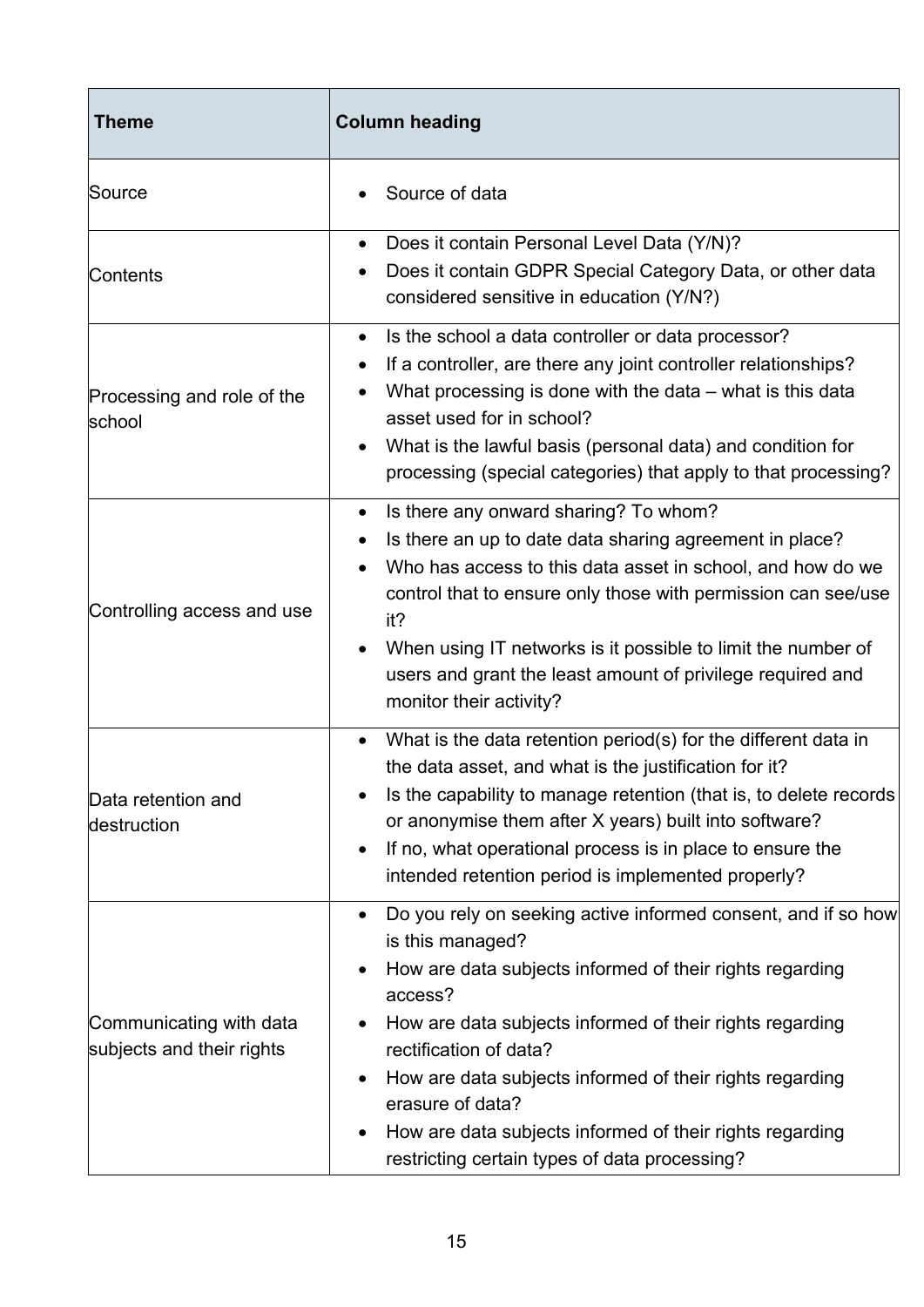| Theme                      | <b>Column heading</b>                                                                                                                                                                                                                                                                                                                                                                                                                                                                                                                             |
|----------------------------|---------------------------------------------------------------------------------------------------------------------------------------------------------------------------------------------------------------------------------------------------------------------------------------------------------------------------------------------------------------------------------------------------------------------------------------------------------------------------------------------------------------------------------------------------|
|                            | How are data subjects informed of their rights regarding<br>$\bullet$<br>objecting to certain types of data processing?<br>Is the process for Subject Access Requests, including getting<br>data in a structured format known?                                                                                                                                                                                                                                                                                                                    |
| Security and Breach        | What security measures are in place for inappropriate access<br>or loss of a data asset?<br>Has the school put in place up-to-date ICT security policies to<br>prevent or deter personal data loss for incidents such as a<br>cyber-attack, and do you review it within a defined period?<br>As part your IT security policy do you follow processes to<br>secure the transfer of data between users and controllers?<br>Is there a process in place for handling a breach of a data<br>asset including reporting it to the relevant authorities? |
| <b>Automated Profiling</b> | Does the processing of the data involve any automated<br>decision making, including profiling?                                                                                                                                                                                                                                                                                                                                                                                                                                                    |
| Offshore storage           | Is the data stored offshore? If so, where?                                                                                                                                                                                                                                                                                                                                                                                                                                                                                                        |

#### **Top tips:**

- Some of this information (where data is stored, the security measures and confirmation that there is no onward sharing) may be required via conversations with your suppliers. DfE has published [an open letter](https://www.gov.uk/government/publications/data-protection-changes-letter-to-the-supplier-community) [to encourage suppliers to](https://www.gov.uk/government/publications/data-protection-changes-letter-to-the-supplier-community)  [support you with this task.](https://www.gov.uk/government/publications/data-protection-changes-letter-to-the-supplier-community) Feel free to quote it to your supplier if you are experiencing resistance.
- Ensure that your 'data map', created in [step 2,](#page-10-0) and the data asset register remain in sync at all times. Use versioning control to ensure that they do, that way your data map can continue to be the easy way of visualising your data estate, and the data asset register can be the more detailed management tool, but you can use both with confidence so long as they are aligned.
- Spending a bit of time structuring your data asset register based on logical areas (for example, learning platforms, payment systems) will pay dividends in the long run in terms of 'staying organised' as you build things up, as you change systems over time and will help when putting together a risk register to assess the cyber security readiness of your school. Another benefit is that an inventory of all your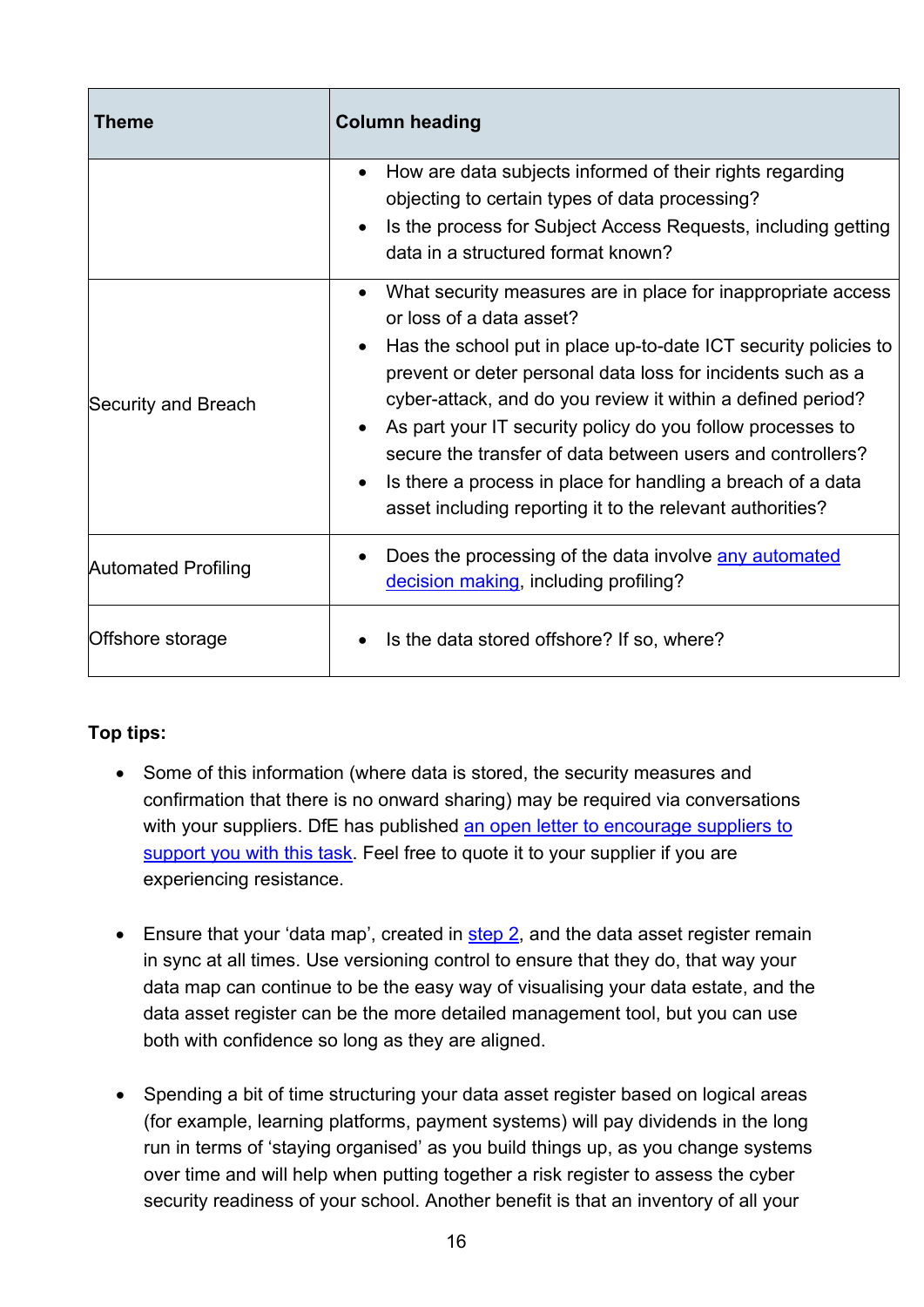systems, and network enabled electronic devices, can help improve your data security further down the line. For example, once you have identified all your systems and devices you can set up policies to keep them properly maintained by regularly updating and patching with the latest security updates.

• Depending on the size of your school, it may be important to develop a classification for your numbering. For example,  $A =$  Admissions data,  $B =$  Catering systems, C = Communication systems, and then you can develop your list with some structure:

#### **A. Admissions Data:**

A.001 – Admissions File from LA A.002 – Admissions data from Feeder Schools

#### **B. Catering Systems:**

- B.001 Pupil ordering system
- B.002 Payment System
- B.003 Identification System

#### **C. Communication Systems:**

- C.001 Text messaging system to parents
- C.002 Email distribution list of alumni / ex pupils

#### **Relevant resources:**

- DfE has published [an open letter](https://www.gov.uk/government/publications/data-protection-changes-letter-to-the-supplier-community) [to encourage suppliers to support you](https://www.gov.uk/government/publications/data-protection-changes-letter-to-the-supplier-community) with this task. Feel free to quote it if you feel you need greater input from suppliers to help you complete your asset register in relation to system security, onward data sharing and any offshoring of data in particular.
- The [Edugeek website](http://www.edugeek.net/) is a popular place for data managers and technical colleagues grappling with data protection issues to collaborate and discuss issues associated with information management and data handling.
- The National Cyber Security Centre has [published guidance](https://www.ncsc.gov.uk/guidance/10-steps-cyber-security) that can help prevent personal data loss due to a cyber-attack. The principles contained in this [guide](https://www.ncsc.gov.uk/smallbusiness) can also help improve your school's cyber resilience from online threats.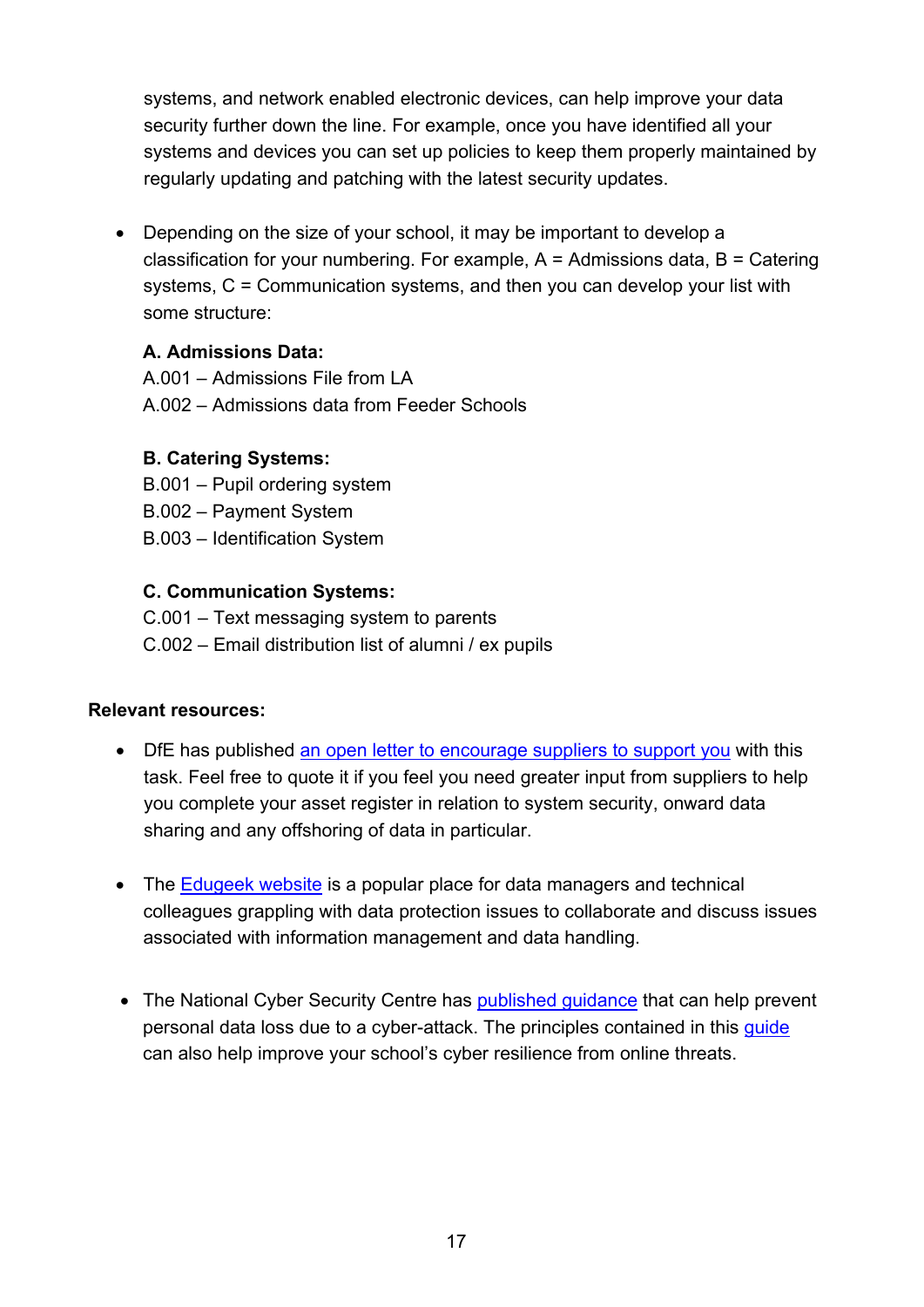# <span id="page-17-1"></span><span id="page-17-0"></span>**Step 4: Documenting the reasons for processing data**

#### **Intended outcomes:**

- 1. Become familiar with the conditions and lawful basis for processing that are most relevant to the activity of schools.
- 2. Understand the extra reasoning that is required to process special categories of data, which are tightly defined in the new legislation.
- 3. Understand that lawful bases are specific to processing data that is, the purpose you are using it for.
- 4. Identify the areas that do not appear to be essential to undertake the task of safely and efficiently running as school, as these are the areas that informed specific consent from data subjects may need to be sought if not already obtained.

#### **How to approach this step:**

- Before setting out the legal reasons for processing data, it is important to classify the data in the asset as items with differing sensitivity require different processing conditions.
- Remember that personal data is all the data that relates to an identified or identifiable living individual. GDPR identifies 2 types of personal data:

**Special Category Personal Data** – Some items of information about people are highly sensitive. GDPR specifically defines them as data relating to:

- racial or ethnic origin
- political opinions
- religious or philosophical beliefs
- trade-union membership
- health or sex life

Data relating to criminal offences is also afforded similar special protection.

**Personal data** – All other data items related to an individual are merely termed 'personal data'. These are data items such as an attendance mark, an email address, or an examination result.

Understanding legal definitions can be quite complicated, (they are set out in full in [Annex 4.1\)](#page-50-0), but in all probability, the use of pupil data in a school that does not need consent from data subjects falls into two or three main areas provided for in law (workforce data may also be reliant upon being "necessary for a contract").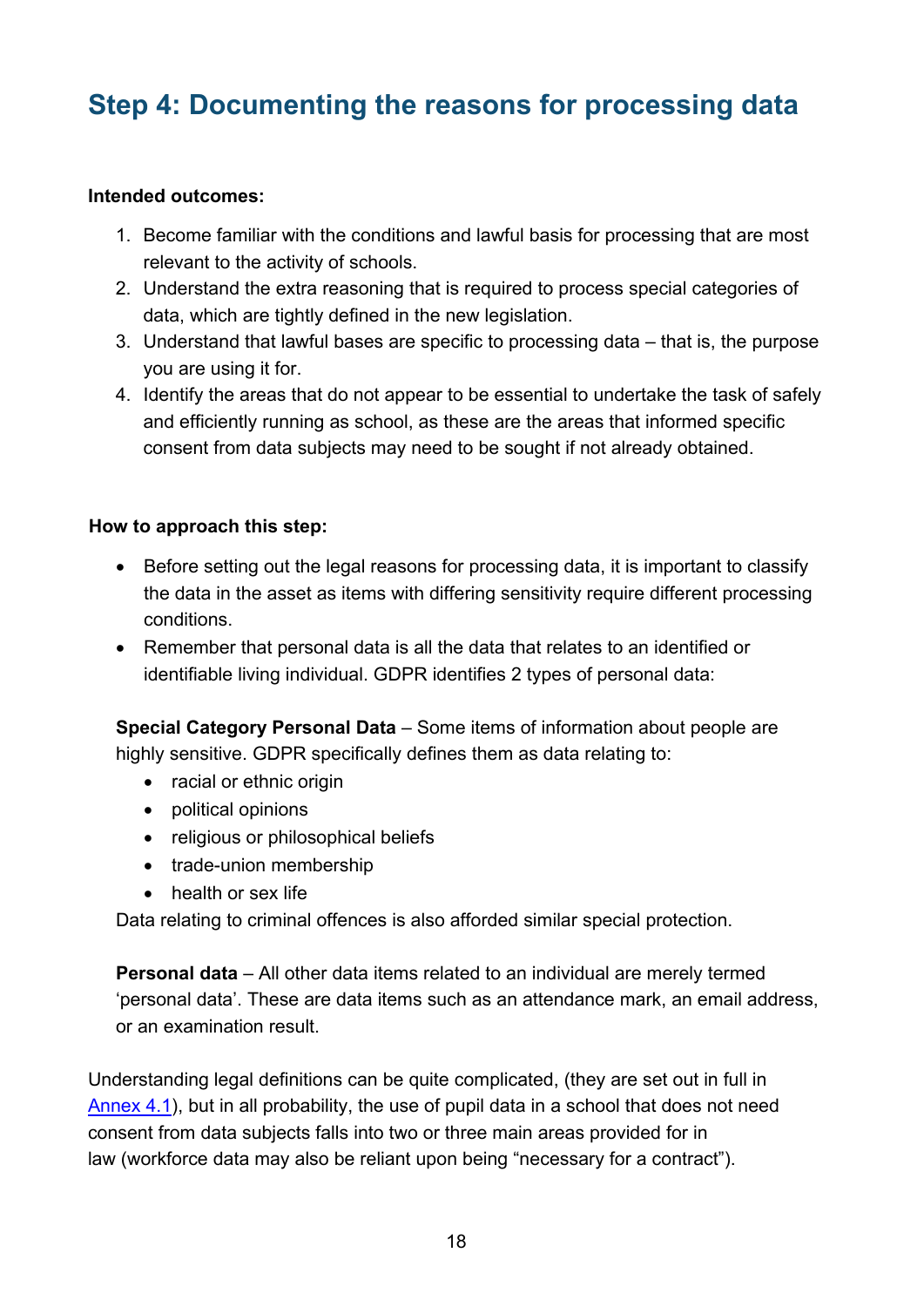Focussing on these, with help from the 'top tips' at the end of this section, should help you move through this step relatively quickly.

The first question to ask yourself is:

#### **"Am I required by law to process this data?"**

DfE data returns, such as school census and certain responsibilities to return data to the local authority, means you have a **legal obligation** as your legal basis [\(see Annex 4.1\)](#page-50-0) and your condition for processing the special category data within that is **processing is necessary for reasons of substantial public interest**. This is to comply with GDPR Articles 6 and 9 and the Data Protection Bill (NB: not yet finalised at time of creating this version of the toolkit).

If the answer to that first question is 'no', then the second question to ask is: **"Do I need to process this data in order to safely and effectively run my school?"** If the answer to that is yes, then the lawful basis of **public task** may well apply, and again, the **public interest condition may well apply where the data items are special category data.** An appropriate condition from articles 6 and 9 of the GDPR need to be identified. **Remember, the law does not prevent information about children being shared with specific authorities if it is for the purposes of safeguarding.** Information that could be relevant to keeping a child safe should be shared so that informed decisions can be made about a child's welfare.

The next area to explore thoroughly is the data processing that does not appear to be legally essential, nor needed to run your school safely and effectively. These are the areas where other conditions, particularly specific consent of the data subject, may need to apply. Article 4(11) of the GDPR defines consent as:

"…any freely given, specific, informed and unambiguous indication of the data subject's wishes by which he or she, by a statement or by a clear affirmative action, signifies agreement to the processing of personal data relating to him or her."

Examples here from school life might include:

- A. A school asks students for consent to use their photographs in a printed student magazine. Consent in these situations would be a genuine choice as long as students will not be denied education or services and could refuse the use of these photographs without any detriment.
- B. "Marketing" materials to pupils/parents. This might include 'non-school' material, for example, if a local holiday club pays you to email parents with details of the holiday club, that is not an essential part of running the school. Or it may include school material such as fundraising campaigns. Consent will definitely be required if such communications are carried out electronically, because of the Privacy and Electronic Communications Regulations (PECR) but if marketing is paper based,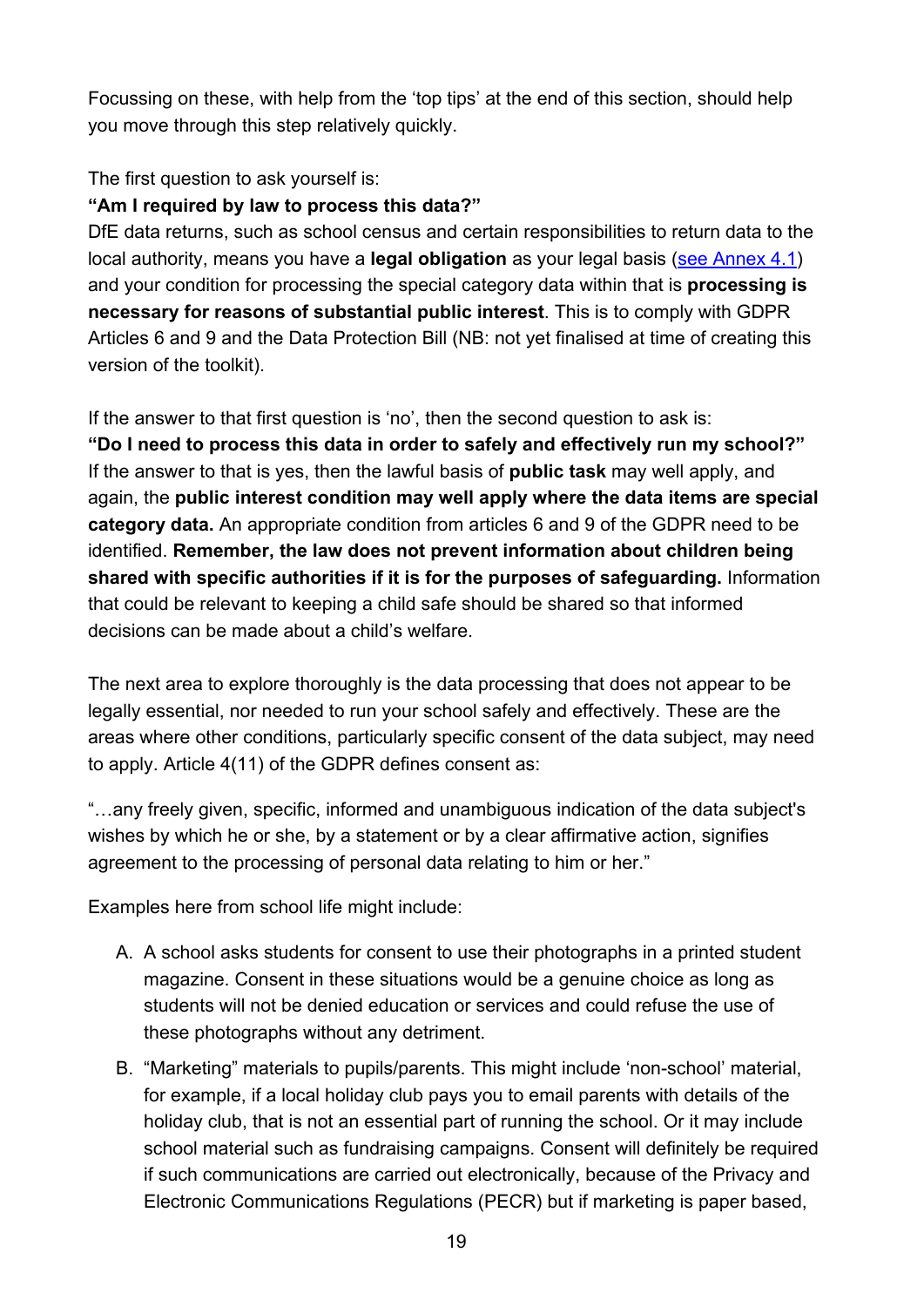the lawful basis of legitimate interests could possibly be considered, subject to the usual balancing tests.

C. Maintaining databases of former pupils contact details long after they have left for fundraising or other purposes requires consent and a retention policy.

Importantly, if relying on consent:

- 1. Consent must be voluntarily given; it must be specific, informed and unambiguous, and able to be refused with an alternative process on offer. People should know exactly what they are signing up to.
- 2. Individuals must be able to revoke consent at any point and procedures need to be in place to allow individuals to withdraw consent.

#### **Top tips:**

• It is important to capture the legal basis/conditions for processing. It determines the answer to 'what am I allowed to process?'

**On its own, justification for processing does not provide compliance**. Just as important as the 'what?' is the, 'how do I process it responsibly?' So, whilst a legal basis exists for processing that a child is looked after, a school also needs to consider: how many people have access to which data, do they really need that level of access, what degree of history is necessary, how the security of the data is handled as a result of system security and policies how that data is used within the school. The school should also check that they are being transparent with data subjects about this processing.

- Within education, we do process some sensitive information about children that is not set out in the legislation as a 'special category personal data'. Notably information about children's services interactions, free school meal status, pupil premium eligibility, elements of special educational need information, safeguarding information and some behaviour data. **We consider it best practice that when considering security and business processes about such data, that they are also treated with the same 'high status' as the special categories set out in**  law.
- **Remember that the reasons/conditions relate to the processing activity, not the data itself.** For example, the processing of a parent's phone details might be 'to text message urgent school information, and contact in case of an emergency relating to their child'*.* That is essential to run your school well as a public task. That does not justify passing their phone number on to someone who wants to market tutoring services in the local area. Conditions for processing should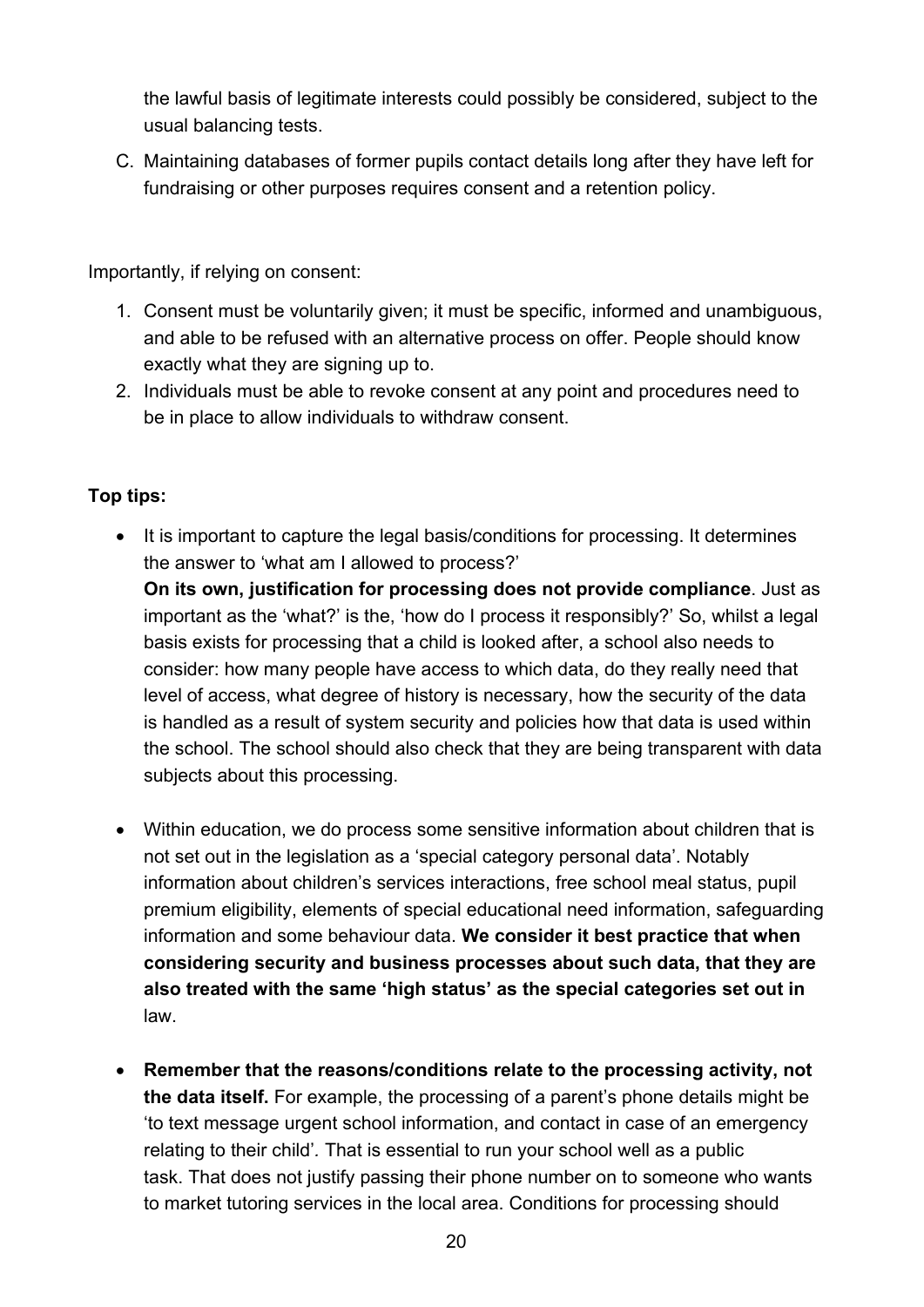cover the data items within an area, the purpose, the people, and ensure that necessity and proportionality are considered at all times.

- If you are relying on legal obligations as your condition for processing, think about what happens after you have fulfilled that legal obligation. For example, if you want to retain gender data on year 6 students after the summer school census, and the legal obligation is no longer relevant as the data has been sent to DfE, you need another lawful basis to rely in of you are to retain and use that data.
- Consent should not be relied upon for processing essential for a school performing public tasks and for data in a learner's Education Record. For example, you **do not** need parental consent to enter children for exams. If you are relying on consent, it must be easy to give and to withdraw. It should be voluntarily given without feeling forced to agree. If a data subject feels that they 'must' agree, or saying no is unduly awkward, then this is not a genuine consent process and a different legal basis should be used.
- Article 7(2) of GDPR addresses pre-formulated written declarations of consent which also concern other matters. When consent is requested as part of a (paper) contract, the request for consent should be clearly distinguishable from the other matters. If the paper contract includes many aspects that are unrelated to the question of consent to the use of personal data, the issue of consent should be dealt with in a way that clearly stands out, or in a separate document. Likewise, if consent is requested by electronic means, the consent request has to be separate and distinct, it cannot simply be a paragraph within terms and conditions, pursuant to Recital 32.39
- Explicit consent should always be used for biometric data usage (and for that purpose only) – and if any one of the pupil or parent/carers do not wish to give consent, a genuine alternative must be offered. For example, stating "you can bring in a packed lunch" is not a reasonable alternative to a data subject not wishing to provide biometric data to support catering management. A pin number would be. This is set out in the Protection of Freedoms Act.
- You may find that more than one condition for processing applies. If so, it is good practice to document all that apply at this stage.
- **Safeguarding**: GDPR does not prevent, or limit, the sharing of information for the purposes of keeping children safe. Legal and secure information sharing between schools, Children's Social Care, and other local agencies, is essential for keeping children safe and ensuring they get the support they need. Information can be shared without consent if to gain consent would place a child at risk. Fears about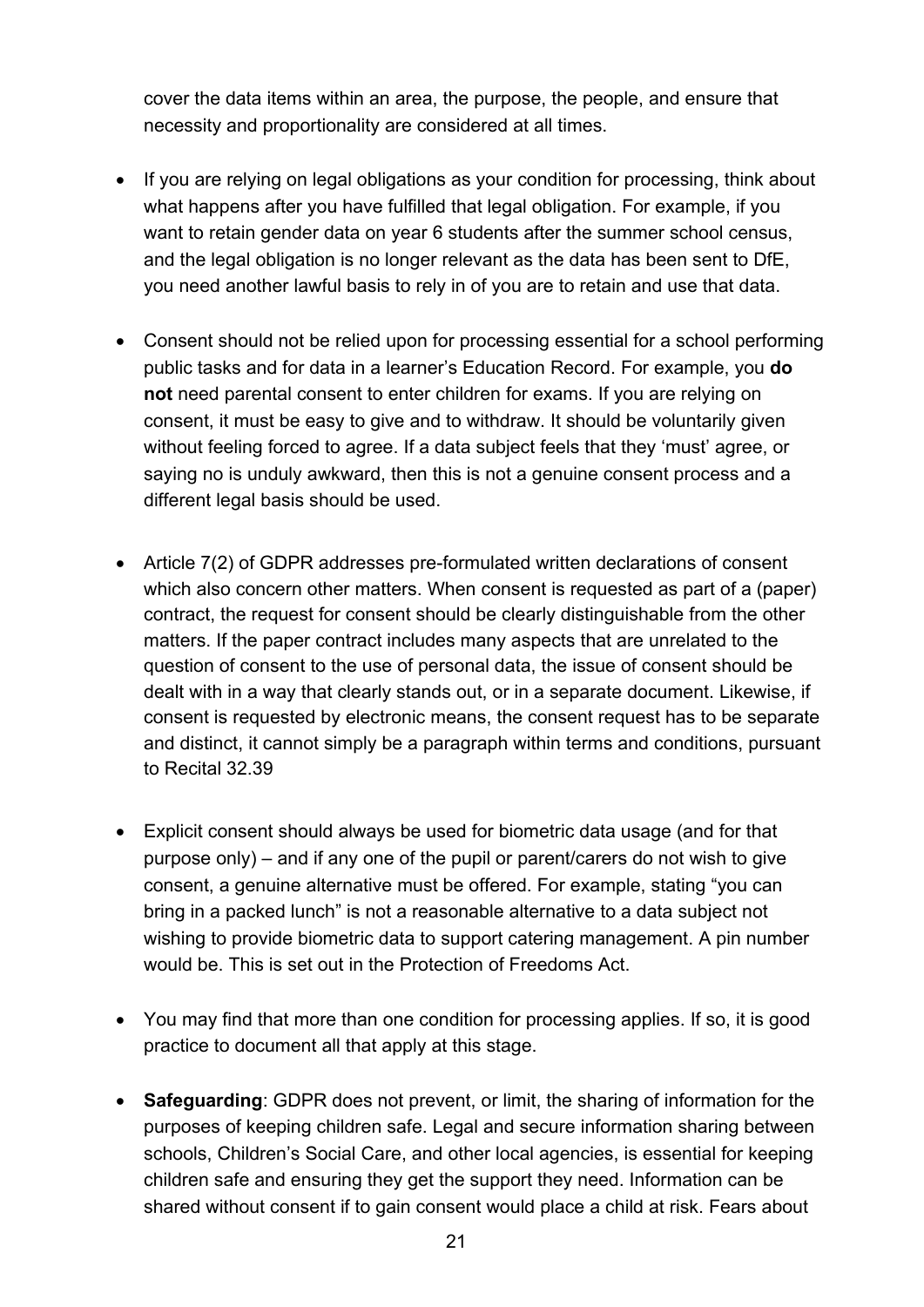sharing information **must not be allowed** to stand in the way of promoting the welfare and protecting the safety of children. As with all data sharing, appropriate organisational and technical safeguards should still be in place.

**Case study: Ensuring data subjects have their rights respected when using biometric data – model policy provided by the Oxford Diocesan Trust (sourced from 'The Key, in partnership with Forbes Solicitors and Emma Swann)**

If and where the school uses pupils' biometric data as part of an automated biometric recognition system (for example, pupils use fingerprints to receive school dinners instead of paying with cash), we will comply with the requirements of the Protection of Freedoms Act, 2012.

Parents/carers will be notified before any biometric recognition system is put in place or before their child first takes part in it. The school will seek written consent from at least one parent or carer before we take any biometric data from their child and first process it.

Parents/carers and pupils have the right to choose not to use the school's biometric system(s). If a biometric system is introduced we will provide alternative means of accessing the relevant services for those pupils. For example, pupils can pay for school dinners using cash at each transaction if they wish.

Parents/carers and pupils can object to participation in a school's biometric system(s), or withdraw consent, at any time, and we will make sure that any relevant data already captured is deleted.

As required by law, if a pupil refuses to participate in, or continue to participate in, the processing of their biometric data, we will not process that data irrespective of any consent given by the pupil's parent(s)/carer(s).

Where staff members or other adults use the school's biometric system(s), we will also obtain their consent before they first take part in it and provide alternative means of accessing the relevant service if they object. Staff and other adults can also withdraw consent at any time and the school will delete any relevant data already captured.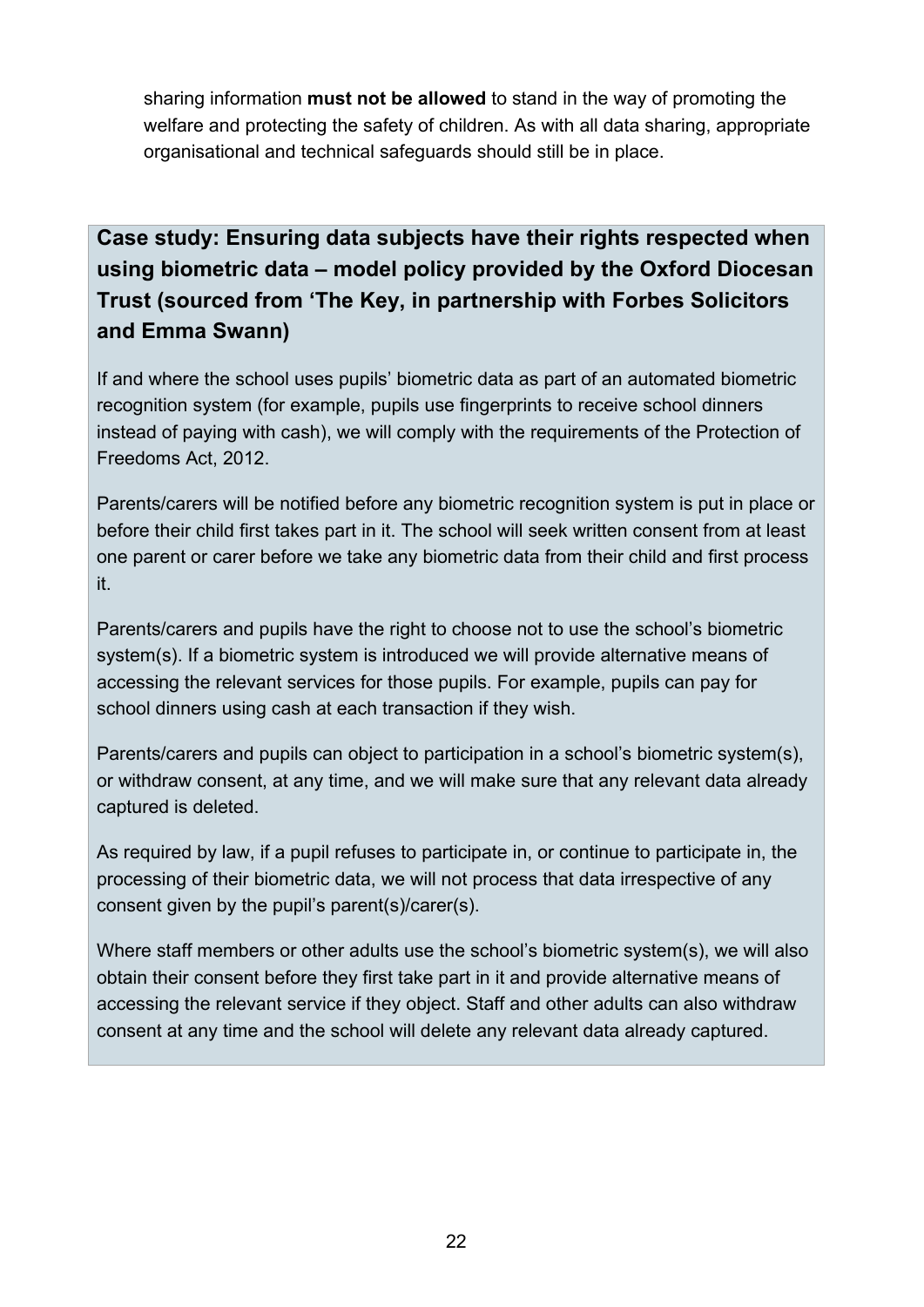## **Case study: Appropriate use of photography**

Photographs are used in school for many different reasons. The different uses should be considered separately and potentially have different conditions for processing. For example:

- Photographs used in identity management may be essential for performing the public task of the school, but should to be deleted once a child is no longer in that setting, as it is no longer needed for the purpose for which it was held.
- Photographs in the school environment relative to providing education may fall under the public task purposes, but after the child has left the school this argument becomes weak and may not be lawful; permission to retain beyond their time in school (if required) should be sought. For example, if the child is in a display showing a scientific experiment being done that you wish to retain as a learning resource for future years.
- Photographs used in promotion/marketing type material should seek specific informed consent, and only be used in line with the consent provided.

#### **Relevant resources:**

- The Information Commissioners Office (ICO) website provides more details about the [lawful basis for processing,](https://ico.org.uk/for-organisations/guide-to-the-general-data-protection-regulation-gdpr/lawful-basis-for-processing/) and for special category data, [the conditions](https://ico.org.uk/for-organisations/guide-to-the-general-data-protection-regulation-gdpr/lawful-basis-for-processing/special-category-data/) for [processing.](https://ico.org.uk/for-organisations/guide-to-the-general-data-protection-regulation-gdpr/lawful-basis-for-processing/special-category-data/) These are also provided in [Annex 4.1.](#page-50-0)
- This [short video by GDPR in schools](https://www.youtube.com/watch?v=bR9RCQbmN4Y) provides a 3 minute commentary on the lawful basis relevant to schools.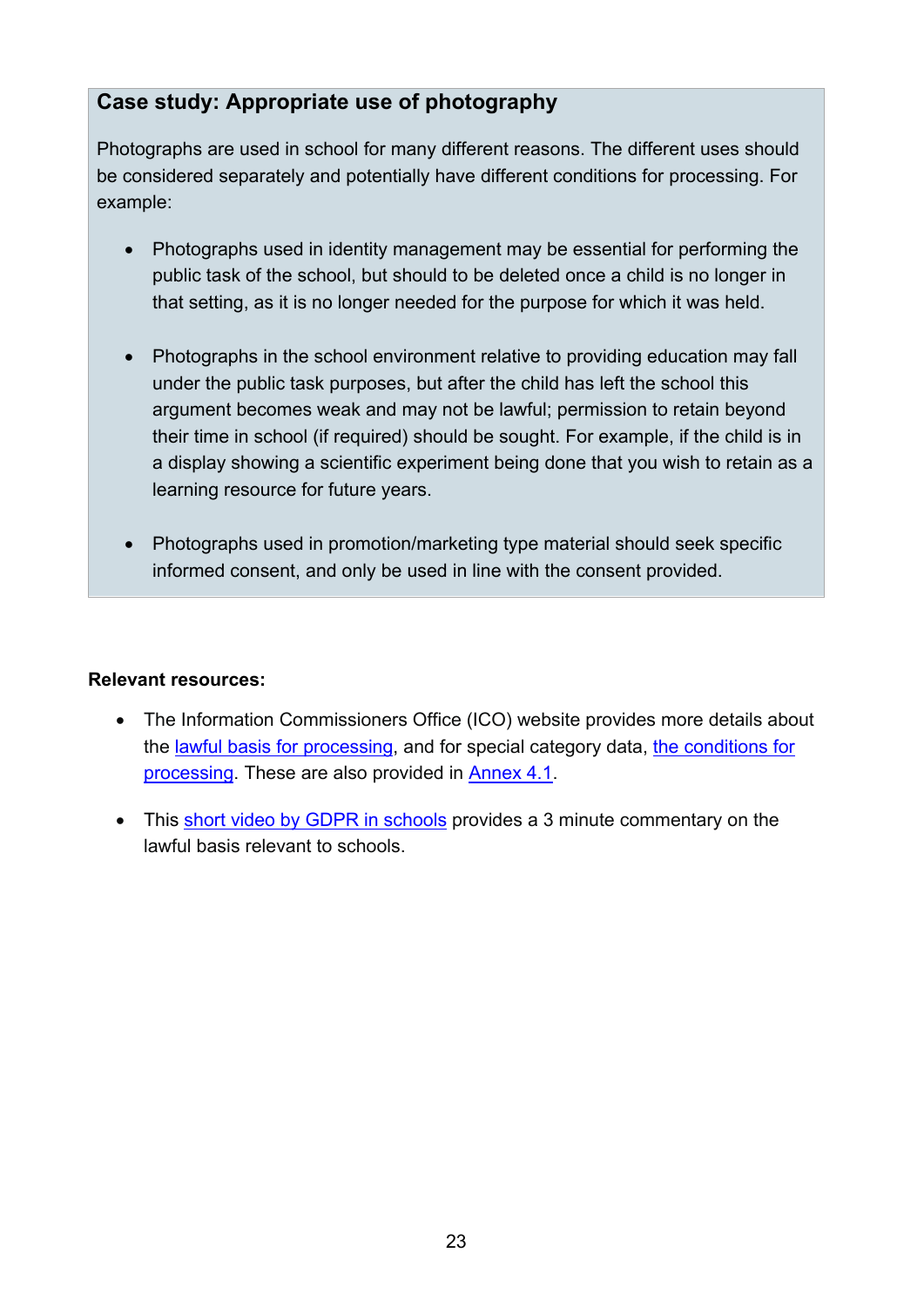# <span id="page-23-0"></span>**Step 5: Documenting how long you need to retain information**

#### **Intended outcomes:**

- 1. Create a workable data retention policy that can be discussed and iterated with those who best understand your uses of data.
- 2. Understand that data retention is based on justification if you can justify it, you can keep it.

#### **How to approach this step:**

- Schools need to be mindful that at present there isn't a 'sector wide data retention policy' guidance document. [Annex 5.1](#page-52-0) is a very first iteration, but if one is to evolve it will take greater engagement and consultation than has happened to date.
- It is important to understand that you cannot easily think about data retention at the most detailed level of individual data items – it is the context they are being applied that is relevant.
- Data retention does not have to be 'all or nothing' as data becomes older, there are steps that schools can take to retain the power of pupil level data for analytical purposes, without the need to keep detail such as name and full address.
- The requirements for data retention as set out through legislation has not significantly changed through GDPR and examples of best practice already exist (for example, the [IRMS Schools Toolkit\)](http://irms.org.uk/page/SchoolsToolkit), but many other aspects of data retention have changed due to how and why data is processed under GDPR and increased emphasis on data minimisation.

Before tackling this, ensure you are comfortable with some of the simple terminology introduced in [Annex 1:](#page-45-1)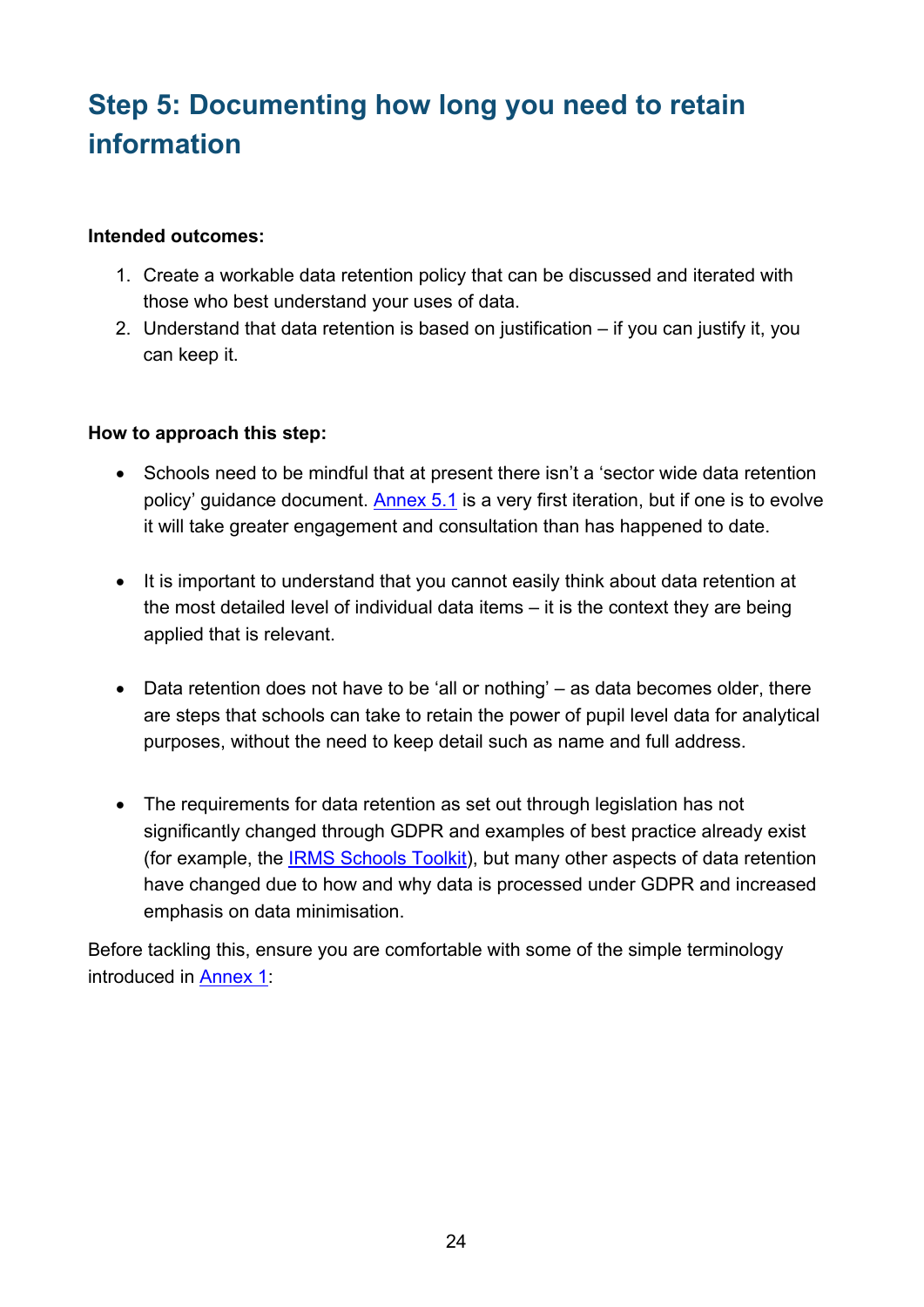| Term          | <b>Description</b>                                                                                                                                                    | <b>Example</b>                                    |
|---------------|-----------------------------------------------------------------------------------------------------------------------------------------------------------------------|---------------------------------------------------|
| Data subject  | The person that the data relates to.                                                                                                                                  | John Smith the pupil.<br>Jane Smith the teacher.  |
| Data item     | A single piece of information about a data subject.                                                                                                                   | "Ethnicity = white British"<br>"Attendance = 97%" |
| Data item     | A group of data items that are typically captured                                                                                                                     | Behaviour management                              |
| group/element | about the same activity or business process in<br>school.                                                                                                             | or catering.                                      |
| <b>System</b> | A piece of software, computer package or manually Capita SIMS, ParentPay, l<br>managed asset that supports the administration of<br>one or more areas of school life. | MyMaths.                                          |
| System group  | An umbrella term to describe the areas of school<br>administration where systems that contain personal curriculum tools.<br>level data typically reside.              | Core MIS, payments,                               |

These terms are important as we start to think about how long data is kept for. The focus should be on the time period that is 'necessary and proportionate'.

Data items are extremely detailed, and to think them through it helps to group them together into data item groups. Similarly, with over 1,000 systems in use in the education sector, grouping into overarching themes can help provide focus.

When working with a group of people from schools, LAs, MATs and suppliers, we found grouping data items about pupils into the following areas was the most workable set of data item groups:

- admissions
- attainment
- attendance
- behaviour
- exclusions
- personal identifiers, contacts and pupil characteristics
- identity management/authentication
- catering and free school meal management
- trips and activities
- medical information and administration
- safeguarding and special educational needs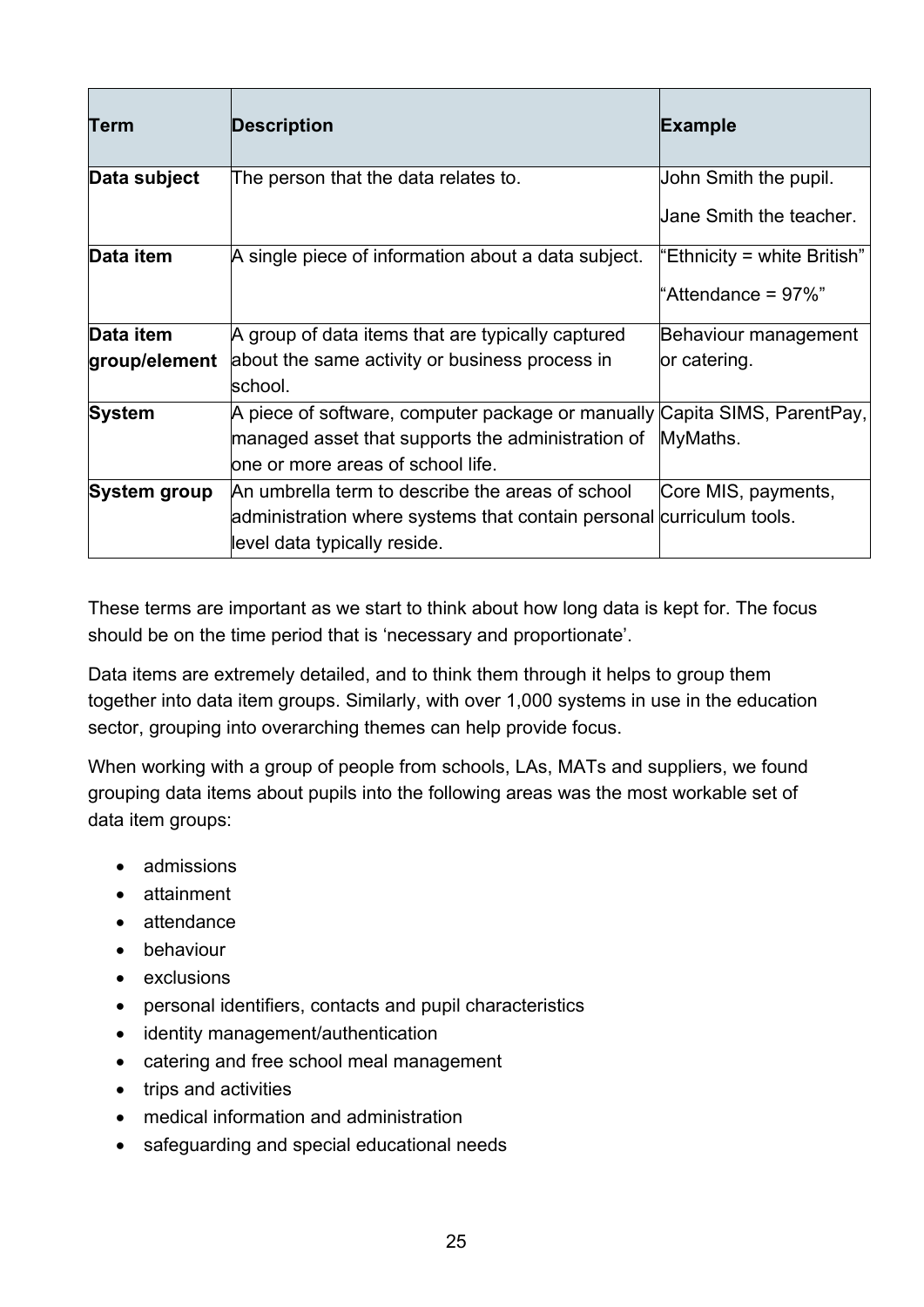We used the [Common Basic Dataset](https://www.gov.uk/government/publications/common-basic-data-set-cbds-database) as the starter for creating the scope of what a school initially needs to focus on.

Once you have your list of data item groups, think about 4 periods of data retention:

- 1. One month after the event about which you create data is active, in order to ensure any 'loose ends' are tied up.
- 2. One year after the pupil to whom the data relates is at your school, in order to ensure smooth 'handover' activity related to the child is passed on to a subsequent school.
- 3. For 5 years after a pupil has left your school, to support longer term but detailed analysis of progress, attainment, support for different pupil groups etc. This is the area where 'blurring' of the data discussed below can gain most traction.
- 4. Long term, until the child is 25 years of age or older, for instances where detailed information about activities in school may form an important part of safeguarding for that individual.

When setting a data retention policy, consider the following questions:

- Why am I holding this data?
- Do I need to pass it on? Once I have passed it on, am I required to keep it? Do I still need to use it?
- What is the school's actual responsibility is appropriate long term retention actually someone else's job such as a receiving institution or local authority?
- What might Ofsted expect from me in terms of the length of time I can perform detailed reporting?
- As time goes on, can I delete some of the information for example would aggregated data ('counts' of pupils that you might share with governors) or depersonalised data (individual rows, but with names and other identifiers removed) do the job just as well?
- "Because I always have done" is not a justification, but it may be a clue as to a justification. "Why might we have that policy?" Is a good question to ask.

A number of schools have collaborated with sharing thinking on data retention with us in creating this document, and their shared work is provided in [Annex 5.1.](#page-52-0) This is provided to stimulate thinking and discussion at a local level. As data controllers, schools should determine their own policies that work for them and their particular context.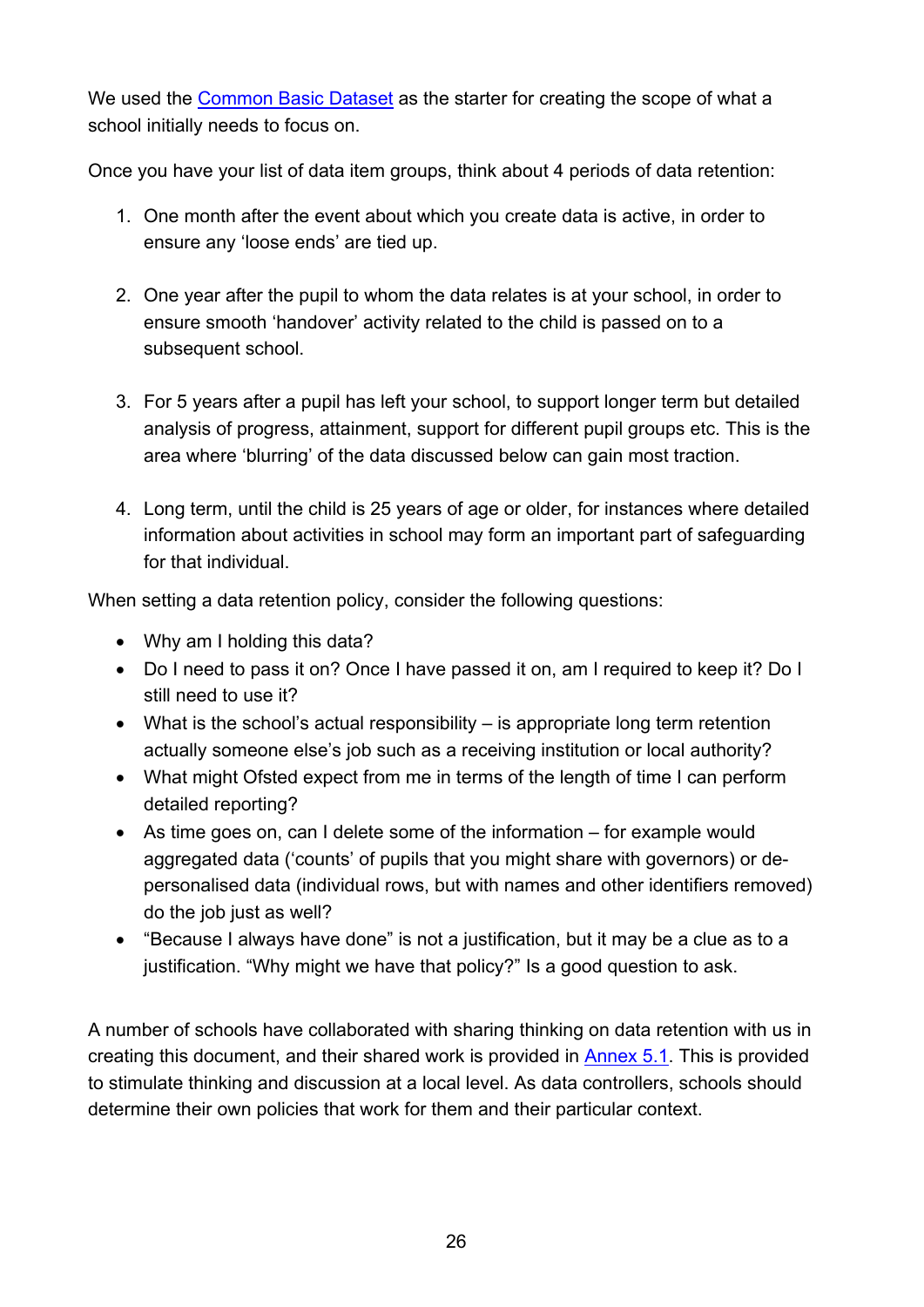#### **A way to reduce sensitivity over time**

When discussing data retention with colleagues across the sector, a common theme emerges. At some point in the pupil lifecycle, detailed fully named and personally identifiable data is needed. Before being comfortable deleting that data completely, there is usually a period where names or full addresses may not be needed, but individual level data still is. After that, there may well be a period where aggregated or summary statistics are all that is needed, and that retaining these for a long time was a good idea.

As we move through time and data becomes older (e.g. the years after a child leaves the school), schools may be able to take steps to remove some of the risks around personal level data by de-personalising it. That is, by taking the names and personal identifiers away, but retaining the data at individual level, schools can still undertake the longer-term analysis of trends or studying of impact on small pupil groups, but the underlying data being retained carries less risk than keeping all the personal identifiers within the data of interest.

This concept is hard to communicate, and to do so people increasingly talk about the 'blurring of a photograph'.



This is an important concept; GDPR requires data minimisation and data protection by [design and default \(Article 25\)](http://www.privacy-regulation.eu/en/article-25-data-protection-by-design-and-by-default-GDPR.htm) – meaning data controllers and processors must implement appropriate technical and organisational measures, such as this 'blurring technique' (pseudonymisation), which are designed **to implement data-protection principles, such as data minimisation.** These techniques reduce risk, but do not negate the need for compliance with legislation.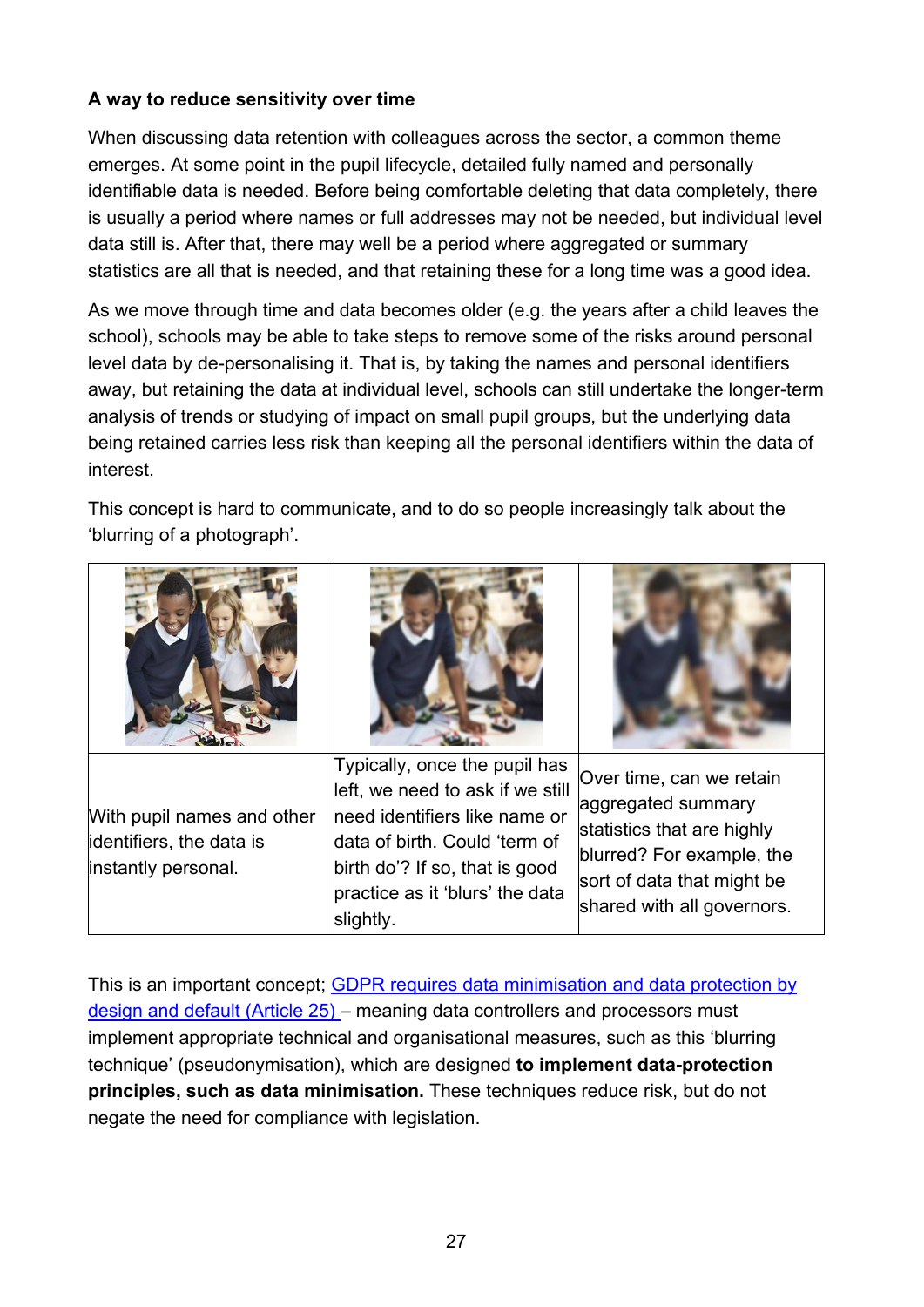#### **Top tips:**

- You can't think about data retention/deletion at the data item or data item group level only. A good data retention policy needs to look at how long you retain data items within the different areas of administration of school life. "How long do we need to keep pupil names in our catering system?" and "how long do we need to keep pupil names in our safeguarding system?" are better questions, and may well generate different answers.
- We learned from discussion that within some areas of data, there is inconsistency in local practice in terms of data retention periods requested of schools, notably around safeguarding data. Follow your local best practice so long as it remains justifiable.

#### **Relevant resources:**

- In March 2018, DfE joined a number of schools, MATs, LA representatives and system suppliers to have a 'hack day' thinking about data retention. The combined data retention policy for a school from that thinking is set out in [Annex 5.1.](#page-52-0)
- DfE is aware that several schools make reference to the **IRMS Toolkit** when setting data retention periods. The IRMS is a not for profit organisation that supports the Information and Records Management Profession. As part of their current model they make some content available as open source.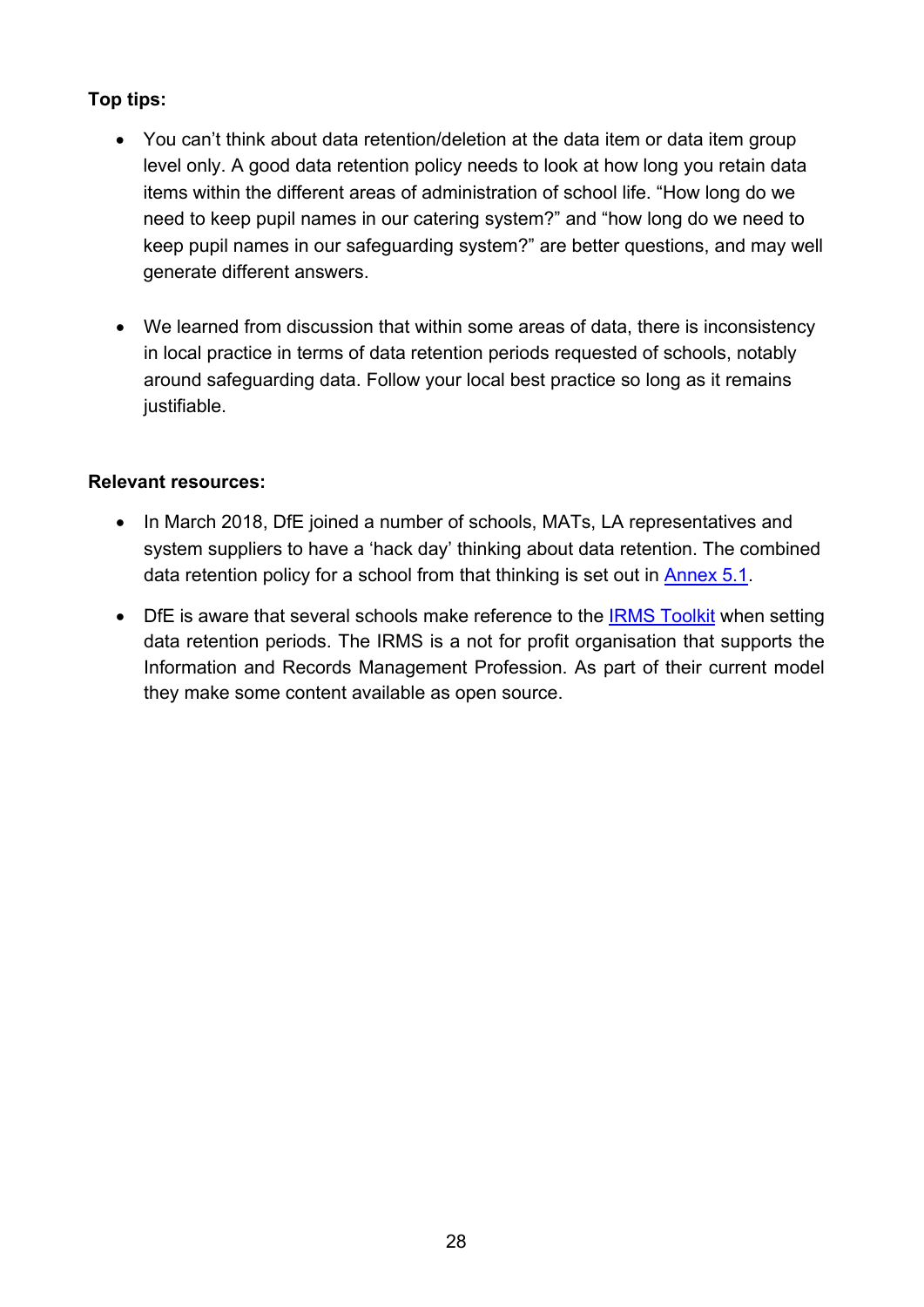# <span id="page-28-0"></span>**Step 6: Reassurance and risks**

#### **Intended outcomes:**

- 1. Identify risks which emerge from the initial completion of your data asset register.
- 2. Assess what can be done to eliminate or reduce areas of medium/high risk and set action plans to do so.
- 3. Use Data Protection Impact Assessments as a part of your risk identification and mitigation procedures.

#### **How to approach this step:**

- A logical place to start identifying issues and risks is the data asset register outlined in [step 3.](#page-13-0) This will likely identify high-level issues. The most important things to look out for include:
	- o Any "current activity" which does not map to a lawful basis and conditions for processing.
	- o Do you have uncertainty about onward sharing? As a way to test this, could you demonstrate to a pupil which piece(s) of their personal data have been shared with whom, and when? If systems are moving data, they should be able to report on it. Do you think that you will be less likely to carry out safeguarding activities? If this is the case, it would be useful to re-assess how you are applying the law in this context.
	- o Do you have an up to date data sharing agreement with organisations you are passing data on to?
	- o Are your IT security policies up to date and is everyone handling personal data aware of your security policies and appropriately trained?
	- o Do your systems allow you to implement **your** data retention policy? If not, then it is the system that should adapt to meet your needs, not your data retention policies being compromised to meet any limitations of a system.
	- o Do people in your school know what the process is for reacting to a data breach? Have the processes (including IT response and recovery plans) for reacting been tested? Ensure sufficient time is given to the "here's how we assess impact and minimise that impact" in your data protection policies.
- The data asset register does not flush out all risks and issues. However, regular reviews, use of external experts/advisors, and the involvement of the Data Protection Officer and data protection lead will all help here, as will the completion of Data Protection Impact Assessments.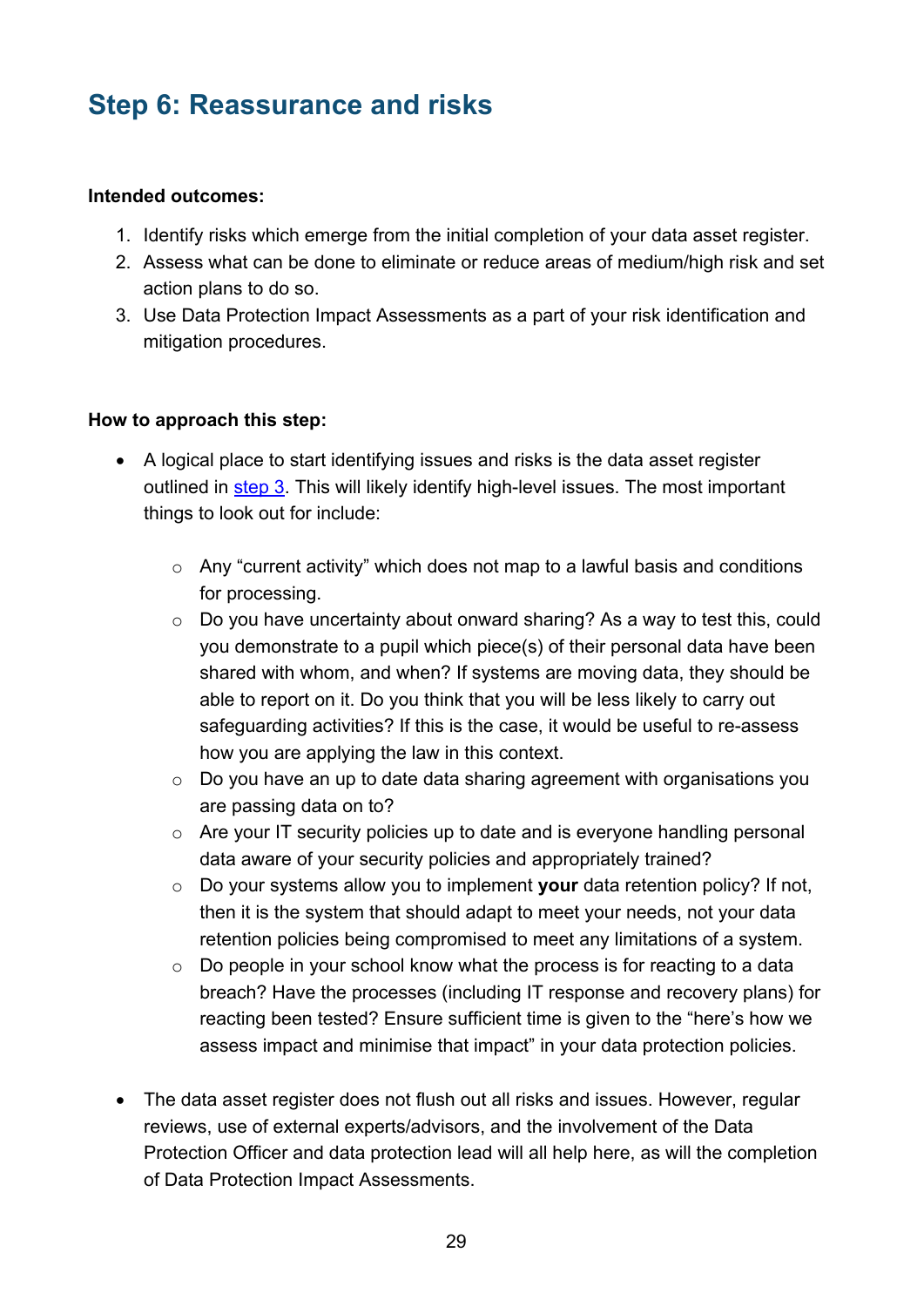• A Data Protection Impact Assessment (DPIA) is a tool to help you identify and minimise data protection risks. Conducting a DPIA meets, in parts, an organisation's accountability obligations under GDPR, and is an integral part of the 'data protection by default and by design' approach. An effective DPIA helps you to identify and fix problems at an early stage, demonstrate compliance with your data protection obligations, meet individuals' expectations of privacy and help avoid reputational damage, which might otherwise occur. In some cases GDPR says you must carry out a DPIA, but they can be a useful tool in other cases too.

#### **Top tips:**

- **Minimisation** is a key thing to think about:
	- o Think about the minimum amount **of personal data** that is needed to get the job done. If an external consultant is coming in to look at progress of pupils in primary schools, then if month of birth or term of birth would do the job, there's no justification for passing on date of birth.
	- o Think also about the **minimum amount of people that need access to personal data.** People should only see the personal data they need to see to perform their role. If the number of people seeing the data is indefinite, then this should be made explicit to the data subject.
- Article 35 of the GDPR introduces the concept of a Data Protection Impact Assessment (DPIA). A DPIA is a process designed to describe the data processing, assess its necessity and proportionality and help manage the risks to the rights and freedoms of natural persons resulting from the processing of personal data by assessing them and determining the measures to address them. DPIAs are important tools for accountability, as they help controllers not only to comply with requirements of the GDPR, but also to demonstrate that appropriate measures have been taken to ensure compliance with the Regulation. In other words, a DPIA is a process for building and demonstrating compliance. A DPIA is required when the processing is "likely to result in a high risk to the rights and freedoms of natural persons" (Article 35(1)). Examples of when you need to conduct a DPIA:
	- o **Data concerning vulnerable data subjects** Vulnerable data subjects include children (they can be considered as not able to knowingly and thoughtfully oppose or consent to the processing of their data), employees, more vulnerable segments of the population requiring special protection
	- o **Innovative use or applying new technological or organisational solutions,** like combining use of finger print and face recognition for improved physical access control, Certain "Internet of Things" applications could have a significant impact on individuals' daily lives and privacy; and therefore require a DPIA.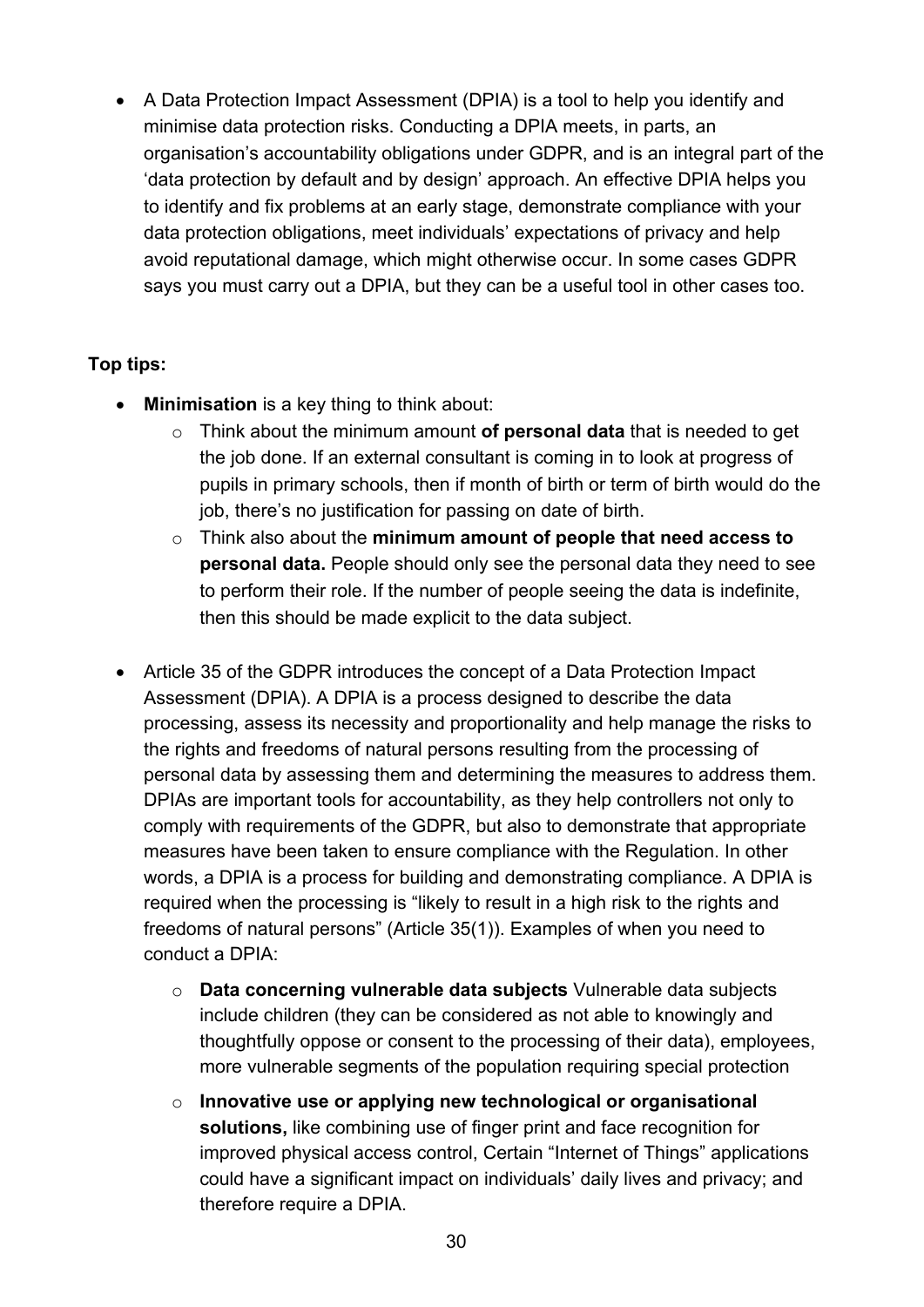- o **CCTV**
- DPIAs will need to be frequently reviewed and kept updated. For example, the activity which is subject to the DPIA may slightly change and present new risks as a result. Your school will also need to review all uses of personal data on a regular basis to check whether any activity has started to present high risks to individuals and therefore requires a DPIA.
- Many data breaches occur via 'innocent mistakes'/human error, and unintended misuse of technology. Ocean Learning Trust are one trust that has withdrawn use of memory sticks/flash drives completely as part of their process to mitigate risk. If you decide to use removable hardware containing personal data you should think about, and limit, who has access to removable media. You should scan all media before importing onto the corporate system and employ encryption, strong passwords and other means of protection.
- Unfortunately, data breaches also happen because of targeted actions by malicious actors and hackers who can be based both internally or externally to the school setting. Regularly reviewing your IT security policies and processes are a must and simple steps like: Regularly updating your software; Employing strong passwords; Using anti-virus software, using encryption, protecting external devices and not leaving your computers unlocked can all make a real difference in preventing IT based data breaches. Staff awareness training on data gathering techniques used by cyber attackers can also be of benefit.

The following case studies focus on some known areas of risk common to many schools.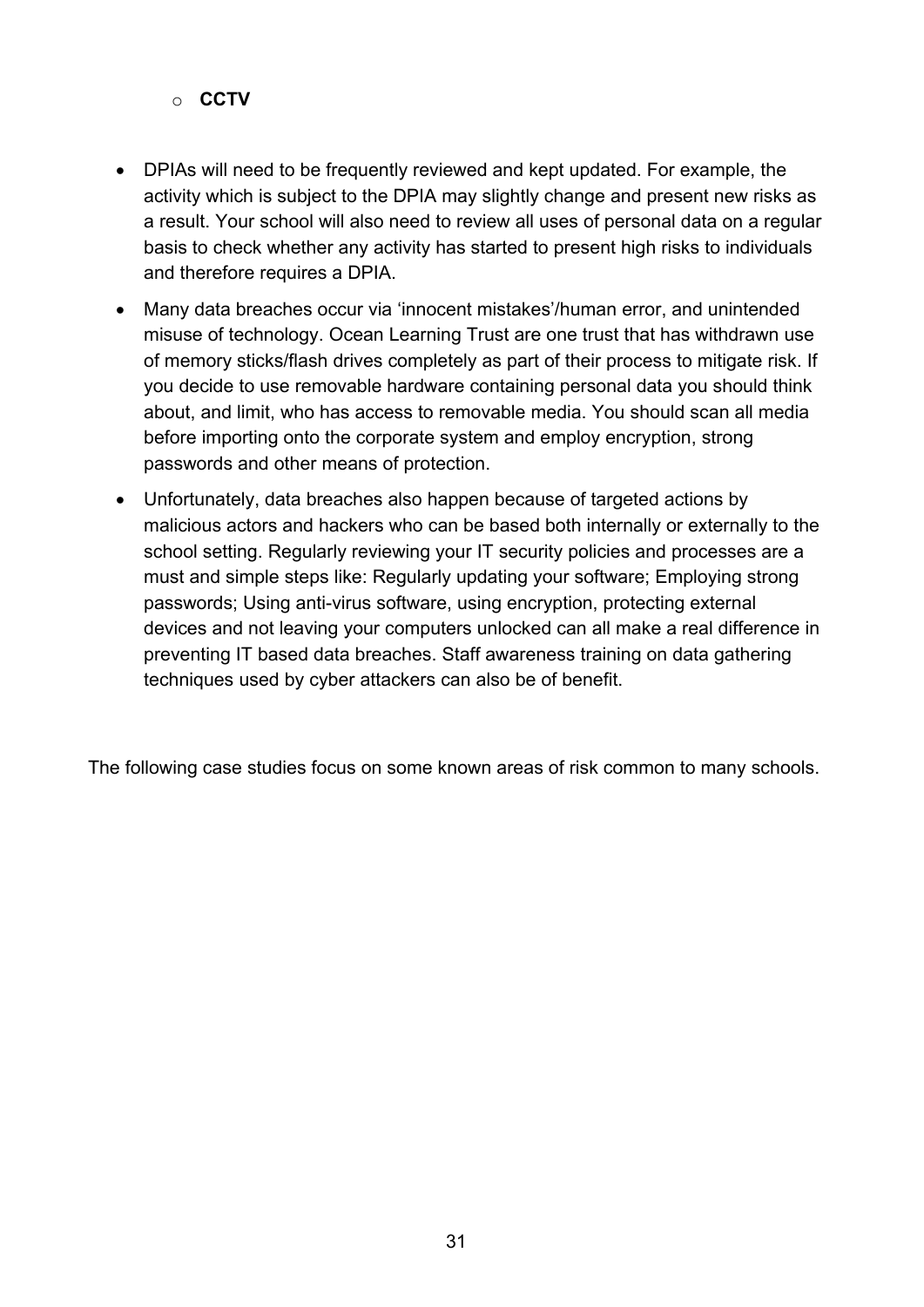## **Case study: Pupils and medical information**

Many schools have pupil photographs and key medical conditions on the staff wall. At the onset of thinking about GDPR, one school was thinking, "We ask parents for consent, but that's special category personal data, should we take it down?"

When thinking it through the school decided:

- Consent was actually the wrong basis for processing. Although well intentioned, the information is actually deemed essential for keeping certain children safe. As such, it's part of fulfilling a public task, consent should not be used. But at the same time…
- Checks could be done to ensure that it was only relevant medical information (that is, that which a member of staff needed to know in order to keep the child safe) that was used in this way.
- Further steps could be taken to minimise the amount of people who could see that information by re-positioning it and ensuring that only the right people had access to that room – that the space is 'well policed'.
- That, as part of ensuring parents are informed, whilst consent is not sought, a clear statement about what is held, why it is important for keeping the children safe, and what steps there are to look after that special category data was good practice.

## **Case study: Mark books and target setting – two ends of the digital spectrum, but both with risks to manage**

The data map done in [step 2](#page-10-0) will likely show a very diverse ecosystem. Most primary schools for example have many paper documents, including pupil workbooks and mark books. These are often very 'visible' in classrooms. Whilst some personal information will be needed within them, practices which appear to unnecessarily increase the amount of sensitive pupil data, such as pupil premium and looked after status being contained within them should be avoided.

At the other end of the spectrum, many schools use software packages to support pupil target setting and progress reporting. If this is done 'blindly', with software generating targets that go on to trigger various interventions depending upon that target, then it is arguable in the automated profiling territory, outlined in [step 3.](#page-13-0) Ensuring staff see the inputs, can check the outputs to ensure errors in processing are picked up, and can manually adjust targets where other factors not contained within the progressing algorithm are relevant, would all seem good steps to take.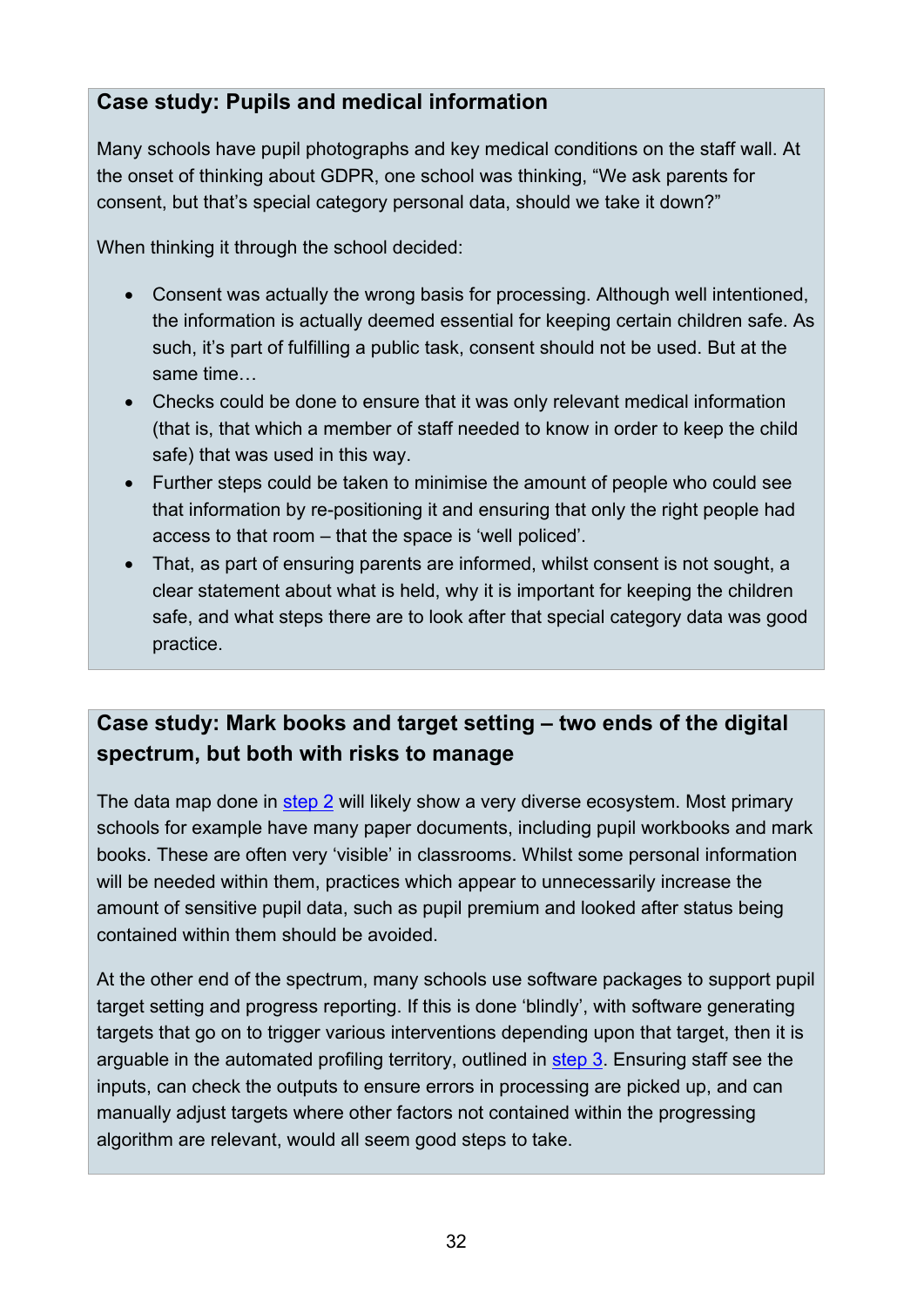## **Case study: Taking personal data home**

"Can we take information home about pupils?" is a common question raised. This applies to both previous/current legislation and new legislation. An organisation must be clear on:

- What information? Like many areas of data risk management, has the boundary about what is necessary to perform the required tasks been established?
- What devices and software? Have you ensured they are secure when being worked on outside the school environment? Has the policy on working on own devices (if allowed at all) been refreshed and reviewed?
- What training/awareness? Are you confident that people using the information have the right level of training to be alive to all of the different risks that may present if using personal data outside of the school environment? Staff should be very aware of the breach notification process and how to trigger this if working remotely.

If having done that sort of thinking, an organisation feels confident that the risks around personal data are being well managed even when used remotely, then the law does not prevent it from happening. It is for the organisation to assess the benefits of working in this way, and that risks are being appropriately mitigated.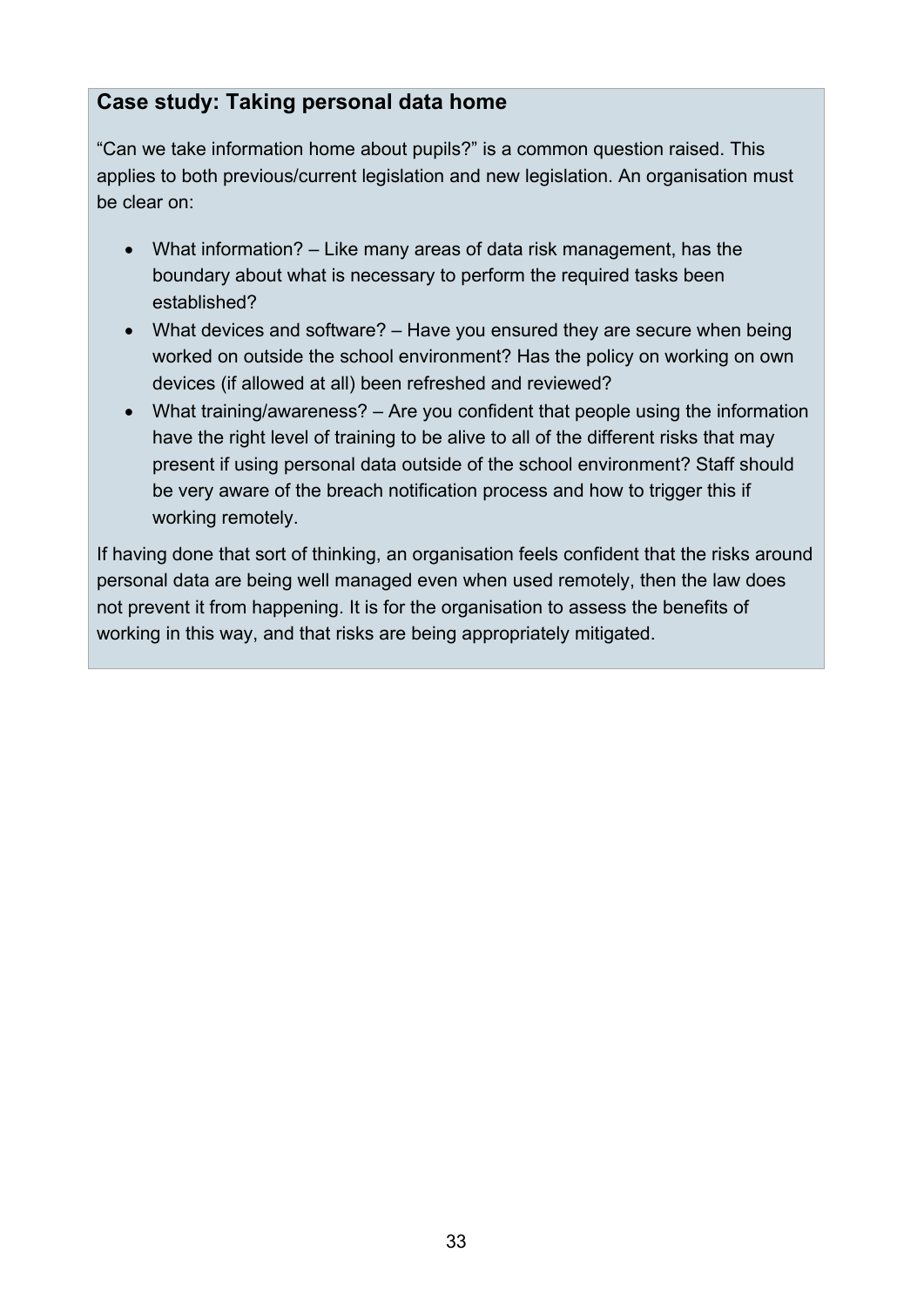## **Case study: Using IT intelligently to reduce risk: Queen Elizabeth's High School, Gainsborough**

One of the risks Queen Elizabeth High School (QEHS), Gainsborough identified early was the potential for any member of staff generating ad-hoc reports in the management information system (MIS) downloading the data onto an unsecure memory stick or personal laptop. It is incredibly useful for staff to be able to download lists of student names, other personal data or exam scores in order to be able to manipulate the data to provide insights into the achievement of groups of students and thereby set the best learning activities for them. However, there was a high risk of data breach if the memory stick or laptop was lost and the data was not encrypted.

Their solution has several layers of security to it in order to control the risks, but without placing an undue administrative burden on the staff of the school. They have provided every member of staff with a memory stick encrypted using a free to use encryption tool. Each memory stick is assigned to a member of staff and logged. No other devices can be used to download files from any computer in the school. Within their GDPR policy and staff behaviour code they have made it clear that no other memory source is to be used and if the data is taken off-site it is not to be loaded onto unencrypted computers at home.

If a member of staff wants a particular data set they email a member of the office staff who has received training indicating what data they want, why they want it and for how long they will keep the data. All of this information is logged so that the school has a record of all data exports that have been undertaken.

The data is then extracted as a spreadsheet, zipped, password protected and placed in a secure area of the school network for a limited time in order for the member of staff to collect it. The password is emailed to the member of staff separately.

As a result, QEHS Gainsborough are confident we have controlled the risks sufficiently to allow staff to continue to use this data as they did before in order to enhance our support for the students whilst protecting the data sufficiently to meet the requirements of the GDPR.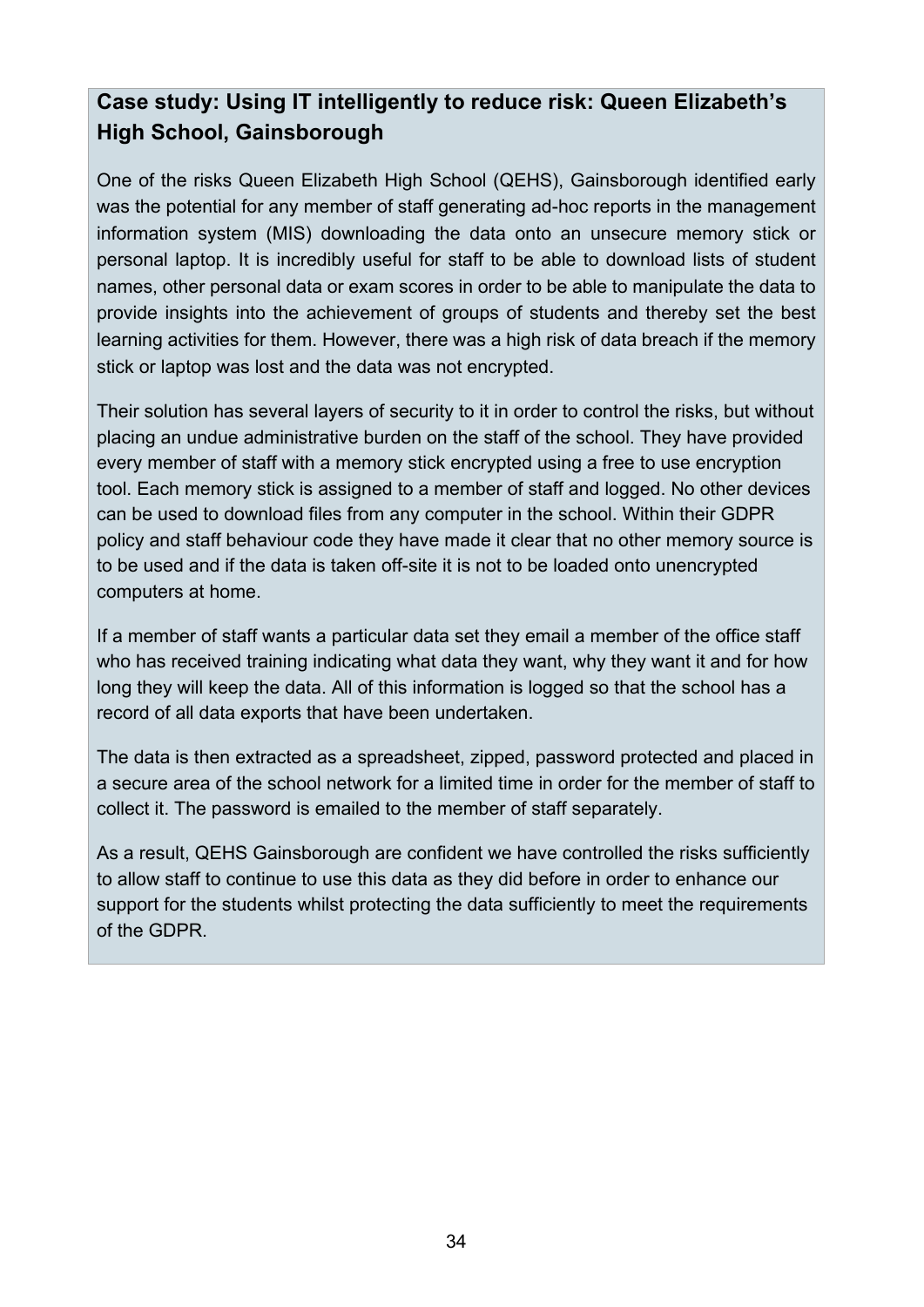## **Case study: Reducing the risks associated with hardware: Broadmead Lower School, Bedfordshire**

Broadmead Lower was thinking about the information risks associated with their printing and photocopying, which uses rented hardware. All classrooms and the office staff are networked into one printer, which is very cost effective. However, GDPR prompted some fresh consideration of risks.

- **Internal breach risks** existed because others could access printing before the intended recipient collected it, particularly when printers jammed and the print completed the intended job subsequently. This was significantly reduced by each staff member having a code that is used to run jobs when they are there to collect them, rather than as soon as they click print.
- **External breach risks** the preparation for GDPR meant the school felt more informed to ask about the hard drive in the machines: what information is retained? How long for, why and who can access it? What do the rental company do with that data once the machine is taken away? What evidence should we seek to confirm data destruction? What other networking and remote access risks do we need to consider?

Head teacher Kim Hewlett reflects:

"We decided to formally ask these questions when selecting a new supplier. I worked with our IT support providers to ensure that the information we got back was plain English and understandable, and as a result we are confident we now have the best solution for mitigating risks associated with printing and photocopying in our busy school".

#### **Relevant resources:**

- To ensure Data Sharing Agreements reflect best practice, it is worth looking at the [ICO Data Sharing Code of Practice. T](https://ico.org.uk/for-organisations/guide-to-data-protection/data-sharing/)his includes a model data sharing agreement.
- Information about GDPR compliant contracts can be found on the [ICO website.](https://ico.org.uk/for-organisations/guide-to-the-general-data-protection-regulation-gdpr/accountability-and-governance/contracts/)
- Although written about the Data Protection Act 1998, the ICOs 'Bring Your Own [Device'](https://ico.org.uk/media/for-organisations/documents/1563/ico_bring_your_own_device_byod_guidance.pdf) guidance covers many of the risks and practical steps for schools to take when weighing up remote working of staff.
- GDPRiS has a useful document about the [things schools will want to know from](https://www.gdpr.school/wp-content/uploads/2018/02/What-schools-need-from-suppliers.pdf)  [suppliers](https://www.gdpr.school/wp-content/uploads/2018/02/What-schools-need-from-suppliers.pdf) in order to demonstrate GDPR compliance.
- [Annex 6.1](#page-62-0) contains a Data Protection Impact Assessment template provided by CBICT, an organisation that supports schools in central Bedfordshire.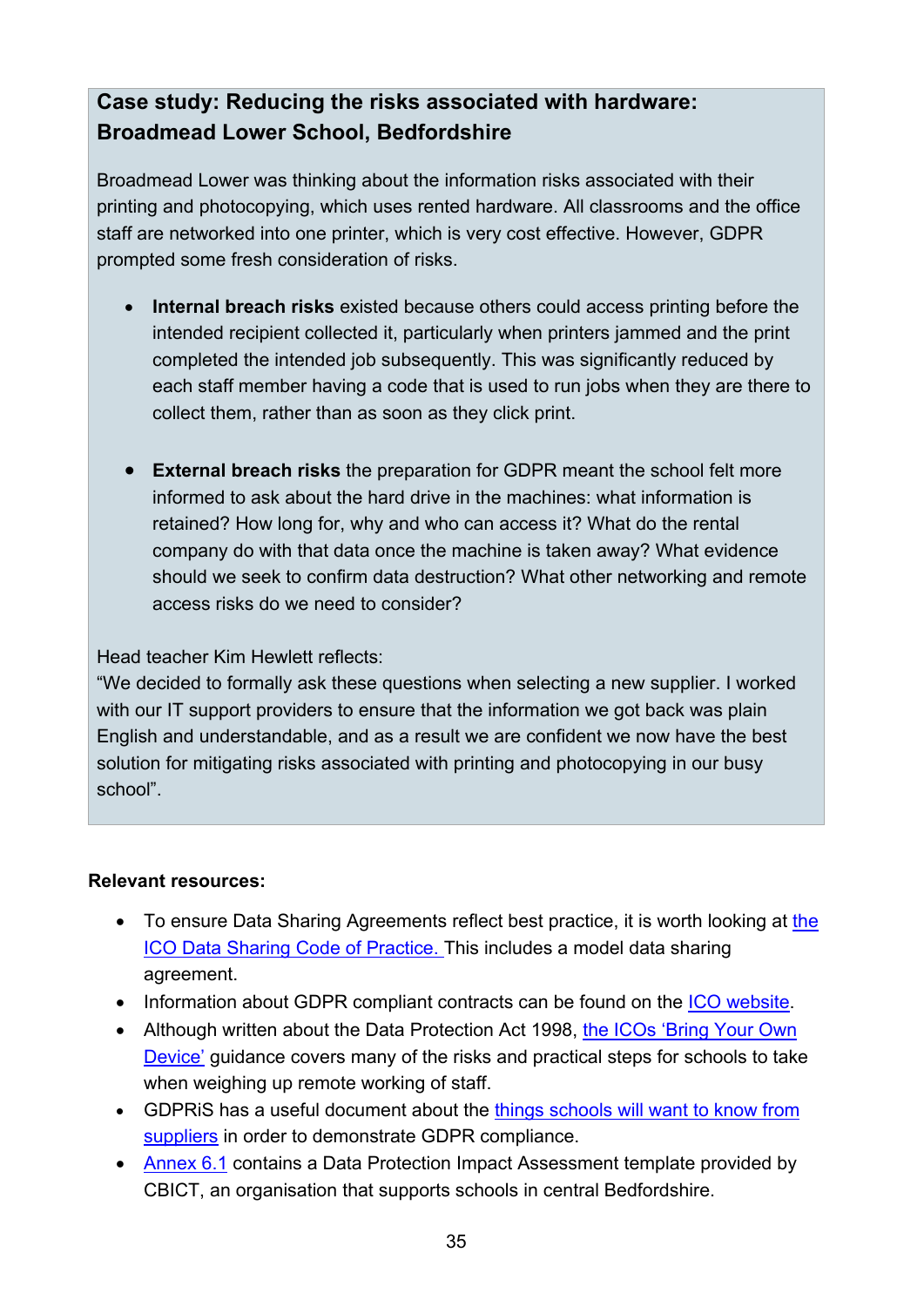- The ICO website contains good information about when and how to best conduct [Data Protection Impact Assessments](https://ico.org.uk/for-organisations/guide-to-the-general-data-protection-regulation-gdpr/accountability-and-governance/data-protection-impact-assessments/) as part of identifying potential areas of risk.
- The National Cyber Security Centre has a range of guidance on its [website](https://www.ncsc.gov.uk/guidance) which can help keep your systems and personal data secure from online threats.
- The European Commission has guidelines on **personal data breach** notification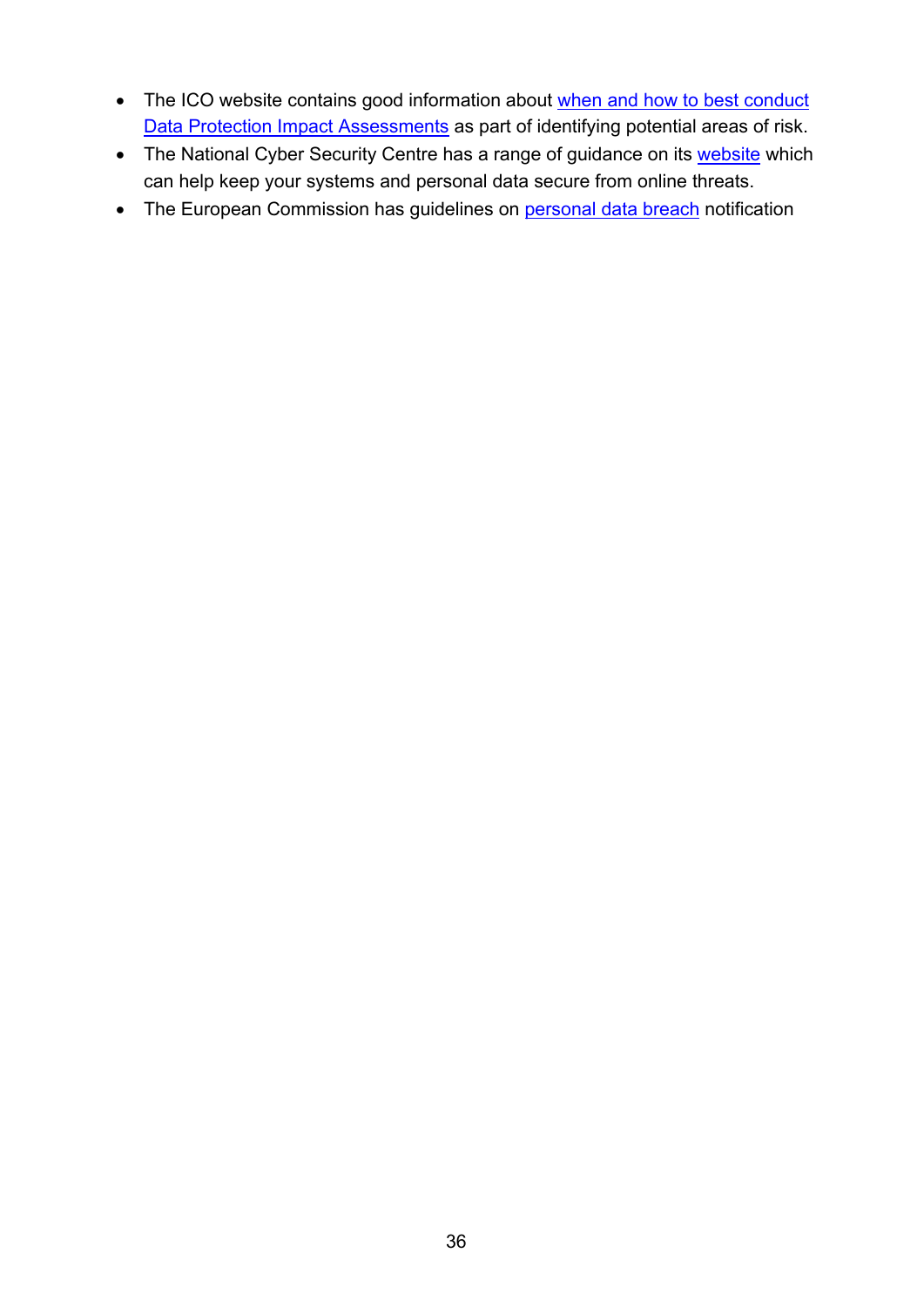# <span id="page-36-0"></span>**Step 7: Decide on your Data Protection Officer role**

#### **Intended outcomes:**

- 1. Understand the role of the Data Protection Officer (DPO), and be clear that each school needs to appoint a named DPO in order to be comply with new legislation (note, this DPO can be named as a DPO for more than one school/organisation).
- 2. Understand the different options for a school appointing a DPO, so that schools can consider the best value and appropriate method for them.

#### **How to approach this step:**

The first step is to understand the responsibilities of the DPO, and the greater degree of separation between the DPO role and the 'data ecosystem manager' than has previously been the case under the Data Protection Act 1998.

#### **Responsibilities of the Data Protection Officer**

Currently, schools have leads on data protection but very often they either are, or work very closely with, the person who has established the ecosystem. The new legislation encourages a degree of separation between those in charge of the ecosystem, and the DPO role. The DPO needs to be:

- **Highly knowledgeable** about data protection, GDPR, the schools operations, technology and security
- Well placed to promote a **data protection culture** within a school

The DPO role involves advising school leadership and staff about their data obligations, monitoring compliance, including managing internal data protection activities, training, and conducting internal audits.

The DPO will also need to advise on when data protection impact assessments are required, and be available for data protection enquiries from parents and pupils. Additionally, they need to be able to report directly to the board and be the point of contact for communication with the Information Commissioner.

#### **Options for appointing a Data Protection Officer**

The second step is the need to consider the pros and cons of the different options for appointing a DPO. There appear to be 4 options available to schools:

1. **Re-align responsibilities within your current team** – create the DPO role within your team that is sufficiently removed from those making technology or processing decisions.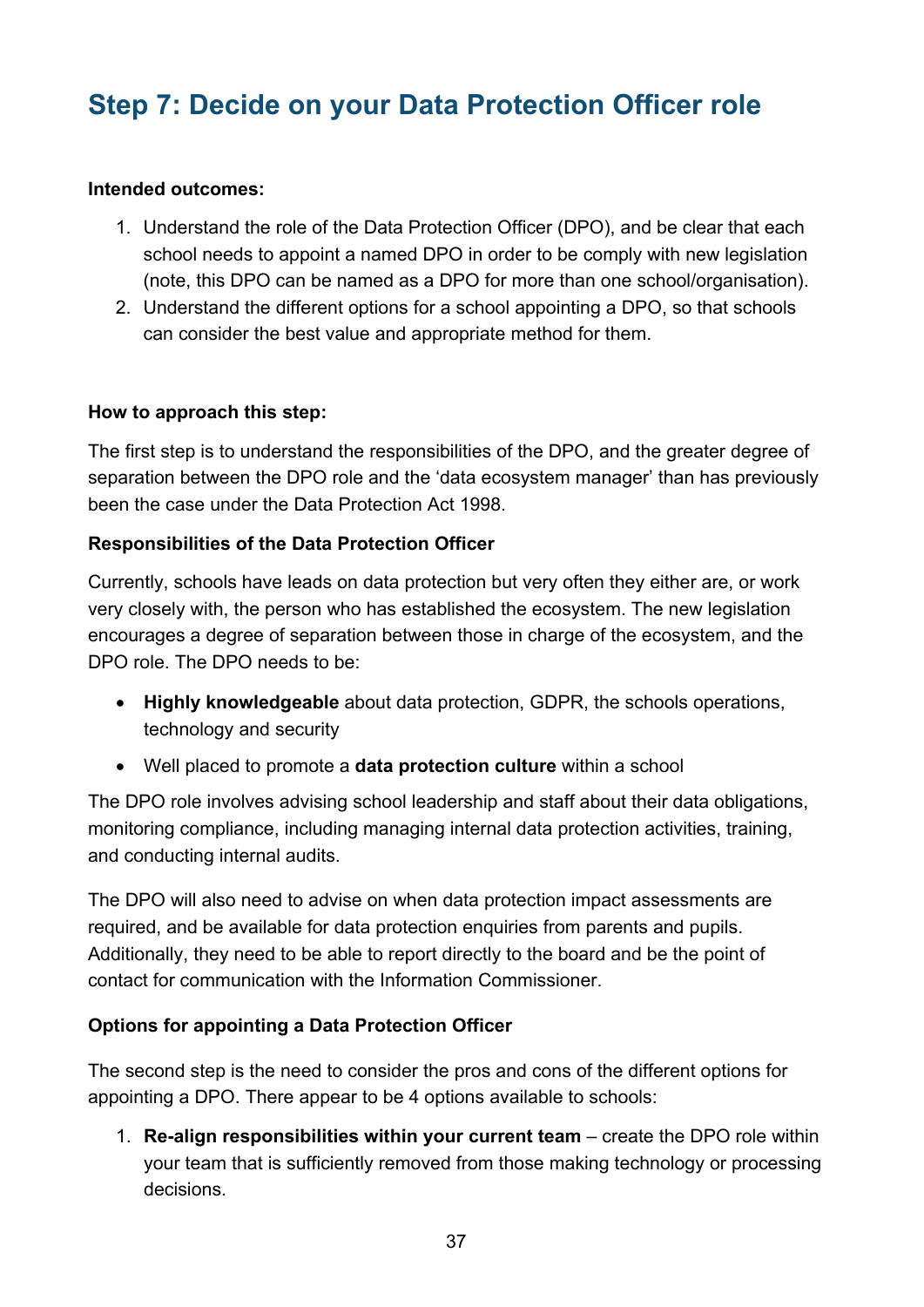- 2. **Collaborate** share the DPO function between a group of schools, or share expertise by being the DPOs for each other's school.
- 3. **Contract** it is possible to buy in the DPO function for your school or group of schools.
- **4. Seek volunteers from experts that may exist in the wider school community**. This might be possible, but note that as a volunteer their statutory responsibilities remain at the same expectation as a paid DPO. It would be a reasonably big commitment for that volunteer, and they would need to be able to clearly convey risks and views to senior managers.

#### **Effective working with a Data Protection Officer (DPO)**

The DPO should be involved, properly and in a timely manner, in all issues which relate to the protection of personal data.

It is crucial that the DPO, or his/her team, is involved from the earliest stage possible in all issues relating to data protection. In relation to data protection impact assessments, the GDPR explicitly provides for the early involvement of the DPO and schools should seek the advice of the DPO when carrying out impact assessments. Ensuring that the DPO is informed and consulted at the outset will facilitate compliance with the GDPR, promote a privacy by design approach and should therefore be standard procedure within the school's data governance. In addition, it is important that the DPO be seen as a discussion partner within the school and that he or she be part of the relevant working groups dealing with data processing activities within the organisation.

#### **Top tips:**

The options above are all genuine. Think through what is best for your school – the case study below may be helpful. As yet, there does not appear to be a common approach, but it appears a 'many schools to one DPO' model is emerging as the most common, whether that is provided by the local authority, or multi-academy trust.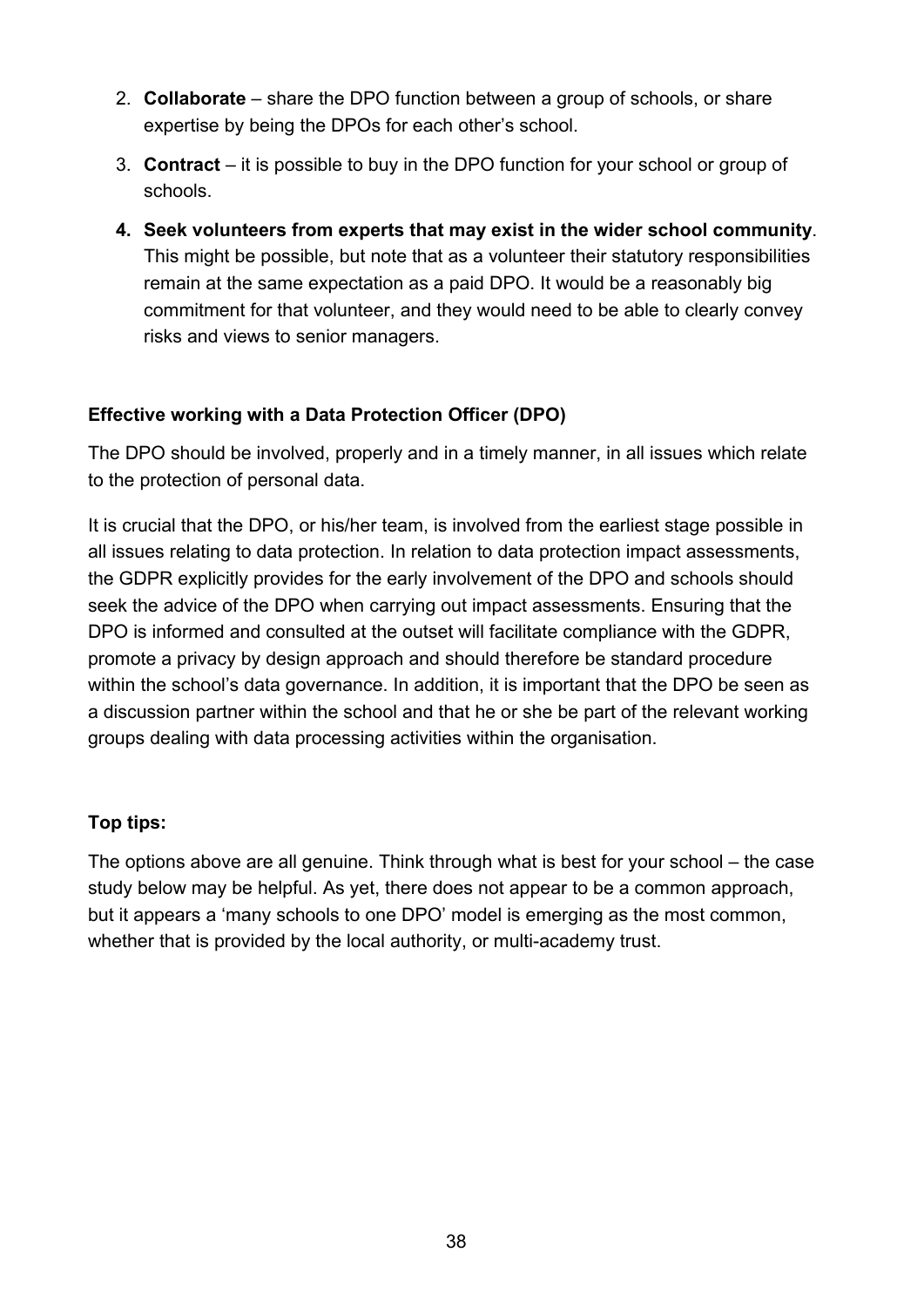## **Case study: Ark's Data Protection Officer Solution**

Ark has appointed an Information Governance Manager to serve as a MAT-wide data protection officer. This role supports Ark's 36 schools, ventures, and central teams with developing data protection policies and processes and updating IT and data systems to enable their technical GDPR compliance. Training and support to designated data protection leads within each school will ensure that they can lead their schools in protecting staff, student and parent data.

To support cultural compliance, all staff will learn about GDPR and data protection as part of their annual induction, in the same way that they learn about safeguarding in schools and diversity in the workplace. Annual safeguarding audits will also be carried out at each school, to ensure that day-to-day processes across our schools meet the new data protection requirements.

Students will be required to give consent on the use of their data during secondary school, where consent is the condition in [Annex 4.1](#page-50-0) being relied upon, which will help ensure that they are educated in their rights as data subjects, as well as how to protect their own data, as part of the e-safety and digital/ICT elements of the curriculum.

By centralising the role of DPO across our network, Ark are reducing the burden on individual schools and supporting them in sharing resources and learning from one another on how to comply with the new regulations.

#### **Relevant resources**

• The European Commission sets out some quidelines on Data Protection Officers.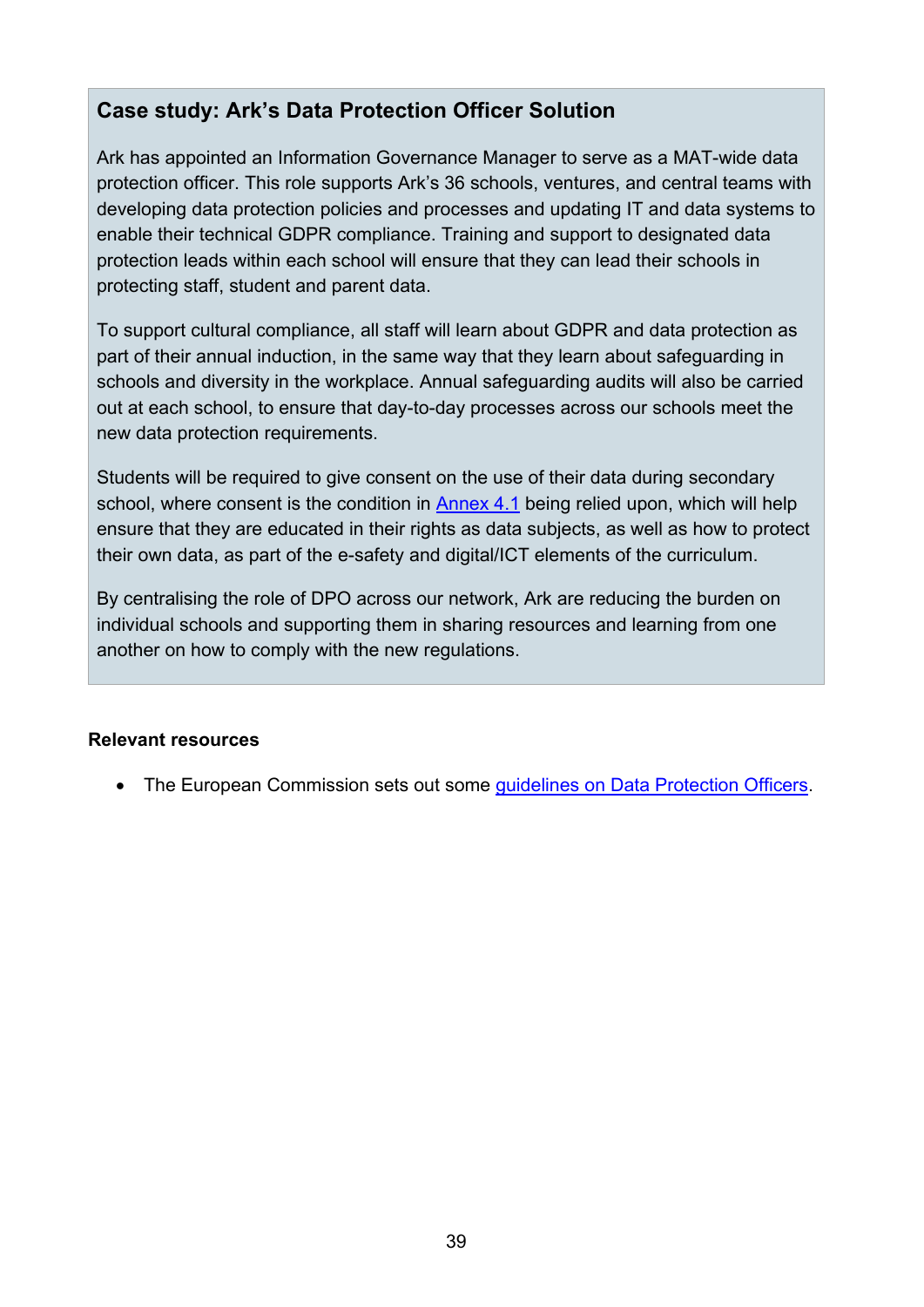# <span id="page-39-0"></span>**Step 8: Communicate with data subjects**

#### **Intended outcomes:**

- 1. Be familiar with the full potential rights a data subject has, and the circumstances in which these do not all apply in all cases, in that exemptions exist.
- 2. Consider how best to **demonstrate** your compliance with new legislation, which is a key focus of what is changing. Compliance alone is not enough.
- 3. Be aware of 'exemplar' privacy notices for communicating with parents/pupils, and outline the work DfE is doing to test these with parents and the ICO on behalf of schools.
- 4. Gain benefits from being open and transparent with data subjects, there is more to building trust than compliance alone.
- 5. Subject access requests: key changes and tips for handling within schools.

#### **How to approach this step:**

- Be clear on who are the schools data subjects. Of course pupils are data subjects, but so too are staff, parents/carers and ex-pupils.
- The first thing to be aware of is 'what are key subiect's rights?'
	- o the right to be informed
	- o the right of access
	- $\circ$  the right to rectification
	- $\circ$  the right to erasure
	- $\circ$  the right to restrict processing
	- $\circ$  the right to data portability
	- $\circ$  the right to object
	- o rights in relation to automated decision making and profiling.

**The right to be informed** is a key part of the strengthened legislation. There are a number of ways that data subjects can be informed. These include:

- o When providing 'initial registration' information upon joining the school. This is a big opportunity to get the data relationship right from the first contact.
- o When providing additional information/data at various points during the year.
- o Through effective use of the school website.
- o In the case of staff, at various points in the 'lifecycle' of an employee, such as applying for a role, accepting a role/signing a contract, annual appraisals, upon conclusion of a contract etc.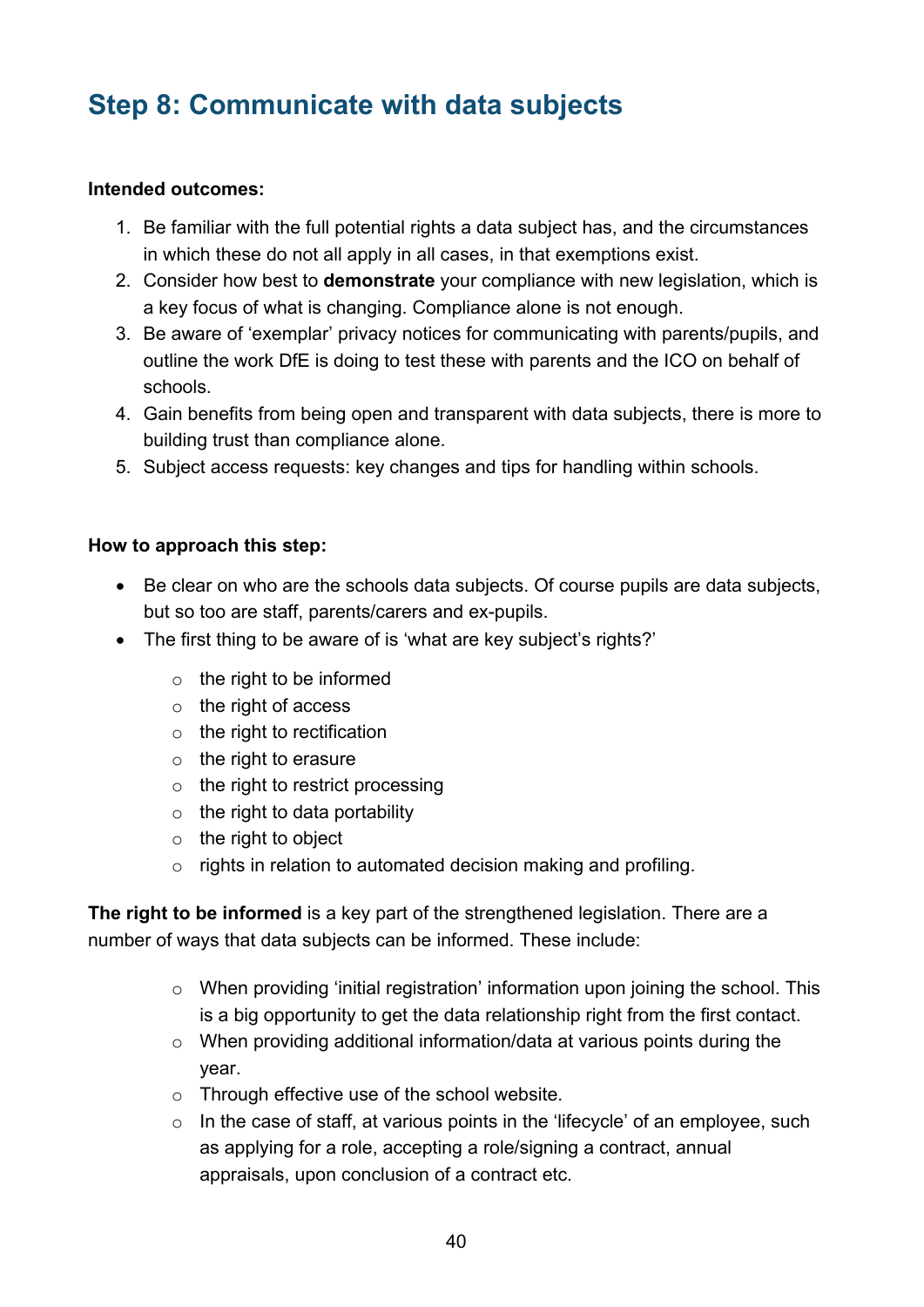But what does 'being informed' actually mean? It means the data subject receives clear communications about:

- o what information is being collected/processed about them (in detail)
- $\circ$  why the data is collected (purpose)
- $\circ$  what the lawful basis for collecting and holding the data is (where applicable)
- $\circ$  who/which organisations data is shared with and why
- $\circ$  how the data is stored and how long for, and how security is ensured
- o how to exercise their right of access to data
- $\circ$  how to exercise any other rights, such as restricting certain types of processing (for example biometric data) or to rectify data
- $\circ$  who to contact for queries

A Privacy Notice is one way of doing this, and some links to templates are provided in the resource section below.

The revised legislation requires that when the data subjects are children it should be written in a concise, clear and plain style. It should be age-appropriate and presented in a way that appeals to a young audience.

Data subjects have a **right to access** data. One way they can do this is through a **Subject Access Request**, which can be a request to see part or all of the data a school holds about their child.

Once they have seen that data, they may request it to be **rectified** if it is incorrect, and this is one area where subject's accessing their data can help organisations. Regular (secure) checking of one's own data can help with data cleaning and quality, which has other benefits to the school.

Finally, you should think about where some of these **rights are not going to apply due to other conditions set out in [Annex 4.1](#page-50-0)**. For example, the right to erasure. Whilst the child is in your school, there may be data that you would not erase if requested. For example, if the parent asked you to delete all your children's informal assessment data, then it would hamper your ability to perform your public task.

#### **Top tips:**

• Subject Access Requests (SAR) are not new within the 2018 legislation. The timeframe for response has shortened slightly (to one month, with exceptions). Schools do worry, "what happens if we get a SAR just before the summer holiday?" Education is largely unique in this regard, and the data protection legislation applies to all organisations processing personal data in the country. To efficiently deal with SARS the following tips may help: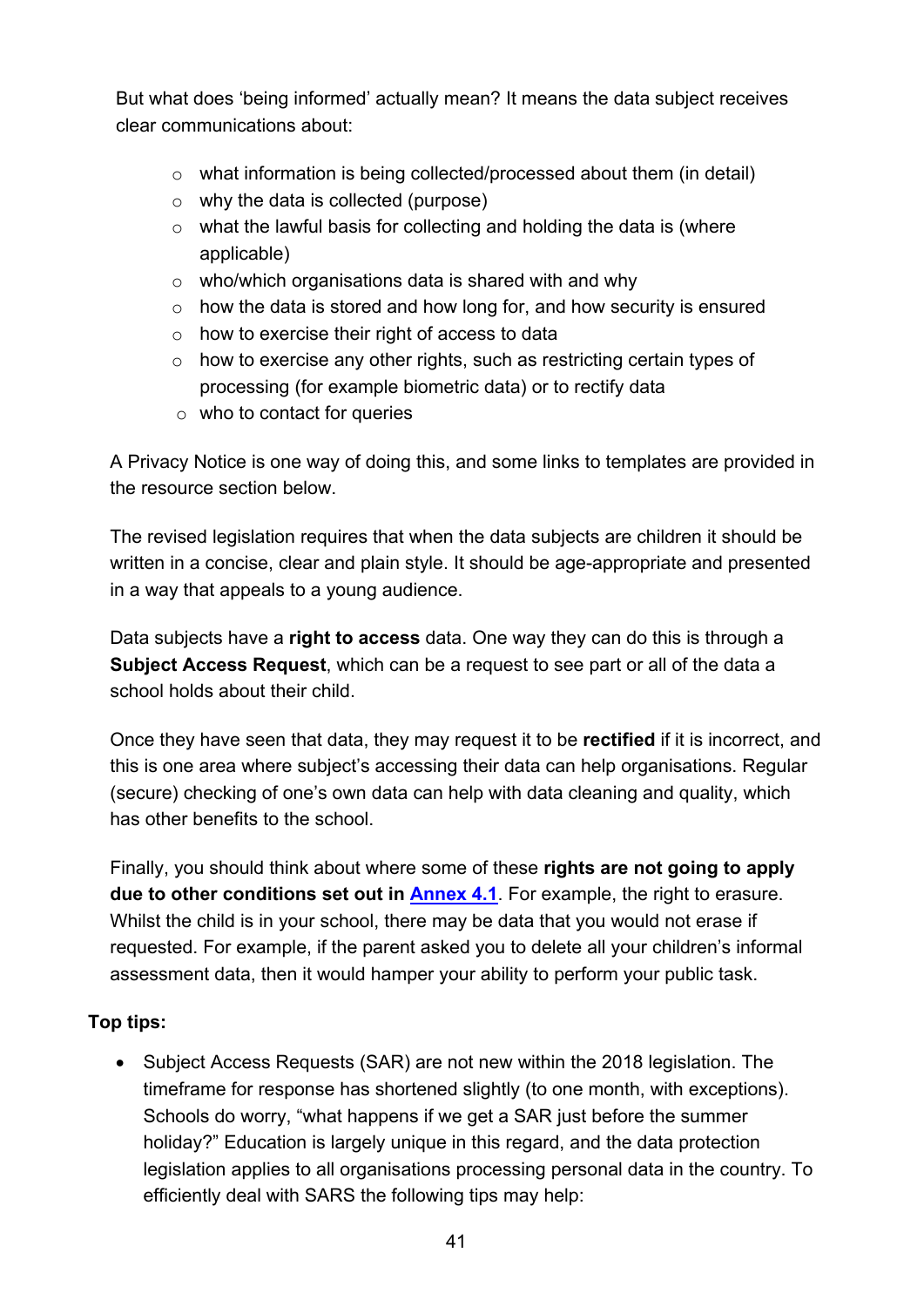- o Include your willingness to help data subjects access their data in your privacy notice. Explain to parents that most of the year you aim to do this in a timely manner, but during school holidays this may become more difficult.
- If you receive a SAR:
	- o Have a conversation to see if the requestor is willing to clarify the scope of the data requested. A parent may only be interested in one small part of the data record, and would far rather get a quick response focussed on that scope rather than await a full SAR response.
	- $\circ$  Consider whether a SAR is complex. Whilst you still need to notify the data subject within 1 month if that is what you decide, it does allow you a further 2 months to produce the information. You must be willing to justify that decision and tell the requestor about that decision as soon as possible.
	- o Check if this is an Educational Record request, as set out in The Education (Pupil Information) (England) Regulations 2005, as the timescales for doing so may be shorter.
- The revised legislation extends the need to inform data subjects about processing to children, not just their parents. Done well, this is a good thing, but it is wise to be cautious here. A communication that children don't fully understand could do more harm than good. (A child worrying why the school is collecting their test data and sending it off to the government for example). In particular with younger children, it may be that introducing such conversations within wider e-safety and ICT lessons is more appropriate. This then allows teachers to use language that suits their particular children, and ensure understanding and a 'chance to ask questions' is provided alongside the learning.

#### **Relevant resources:**

- Further information about [the rights of individuals](https://ico.org.uk/for-organisations/guide-to-the-general-data-protection-regulation-gdpr/individual-rights/) is provided on the ICO website
- DfE provides a range of [model privacy notices](https://www.gov.uk/government/publications/data-protection-and-privacy-privacy-notices) for schools to adopt as one part of a schools communication with data subjects. These are currently being tested with groups of parents, and may well iterate in future as parental testing is combined with ensuring any edits remain aligned with legislation by checking in with the ICO.
- The ICO have also set out the [minimum standards of privacy notices](https://ico.org.uk/for-organisations/guide-to-data-protection/privacy-notices-transparency-and-control/privacy-notices-under-the-eu-general-data-protection-regulation/)
- This simple [5 minute video](https://www.youtube.com/watch?v=Ua_LzUJ_wu8&t=1s) prepared by GDPRIS provides parent focussed information that may be helpful in raising awareness amongst data subjects. There is an A4 printed sheet and infographic on the [free resources](https://www.gdpr.school/free-resources/) section of their website.
- The European Commission [have a pdf document online](http://ec.europa.eu/newsroom/article29/item-detail.cfm?item_id=622227) that sets out a lot of principles and good practice/bad practice examples in relation to transparency.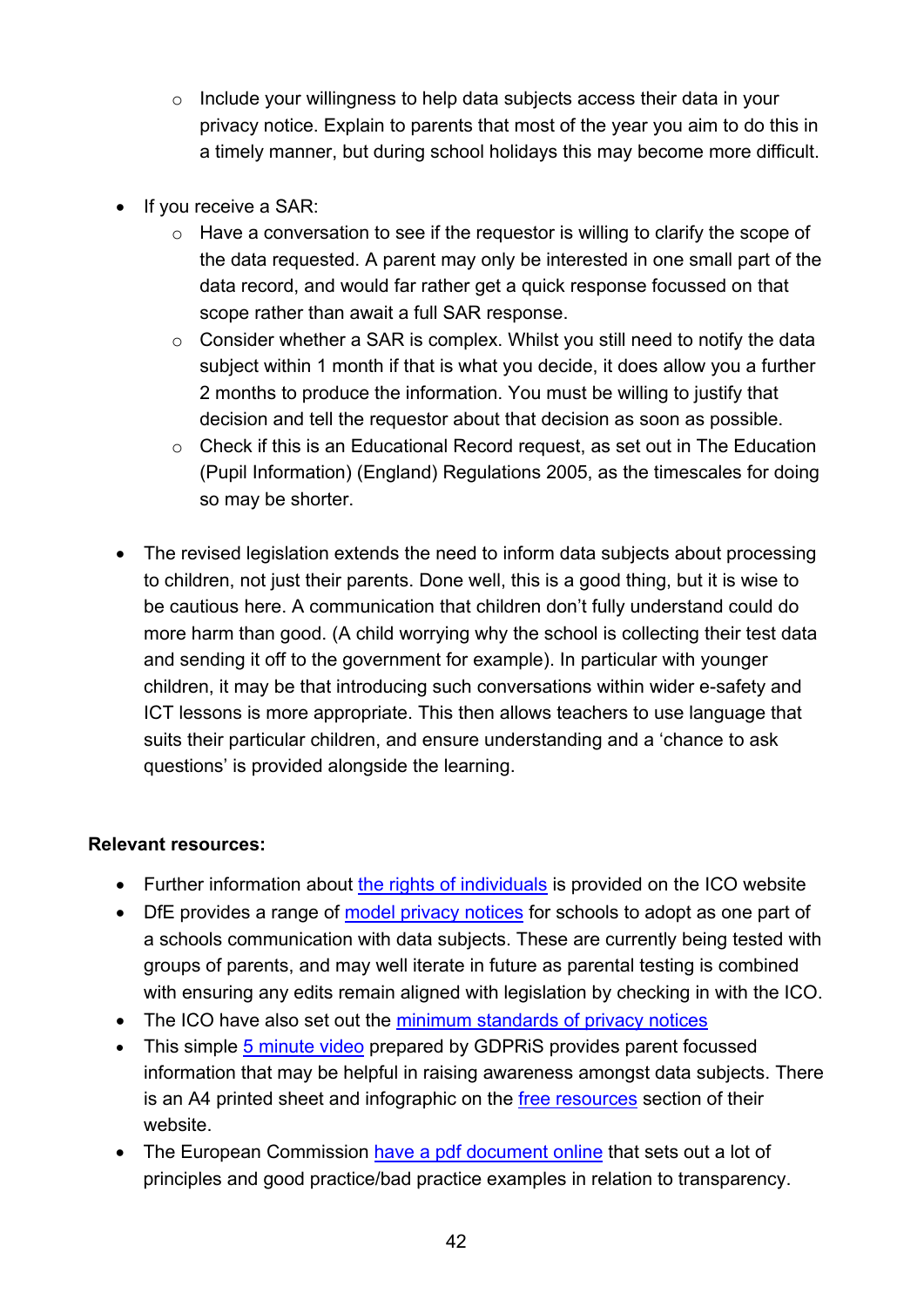# <span id="page-42-0"></span>**Step 9: Operationalise Data Protection, and keep it living**

#### **Outcomes from this step:**

- 1. Identify the range of policies required within a school that cover the procedures and processes for data protection.
- 2. Understand what a data breach is, and what to do about it.
- 3. Ensure that data protection and risk management is a core and regular part of decision making and risk management practices within the school.

#### **How to approach this step:**

- The data that is processed, and the mechanisms through which your school undertake that processing, will evolve over time. The key things which need to be living documents to ensure they keep up with change are your:
	- o data map/ecosystem drawing
	- o data asset register
	- o data protection impact assessment and risk management activity plan
- The Data Protection Officer will have views on how best to do this. It's about ensuring that the data protection principles outlined in your school's policies are embedded into processes within the organisation. For example:
	- $\circ$  Confirming that a new system has been recorded on the data map and data asset register should be an essential step before any procurement activity is concluded.
	- o Each time data is shared outside the school, a 'check and send' culture to ensure that the data you are sharing, and who you are sharing it with, is logged centrally is good practice. Check that where appropriate a data sharing agreement exists and a record of the sharing is logged.
	- o Ensuring the risk management work being undertaken feeds into overall risk registers and conversations with governors.
	- o Ensuring that staff training is regular and appropriate.
	- o Ensuring that you make the best use of 'key times' to communicate with data subjects, such as when first registering contact information.
- Operationalising the safe use of data on an ongoing basis requires a strong combination of safe people, safe technology, and safe processes. As such, ensuring that your school complies with the legislation requires looking across a wide number of policies that are used in schools today. Our working group has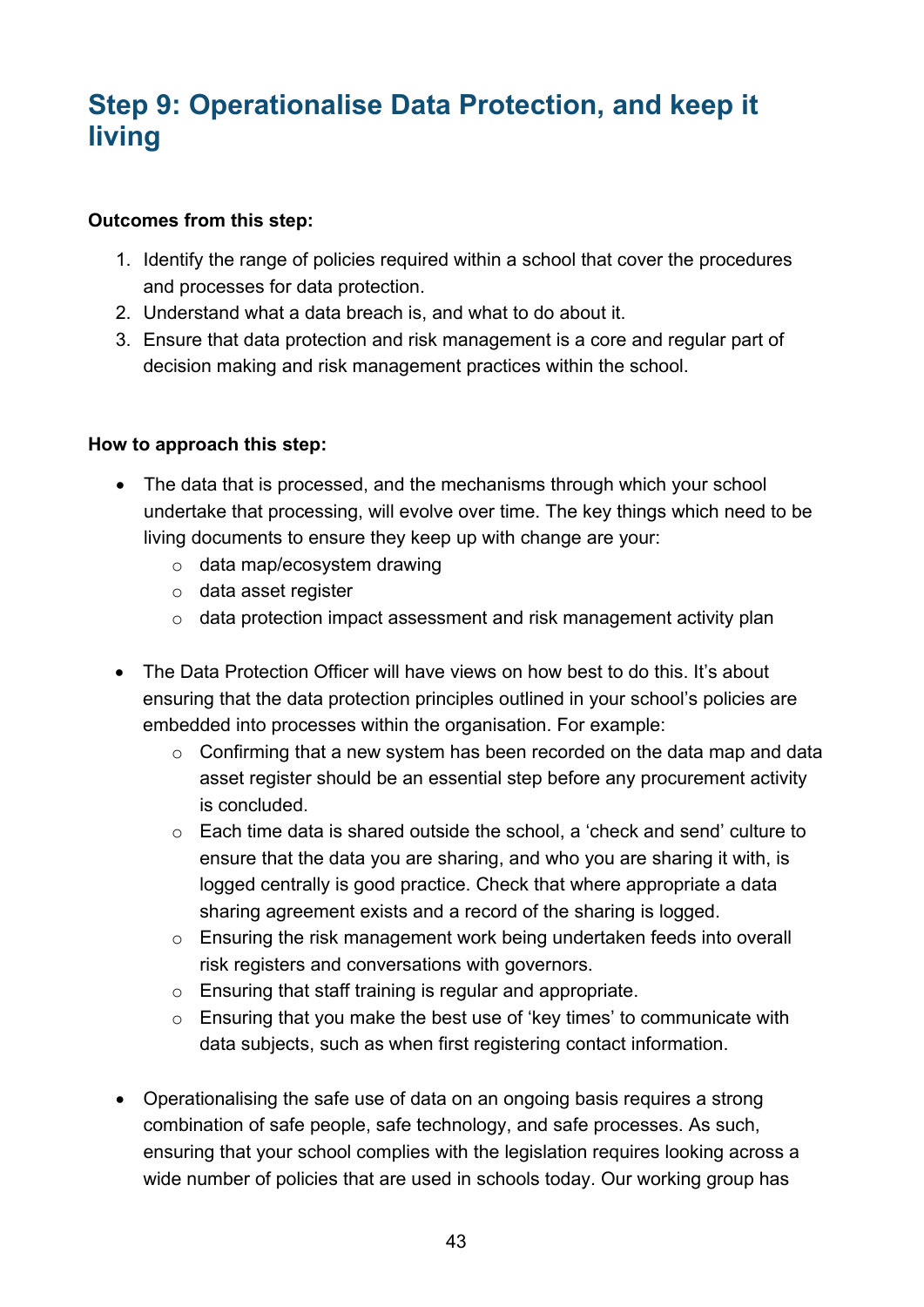established the following (non-exhaustive list) of policies, which together help play a part in ensuring good management practices when it comes to data:

- $\circ$  Fair Processing or Privacy Notice Pupils
- o Fair Processing or Privacy Notice Employees
- o Data Protection Policy
- o Data Retention Policy/Schedule
- o IT and Communications Systems Policy incorporating:
	- o roles and responsibilities
	- o e-Safety policy
	- $\circ$  IT security policy
	- o responsible user agreements
	- o social media policy
	- o trust website requirements and monitoring
- o Code of Conduct
- o Child Protection Policy (we have asked the local safeguarding board to review this)
- o Business Continuity Policy
- o Acceptable Use Policy: Employees
- o Acceptable Use Policy: Pupils
- o Acceptable Use Policy: Governors
- o Data Breach Policy

#### **Top tips:**

- A personal data breach means a breach of security leading to the accidental or unlawful destruction, loss, alteration, unauthorised disclosure of, or access to, personal data. Some organisations may refer to this as a breach of confidentiality, integrity or availability, as this is how it is often referred to in many international information and security standards. This includes breaches that are the result of both accidental and deliberate causes. It also means that a breach may be about more than just losing personal data. The initial steps should be to minimise and assess the impact, and a range of different steps then need to be taken depending upon the severity, as set out in the [ICO guidance.](https://ico.org.uk/for-organisations/guide-to-the-general-data-protection-regulation-gdpr/personal-data-breaches/)
- It is good practice to record and investigate every data breach, however small. An analogy here might be the 'accident log book'. Whilst a child grazing a knee may be minor in isolation, if each incident is reported and a trend around a piece of playground equipment is spotted, some remedial action might be appropriate. And so it is with data protection: if a particular system or process is identified as regularly having minor incidents by the Data Protection Officer, they and the school can mitigate the risk. They can only do this if a 'report it always' culture exists and is encouraged.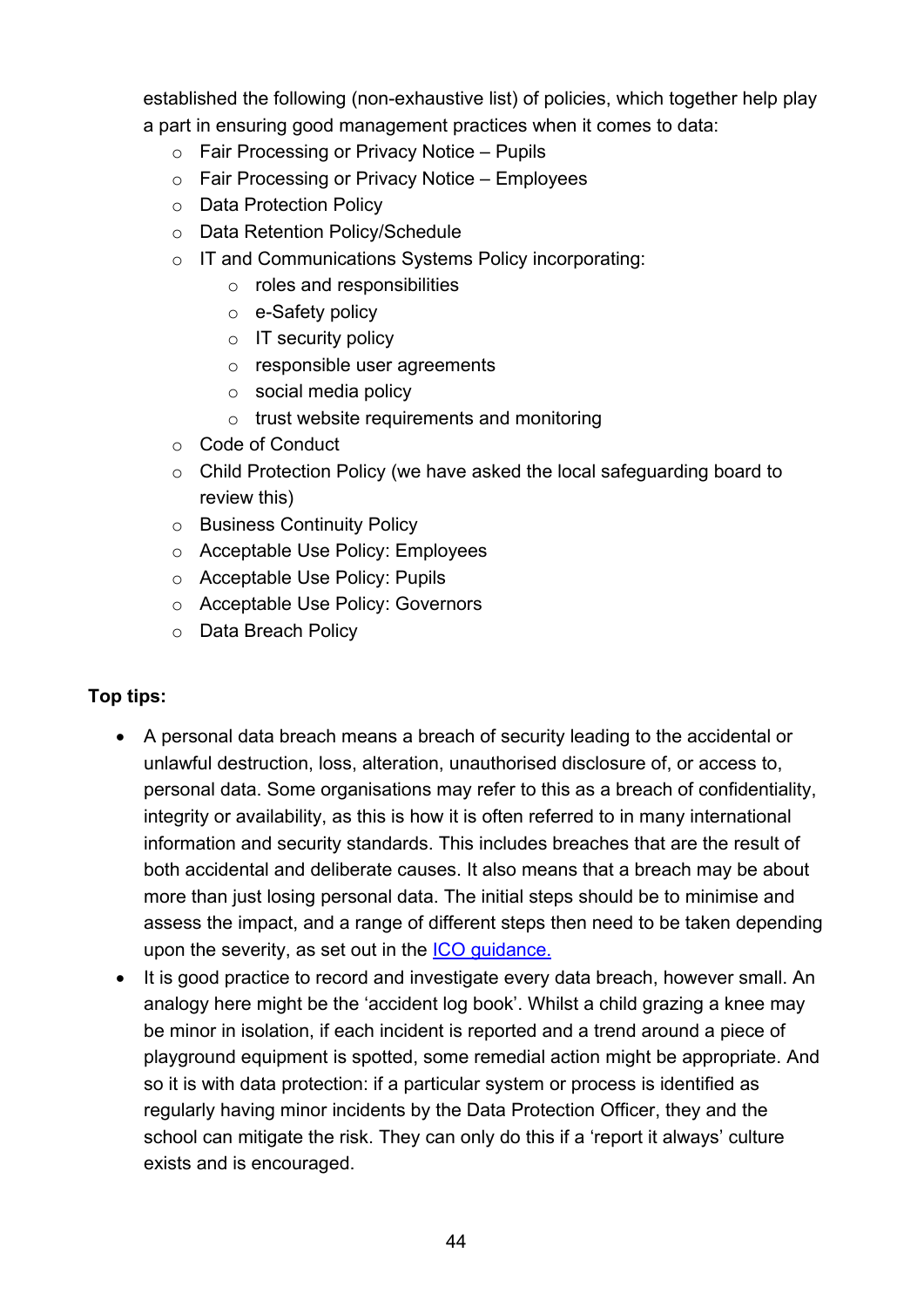• In the event of a serious data breach involving the personal data for which the controller is responsible the Data Protection Officer must report the breach to the Information Commissioner. A serious breach is a breach that interferes with the rights and freedoms of the data subject. This must be done within 72 hours of the breach.

#### **Relevant resources:**

- The ICO has guidance and templates to support schools undertake Data [Protection Impact Assessments.](https://ico.org.uk/about-the-ico/ico-and-stakeholder-consultations/data-protection-impact-assessments-dpias-guidance/) (NB: under consultation at the time of creating this version of the toolkit).
- The ICO has a section on [data breaches](file:///C:%5CUsers%5CIBradley%5COneDrive%20-%20Department%20for%20Education%5CDocuments%5CAll%20My%20Files%5CData%20Transformation%20Programme%5CF_NPD%20Management%5CGDPR%5CGDPR%20Toolkit%20for%20Schools%5C%E2%80%A2https:%5Cico.org.uk%5Cfor-organisations%5Cguide-to-the-general-data-protection-regulation-gdpr%5Cpersonal-data-breaches%5C) and sets out what to do when. If you are unsure how best to handle a breach they offer a helpline service to support you assess the impact and appropriate steps.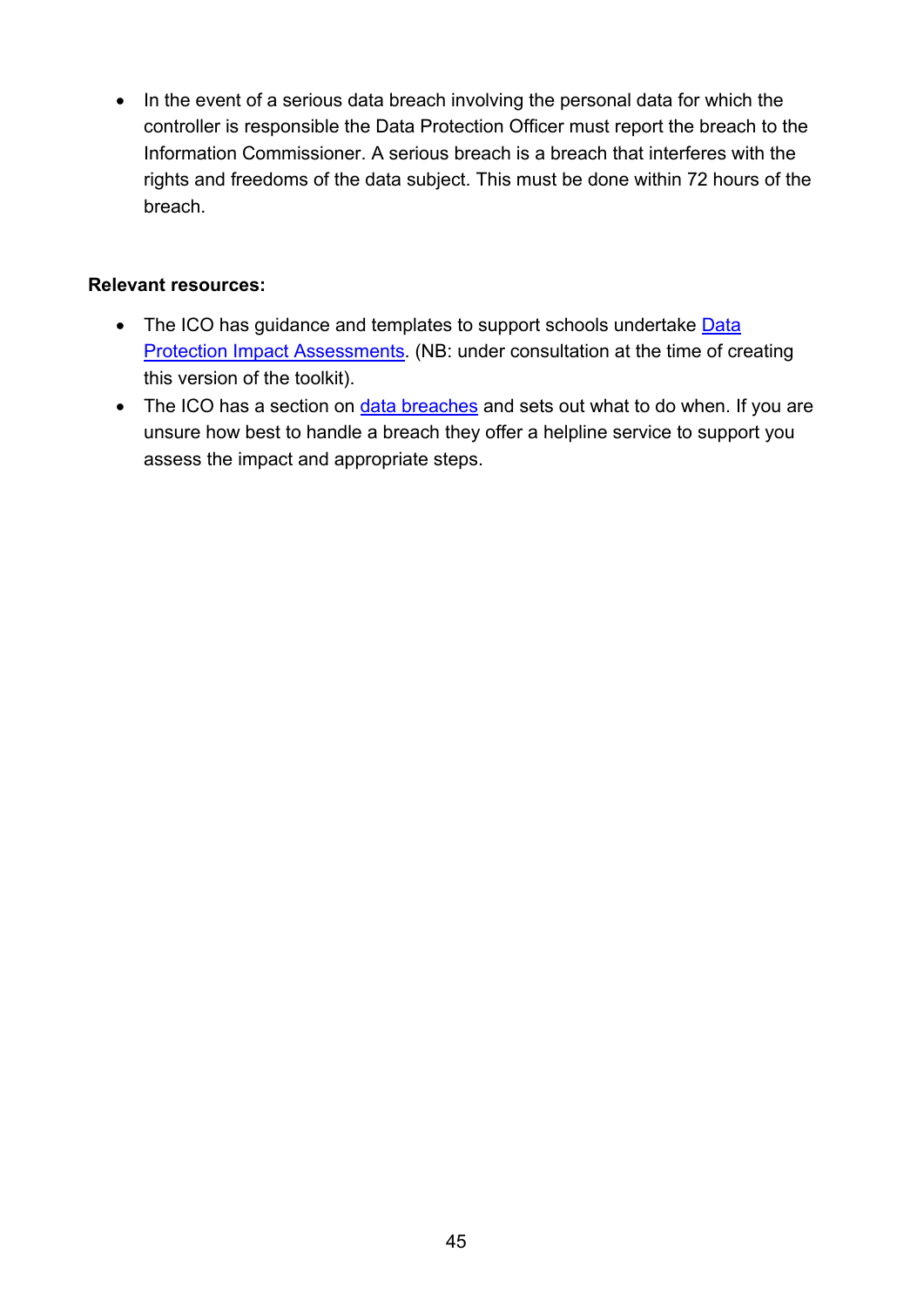# <span id="page-45-0"></span>**Annex**

# <span id="page-45-1"></span>**Annex 1: Explaining the language around data protection**

| <b>Term</b>                                                                                                                                                  | <b>Description</b>                                                                                                                                                                                                                                                     | <b>Example</b>                                                                    |  |
|--------------------------------------------------------------------------------------------------------------------------------------------------------------|------------------------------------------------------------------------------------------------------------------------------------------------------------------------------------------------------------------------------------------------------------------------|-----------------------------------------------------------------------------------|--|
| Data subject                                                                                                                                                 | The person that the data relates<br>to.                                                                                                                                                                                                                                | John Smith the pupil.<br>Jane Smith the teacher.                                  |  |
| Data item                                                                                                                                                    | A single piece of information<br>about a data subject.                                                                                                                                                                                                                 | "Ethnicity = white<br>British"<br>"Attendance = $97\%$ "                          |  |
| Data item group                                                                                                                                              | A group of data items that are<br>typically captured about the<br>same activity or business<br>process in school.<br>These are also sometimes<br>called data elements or data<br>scope within the data<br>community/sharing agreements<br>schools have with suppliers. | Behaviour management,<br>or catering.                                             |  |
| System                                                                                                                                                       | A piece of software, computer<br>package or manually managed<br>asset that supports the<br>administration of one or more<br>areas of school life.                                                                                                                      | Capita SIMS,<br>ParentPay, MyMaths.                                               |  |
| An umbrella term to describe<br>the areas of school<br>System group<br>administration where systems<br>that contain personal level data<br>typically reside. |                                                                                                                                                                                                                                                                        | Core MIS, payments,<br>curriculum tools.                                          |  |
| Personal data                                                                                                                                                | Information relating to a natural<br>identifiable person, whether<br>directly or indirectly                                                                                                                                                                            | John Smith was born on<br>01/01/1990.<br>The head teacher's<br>salary is £60,000. |  |
| Special category data                                                                                                                                        | These are highly sensitive<br>pieces of information about                                                                                                                                                                                                              | Tightly defined as data<br>relating to racial or                                  |  |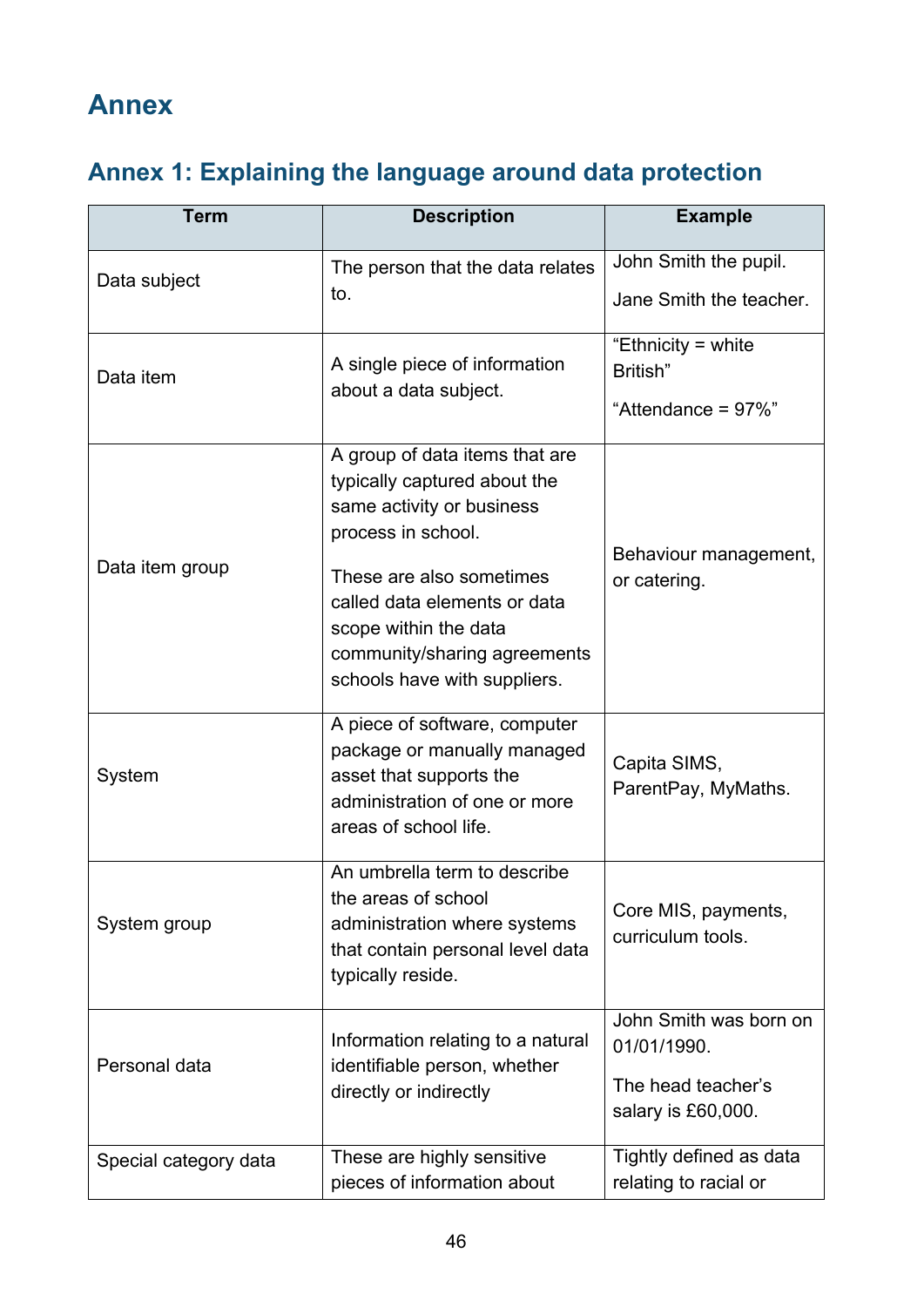| <b>Term</b>                                   | <b>Description</b>                                                                                                                                                                                                                                                                                                    | <b>Example</b>                                                                                                                                                                                                                         |
|-----------------------------------------------|-----------------------------------------------------------------------------------------------------------------------------------------------------------------------------------------------------------------------------------------------------------------------------------------------------------------------|----------------------------------------------------------------------------------------------------------------------------------------------------------------------------------------------------------------------------------------|
|                                               | people. They are important<br>because under GDPR they are<br>afforded extra protection in<br>terms of the reasons you need<br>to have to access and process<br>that information.<br>In education, it would also be<br>best practice to treat things like<br>FSM, SEN, and CIN/CLA status<br>as special category data. | ethnic origin, political<br>opinions, religious or<br>philosophical beliefs,<br>health, trade-union<br>membership, and health<br>or sex life. Data relating<br>to criminal offences is<br>also afforded similar<br>special protection. |
| (Data) Controller                             | The organisation who (either<br>alone or in common with other<br>people) determine the purpose<br>for which, and the manner in<br>which data are processed.                                                                                                                                                           | A school is often the<br>data controller,<br>sometimes a joint<br>controller with the LA or<br>DfE.                                                                                                                                    |
| (Data) Processor                              | A person or organisation who<br>process data on behalf of and<br>on the orders of a controller.                                                                                                                                                                                                                       | A catering supplier the<br>school uses.                                                                                                                                                                                                |
| Data audit/data asset<br>register             | The assessment of data and its<br>quality, for a specific purpose.<br>Other terms you might hear are<br>data map or information asset<br>log. In this context, we simply<br>want the list of personal data<br>assets that we hold, from which<br>we can go on to place further<br>important information alongside.    |                                                                                                                                                                                                                                        |
| Lawful basis and<br>conditions for processing | These are the specific reasons,<br>set out in law, for which you can<br>process personal data. There is<br>one list for personal data (lawful<br>basis article 6) and another list<br>for processing special category<br>data (article 9).                                                                            | "The processing is<br>necessary for<br>administering justice, or<br>for exercising statutory<br>or governmental<br>functions " Read the full<br><u>list.</u>                                                                           |
| Data retention                                | How long you will hold<br>information for to do the<br>processing job you need it for.                                                                                                                                                                                                                                | "We keep parent's<br>phone numbers until 1<br>month after they leave                                                                                                                                                                   |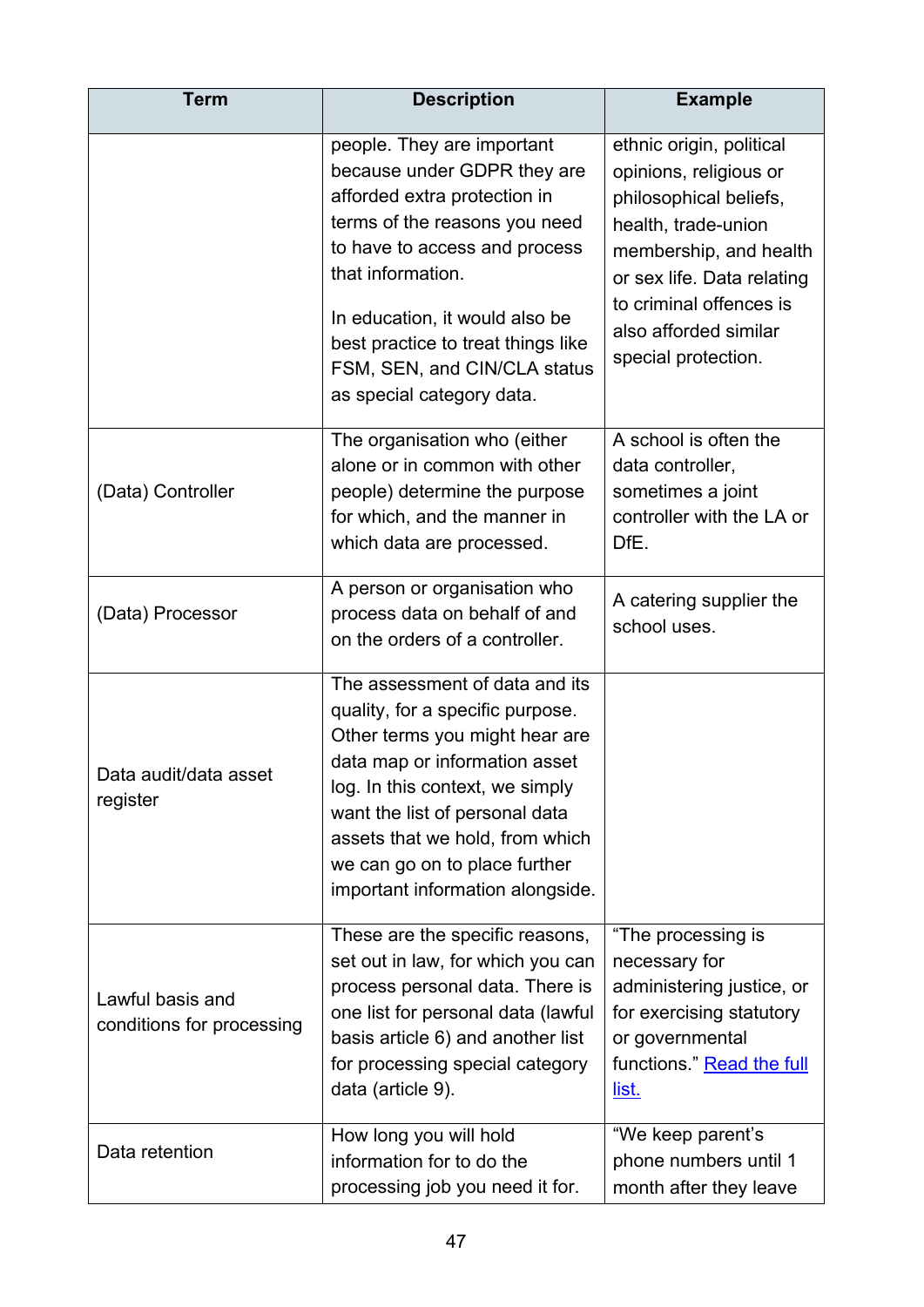| <b>Term</b>                                        | <b>Description</b>                                                                                                                                                                                                                                                                                                      | <b>Example</b>                                                                                                                                  |  |
|----------------------------------------------------|-------------------------------------------------------------------------------------------------------------------------------------------------------------------------------------------------------------------------------------------------------------------------------------------------------------------------|-------------------------------------------------------------------------------------------------------------------------------------------------|--|
|                                                    | At the end of a data retention<br>period, processes should be in<br>place to ensure it is properly<br>disposed of.                                                                                                                                                                                                      | the school in case of<br>any issues that need<br>resolving (for example,<br>payment or repayment<br>of lunch money) and<br>then it is deleted." |  |
| Privacy notice                                     | This is a document that<br>explains to the people you have<br>data about ("data subjects") the<br>data items you hold, what they<br>are used for, who it is passed<br>onto and why, and what rights<br>they have.                                                                                                       | DfE publish model<br>privacy notices                                                                                                            |  |
| <b>Subject Access Request</b><br>(SAR)             | This is where a person (data<br>subject), requests access to the<br>information you hold about<br>them. Timescales for<br>responding, as well as reasons<br>why you must comply or may<br>refuse, as set out in law. A<br><b>Subject Access Request is</b><br>often used to describe "tell me<br>all my data you hold". | "I want to know the<br>attendance data you<br>hold about my son"                                                                                |  |
| <b>Data Protection Impact</b><br>Assessment (DPIA) | This is a process to consider<br>the implications of some<br>change you are introducing on<br>the privacy of individuals.<br>Assessing privacy at the outset<br>helps you plan<br>consultation/awareness/consent<br>type options from the outset.<br>"Privacy by design" is a term<br>that is used in this space.       | You would undertake<br>one of these if<br>introducing a new<br>system to use<br>fingerprinting within<br>catering provision.                    |  |
| Data breach                                        | A personal data breach means<br>a breach of security leading to<br>the accidental or unlawful<br>destruction, loss, alteration,<br>unauthorised disclosure of, or<br>access to, personal data. This                                                                                                                     | Sending a list of pupil<br>names, attainment<br>marks and dates of<br>births to the wrong<br>school.                                            |  |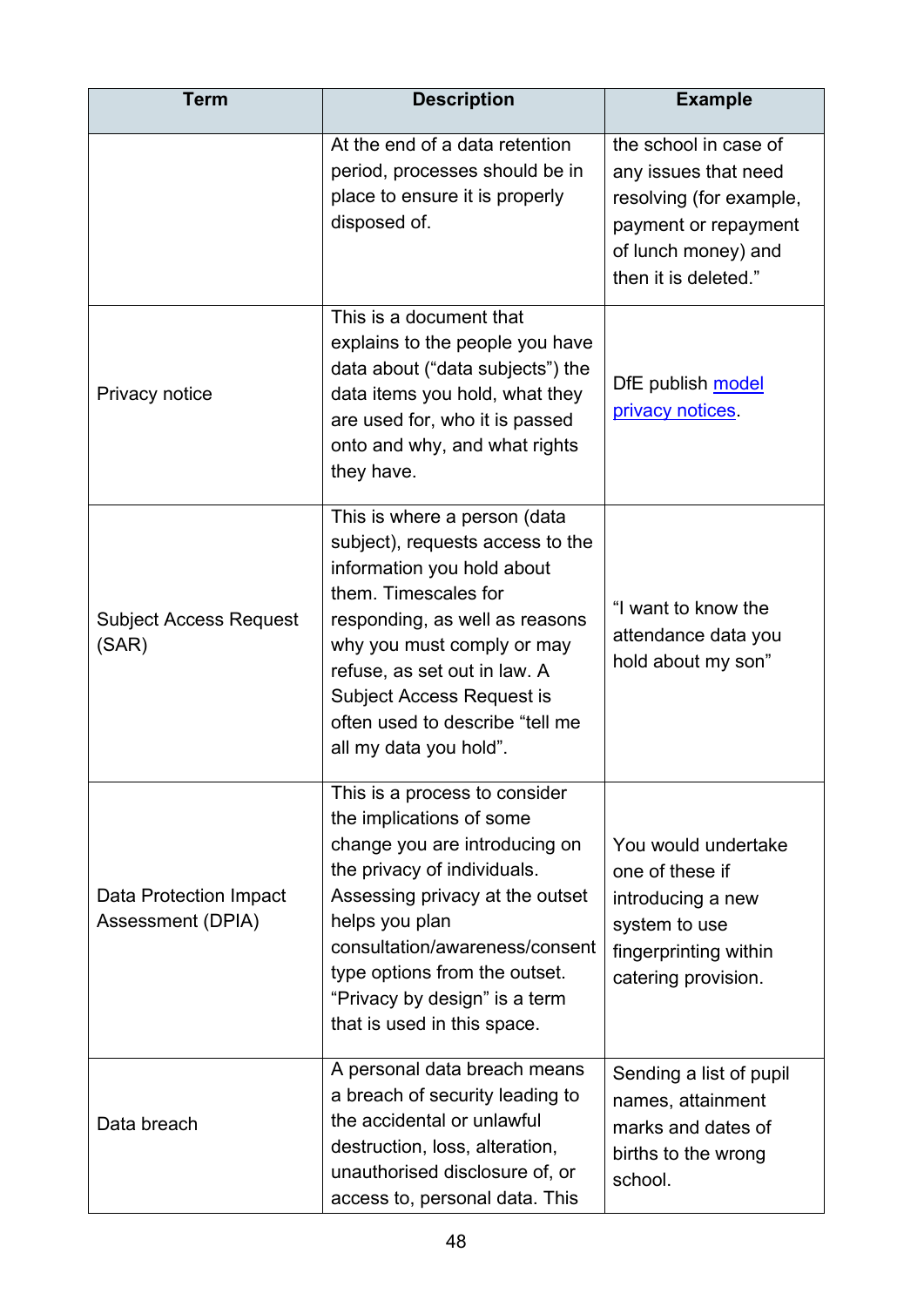| Term                                   | <b>Description</b>                                                                                                                                                                                                                                                           | <b>Example</b>                                                      |
|----------------------------------------|------------------------------------------------------------------------------------------------------------------------------------------------------------------------------------------------------------------------------------------------------------------------------|---------------------------------------------------------------------|
|                                        | includes breaches that are the<br>result of both accidental and<br>deliberate causes. It also<br>means that a breach is more<br>than just about losing personal<br>data.                                                                                                     |                                                                     |
| Automated decision<br>making/profiling | This is when machines/software<br>apply rules to data and<br>determine something about<br>someone based on purely<br>applying those rules. Typically it<br>is the significance of the<br>decision which drives the<br>caution and concern here. Read<br>further information. | "Anyone recorded as<br>attendance >99% will<br>get a voucher for X" |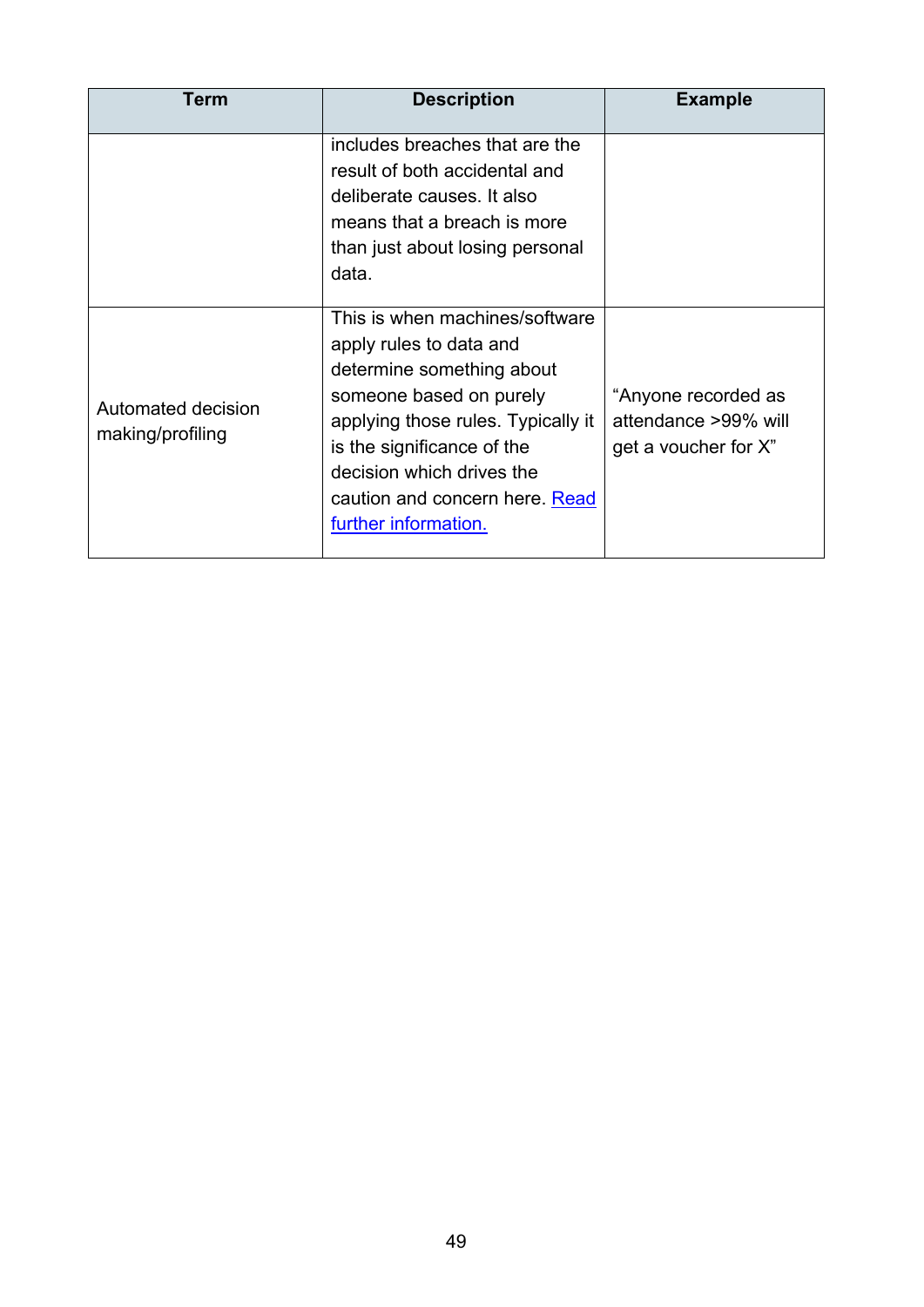## <span id="page-49-0"></span>**Annex 2.1: Table for identifying personal information to support the initial data map**

|                                                                | Do we receive   Do we create | Do we send | Do we destroy                                                |
|----------------------------------------------------------------|------------------------------|------------|--------------------------------------------------------------|
|                                                                |                              |            | personal data?∣personal data?∣personal data?∣personal data?∣ |
| Admissions                                                     |                              |            |                                                              |
| Core management<br>information system                          |                              |            |                                                              |
| Curriculum tools                                               |                              |            |                                                              |
| Payment systems                                                |                              |            |                                                              |
| Virtual learning<br>environments                               |                              |            |                                                              |
| Catering management                                            |                              |            |                                                              |
| Safeguarding                                                   |                              |            |                                                              |
| Trips and transport                                            |                              |            |                                                              |
| Uniform, equipment and<br>photographs                          |                              |            |                                                              |
| Identity management<br>systems                                 |                              |            |                                                              |
| Contact/communication<br>systems                               |                              |            |                                                              |
| Social care and health<br>interactions                         |                              |            |                                                              |
| Statutory returns                                              |                              |            |                                                              |
| References and<br>education settings you<br>pass children onto |                              |            |                                                              |
| Workforce systems                                              |                              |            |                                                              |
| Paper records                                                  |                              |            |                                                              |
| Other                                                          |                              |            |                                                              |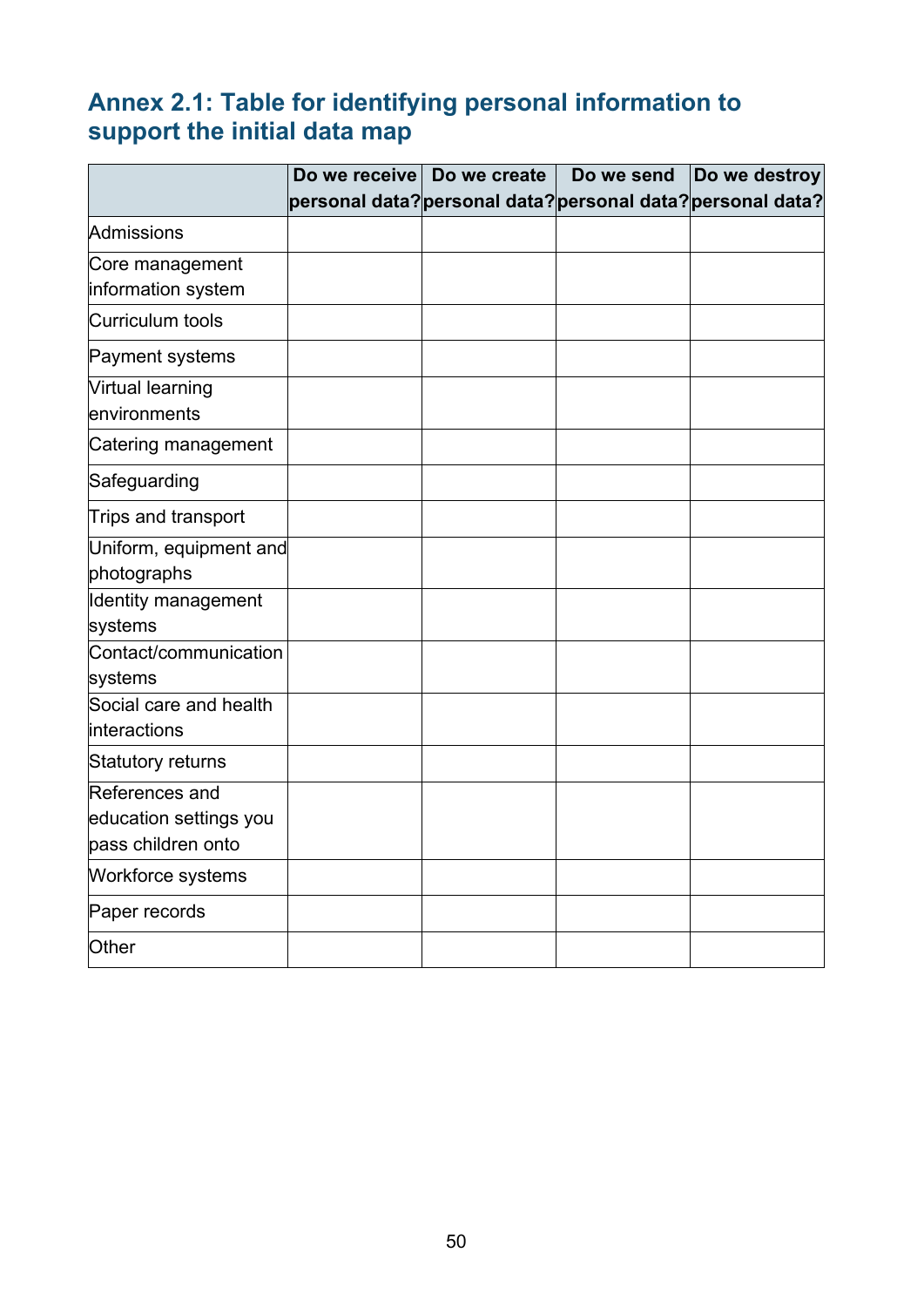## <span id="page-50-0"></span>**Annex 4.1: The possible lawful basis and conditions of processing for personal data**

#### **The lawful basis for processing personal data**

These are set out in Article 6 of the General Data Protection Regulation (GDPR). At least one of these must apply whenever you process personal data:

- a) **Consent**: the individual has given clear consent for you to process their personal data for a specific purpose.
- b) **Contract:** the processing is necessary for a contract you have with the individual, or because they have asked you to take specific steps before entering into a contract.
- c) **Legal obligation**: the processing is necessary for you to comply with the law (not including contractual obligations).
- d) **Vital interests:** the processing is necessary to protect someone's life.
- e) **Public task:** the processing is necessary for you to perform a task in the public interest or for your official functions, and the task or function has a clear basis in law.
- f) **Legitimate interests**: the processing is necessary for your legitimate interests or the legitimate interests of a third party unless there is a good reason to protect the individual's personal data which overrides those legitimate interests. This cannot apply if you are a public authority processing data to perform your official tasks. Public authorities will need to rely on official functions.

Where you are processing **special category data,** set out in Article 9 of GDPR, **as well as** one of the six lawful basis for processing, you must ensure that a **condition for processing** from the following list applies:

- a) **the data subject has given explicit consent** to the processing of those personal data for one or more specified purposes, except where Union or Member State law provide that the prohibition referred to in paragraph 1 may not be lifted by the data subject.
- b) processing is necessary for the purposes of **carrying out the obligations and exercising specific rights of the controller or of the data subject in the field of employment and social security and social protection law** in so far as it is authorised by Union or Member State law or a collective agreement pursuant to Member State law providing for appropriate safeguards for the fundamental rights and the interests of the data subject.
- c) **processing is necessary to protect the vital interests of the data subject or of another natural person** where the data subject is physically or legally incapable of giving consent.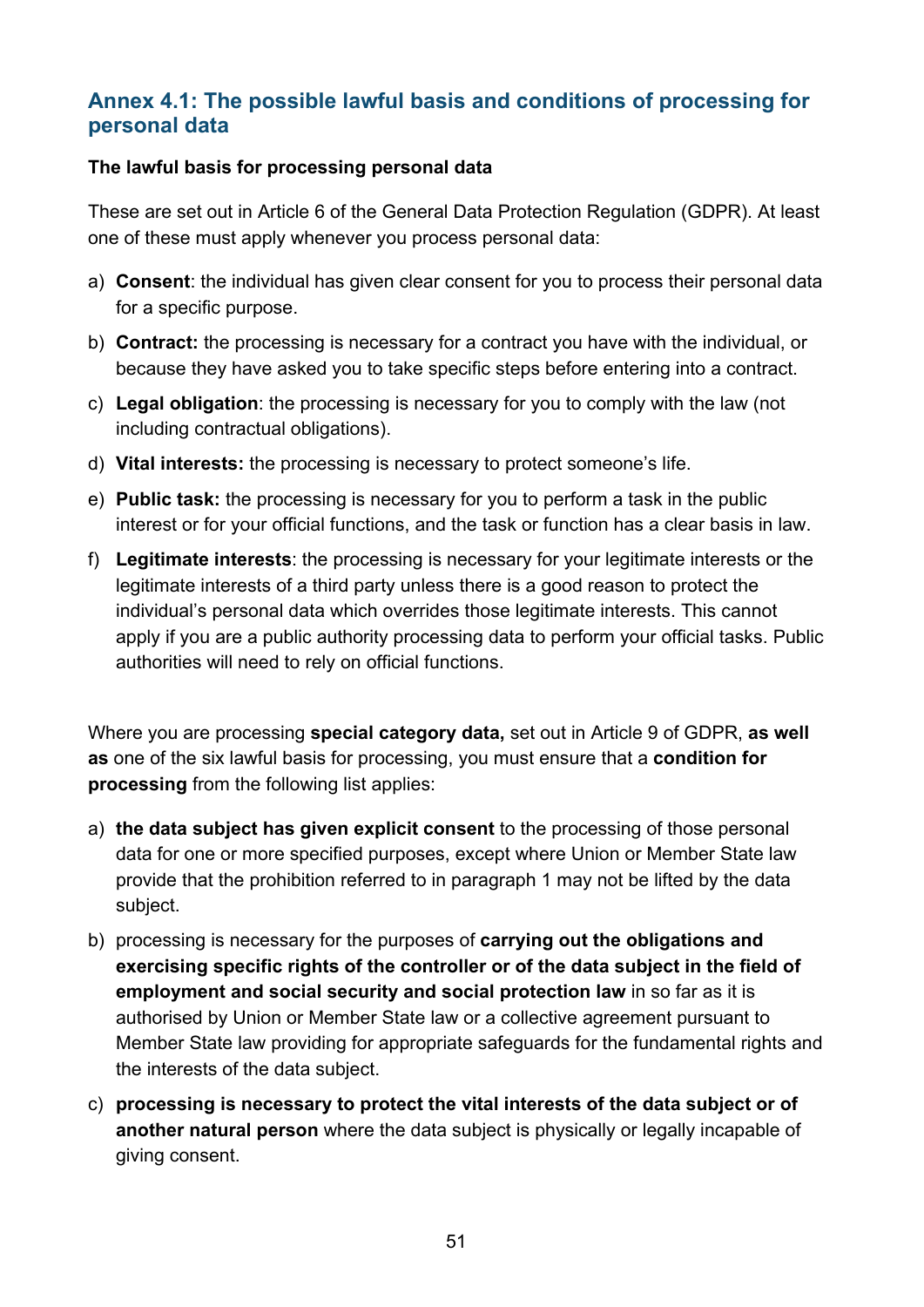- d) processing is carried out in the course of its legitimate activities with appropriate safeguards by a foundation, association or any other not-for-profit body with a political, philosophical, religious or trade union aim and on condition that the processing relates solely to the members or to former members of the body or to persons who have regular contact with it in connection with its purposes and that the personal data are not disclosed outside that body without the consent of the data subjects.
- e) processing relates to personal data which are manifestly made public by the data subject.
- f) processing is necessary for the establishment, exercise or defence of legal claims or whenever courts are acting in their judicial capacity.
- g) **processing is necessary for reasons of substantial public interest,** on the basis of Union or Member State law which shall be proportionate to the aim pursued, respect the essence of the right to data protection and provide for suitable and specific measures to safeguard the fundamental rights and the interests of the data subject.
- h) processing is necessary for the **purposes of preventive or occupational medicine**, for the assessment of the working capacity of the employee, medical diagnosis, the provision of health or social care or treatment or the management of health or social care systems and services on the basis of Union or Member State law or pursuant to contract with a health professional and subject to the conditions and safeguards referred to in paragraph 3.
- i) processing is necessary for **reasons of public interest in the area of public health**, such as protecting against serious cross-border threats to health or ensuring high standards of quality and safety of health care and of medicinal products or medical devices, on the basis of Union or Member State law which provides for suitable and specific measures to safeguard the rights and freedoms of the data subject, in particular professional secrecy.
- j) processing is necessary for **archiving purposes in the public interest, scientific or historical research purposes or statistical purposes** in accordance with Article 89(1) based on Union or Member State law which shall be proportionate to the aim pursued, respect the essence of the right to data protection and provide for suitable and specific measures to safeguard the fundamental rights and the interests of the data subject.

Schools will also need to know and rely upon the additional conditions for processing special category in Schedule One of the Data Protection Bill, when finalised.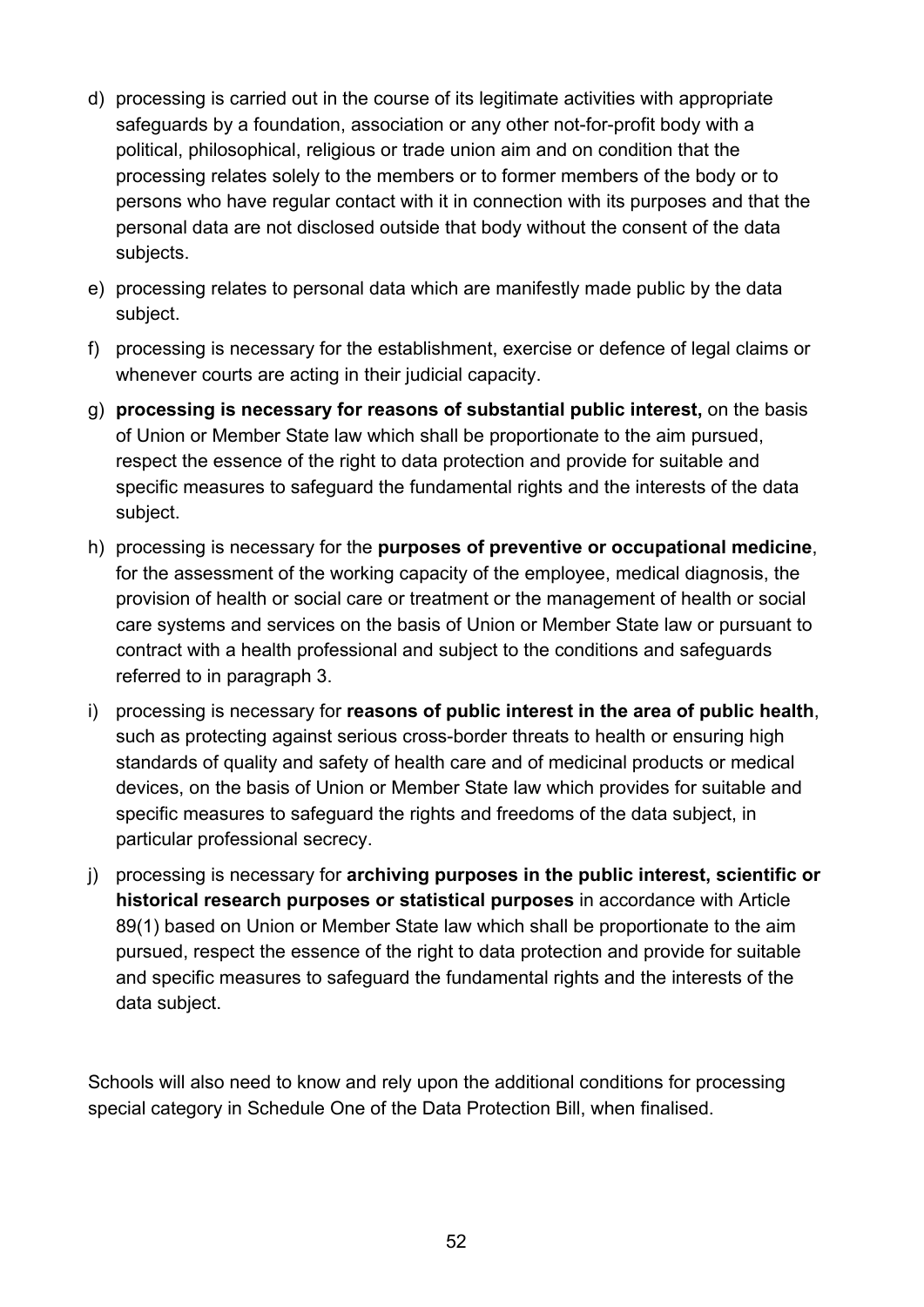## <span id="page-52-0"></span>**Annex 5.1 An Emerging Data Retention Strategy for the sector**

It is clear from work done so far that the sector is some way off having one 'standard' data retention set of standards. Whilst 'one policy' for the sector may never quite be achieved, most would recognise that there is benefit in greater harmony than we have at present within our sector.

This is an area of this document that is very much a 'work in progress'. **We would welcome feedback and how we can work up the thinking set out below into something that grows into an authoritative set of recommendations. For now, we recommend what is below to stimulate thinking and consideration of your local practice, but we do not recommend that any firm decisions are taken on the back of this guidance alone. It remains for each school as a data controller to set the data retention schedules that work for them and are justifiable.**

We have introduced that data items aggregate into data item groups. Whilst thinking at data item group level allows us to have a sensible conversation, it should be noted that the data item group 'Personal identifiers, contacts and pupil characteristics' generally sits within all other data item groups:

| Personal identifiers, contacts and pupil characteristics |
|----------------------------------------------------------|
| Admissions                                               |
| Attainment                                               |
| Attendance                                               |
| <b>Behaviour</b>                                         |
| <b>Exclusions</b>                                        |
| Identify management and authentication                   |
| Catering and free school meal management                 |
| Trips and activities                                     |
| Medical information and administration                   |
| Safeguarding                                             |
| Special educational needs                                |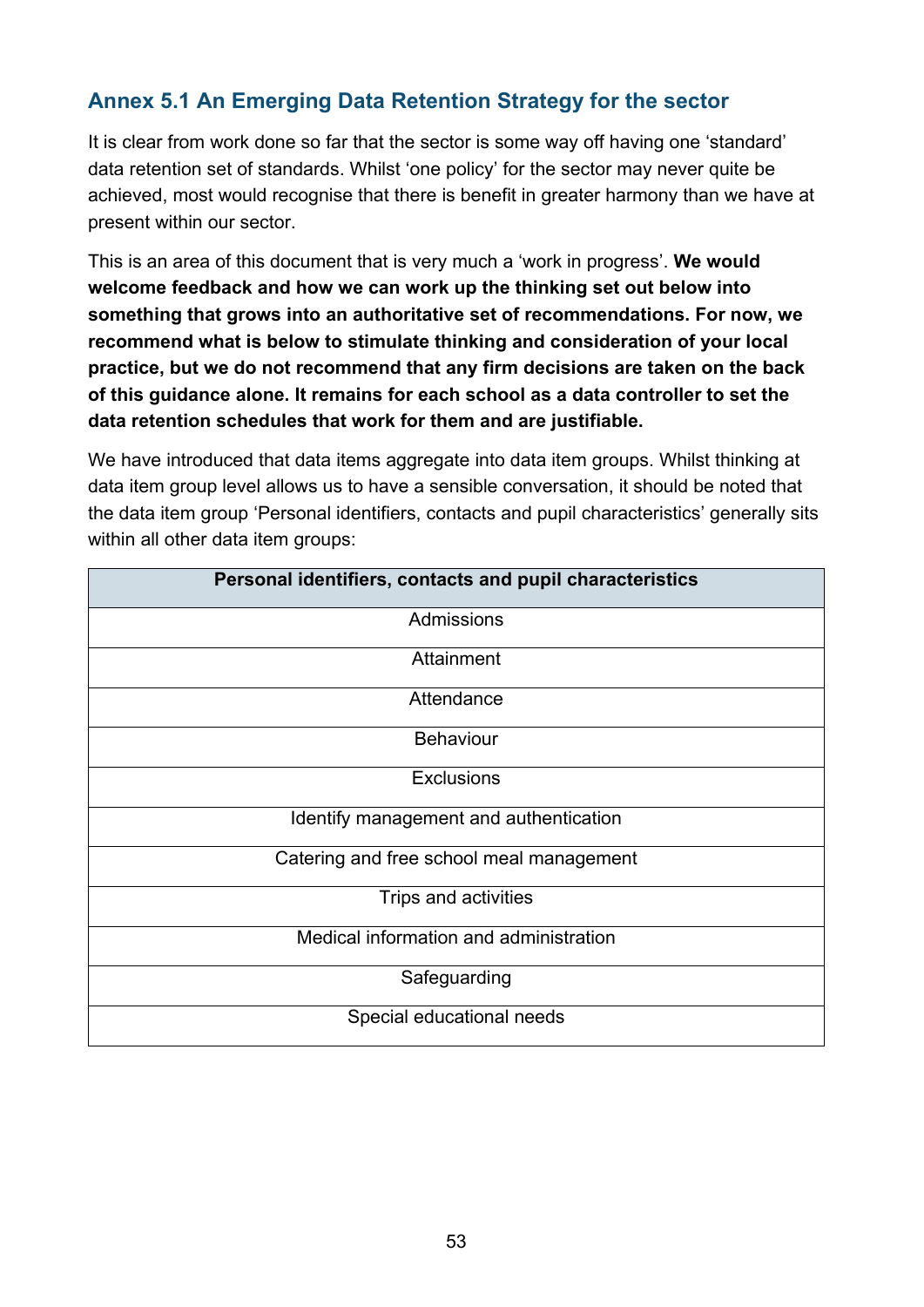The following table sets out the emerging thinking from a sector working group discussing data retention in schools. This is provided as an illustration of the types of justification schools might want to consider. Further work is needed to test and iterate these justifications. Schools should continue to develop and own their own data retention policy based upon local justification and necessary task.

| Data item<br>group | <b>Short term</b><br>need (event<br>$+1$ month) | <b>Medium term</b><br>need (pupil at<br>school +1<br>year) | Long term<br>need (pupil at<br>school +5<br>years) | <b>Very long</b><br>term need<br>(until pupil<br>is aged 25<br>or older) | <b>Justification</b>                                                                                                                                                                                                                                                                                                                                                                                                                                                                                                                                                                                                                                                                                                                                                                          |
|--------------------|-------------------------------------------------|------------------------------------------------------------|----------------------------------------------------|--------------------------------------------------------------------------|-----------------------------------------------------------------------------------------------------------------------------------------------------------------------------------------------------------------------------------------------------------------------------------------------------------------------------------------------------------------------------------------------------------------------------------------------------------------------------------------------------------------------------------------------------------------------------------------------------------------------------------------------------------------------------------------------------------------------------------------------------------------------------------------------|
| <b>Admissions</b>  |                                                 | X (admissions<br>files)                                    | X (admissions<br>appeals)                          |                                                                          | <b>Admissions files</b><br>Admissions data is used extensively from the<br>period of the school receiving it up until the point<br>where children enrol.<br>It is then used for some validation and cross<br>checking of enrolment details. Once enrolled, the<br>child's records in the MIS become the core record.<br>Data about children who enrolled but didn't get in is<br>useful, but any intelligence gathered from it (for<br>example, where in the city children are interested<br>in our school, or the SEN make up) is aggregated<br>within the first year to a level being non-personal,<br>after that, the detailed data within the admission<br>file could be deleted.<br>It is important to retain detailed data for a year, any<br>appeals for which richer data about other |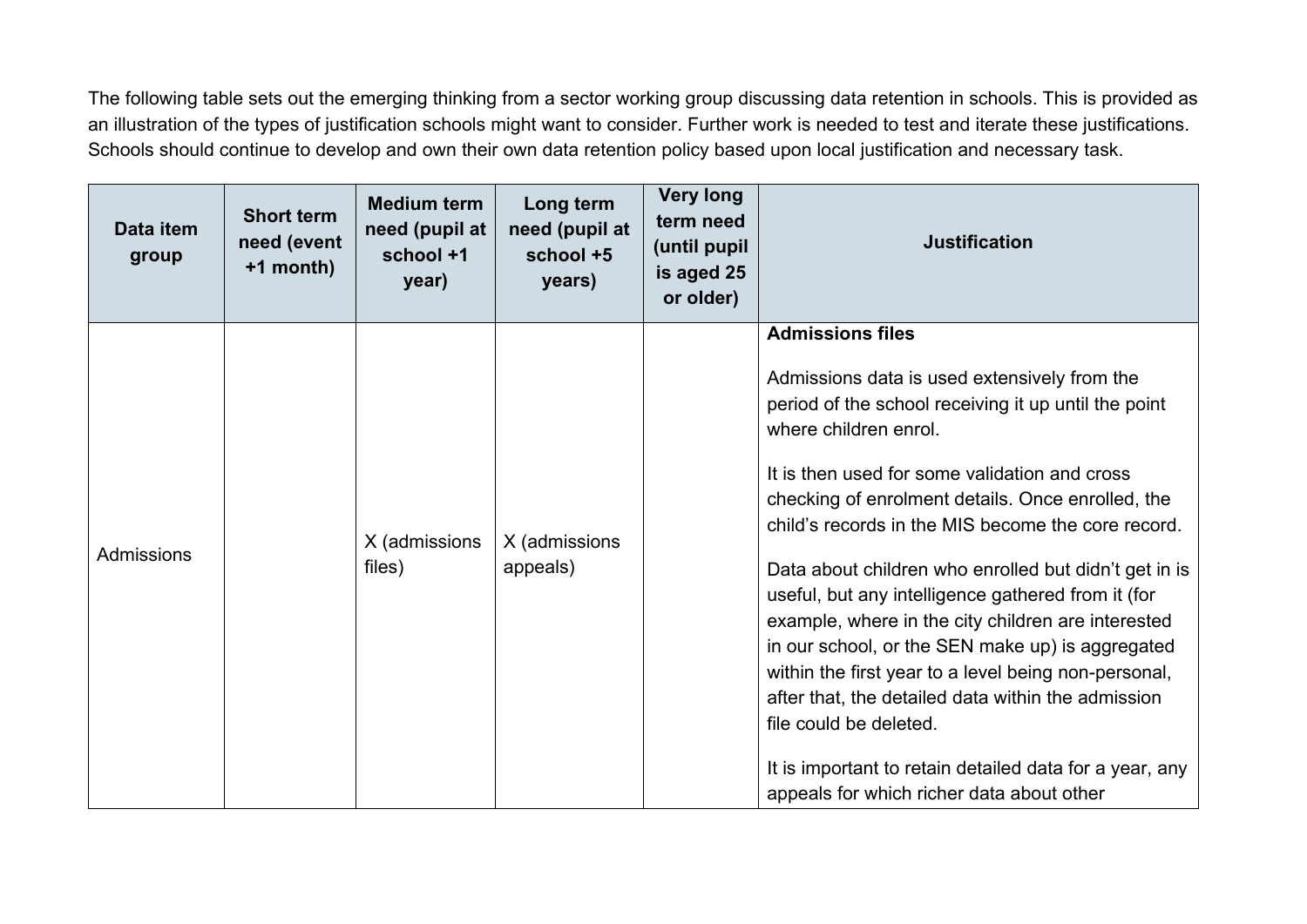| Data item<br>group | <b>Short term</b><br>need (event<br>$+1$ month) | <b>Medium term</b><br>need (pupil at<br>school +1<br>year) | Long term<br>need (pupil at<br>school +5<br>years) | <b>Very long</b><br>term need<br>(until pupil<br>is aged 25<br>or older) | <b>Justification</b>                                                                                                                                                                                                                                                                                                                                                                                                                                                                                                                                                     |
|--------------------|-------------------------------------------------|------------------------------------------------------------|----------------------------------------------------|--------------------------------------------------------------------------|--------------------------------------------------------------------------------------------------------------------------------------------------------------------------------------------------------------------------------------------------------------------------------------------------------------------------------------------------------------------------------------------------------------------------------------------------------------------------------------------------------------------------------------------------------------------------|
|                    |                                                 |                                                            |                                                    |                                                                          | successful/unsuccessful appeals may be relevant                                                                                                                                                                                                                                                                                                                                                                                                                                                                                                                          |
|                    |                                                 |                                                            |                                                    |                                                                          | typically happen in the first year.                                                                                                                                                                                                                                                                                                                                                                                                                                                                                                                                      |
|                    |                                                 |                                                            |                                                    |                                                                          | Information about admissions appeals                                                                                                                                                                                                                                                                                                                                                                                                                                                                                                                                     |
|                    |                                                 |                                                            |                                                    |                                                                          | When dealing with appeals, having a reasonable<br>history of any other appeals in some detail can be<br>needed to deal with the particular appeal. The<br>information is needed alongside the admissions<br>policies of the time.                                                                                                                                                                                                                                                                                                                                        |
| <b>Attainment</b>  |                                                 |                                                            | X                                                  |                                                                          | Formative assessment data is useful as a child is<br>building towards a particular more formal<br>assessment. Once the child leaves the school, it<br>has little value in terms of retention.<br>Summative attainment is the main outcome of what<br>children 'attain' in school. It is important that future<br>schools where pupils go on to learn can<br>understand previous attainment. Whilst often that<br>information is 'passed on' smoothly as children<br>move phase, it is not always the case, and thus<br>retaining the names alongside the main attainment |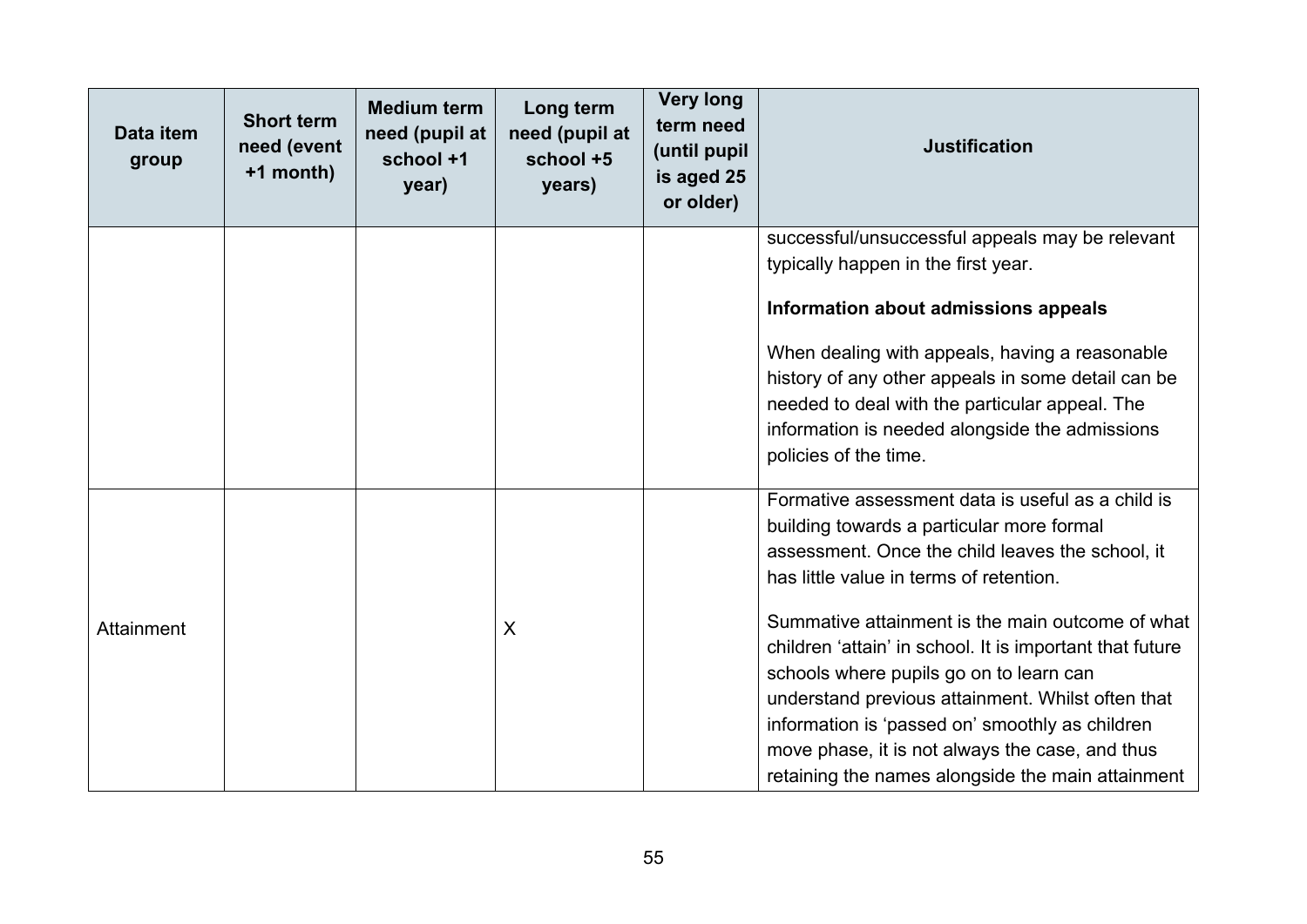| Data item<br>group | <b>Short term</b><br>need (event<br>$+1$ month) | <b>Medium term</b><br>need (pupil at<br>school +1<br>year) | Long term<br>need (pupil at<br>school +5<br>years) | <b>Very long</b><br>term need<br>(until pupil<br>is aged 25<br>or older) | <b>Justification</b>                                                                                                                                                                                                                                                                                                                                                                                                                                                                                                                                                                         |
|--------------------|-------------------------------------------------|------------------------------------------------------------|----------------------------------------------------|--------------------------------------------------------------------------|----------------------------------------------------------------------------------------------------------------------------------------------------------------------------------------------------------------------------------------------------------------------------------------------------------------------------------------------------------------------------------------------------------------------------------------------------------------------------------------------------------------------------------------------------------------------------------------------|
|                    |                                                 |                                                            |                                                    |                                                                          | data for 1 year after the pupil has left the school<br>feels proportionate.<br>Trend analysis is important, 3 to 5 years is often<br>the 'trend' people look at, but longer may be<br>relevant. Whilst this must be fully flexible in<br>reporting small sub groups, and the data would<br>wish to be retained at individual level, some<br>personal data (for example, name) could be<br>removed from the data to reduce sensitivity.<br>After 3 to 5 years, then aggregated summaries that<br>have no risk of identifying individuals are all that<br>are typically needed to be retained. |
| Attendance         |                                                 | X                                                          |                                                    |                                                                          | Attendance data probably resides in some<br>'operational' systems in schools, such as cashless<br>catering. In these systems, the data should only be<br>retained until the associated business processes<br>have concluded (for example, payment of meals).<br>The start of the next academic year once all bills<br>are settled feels proportionate.                                                                                                                                                                                                                                       |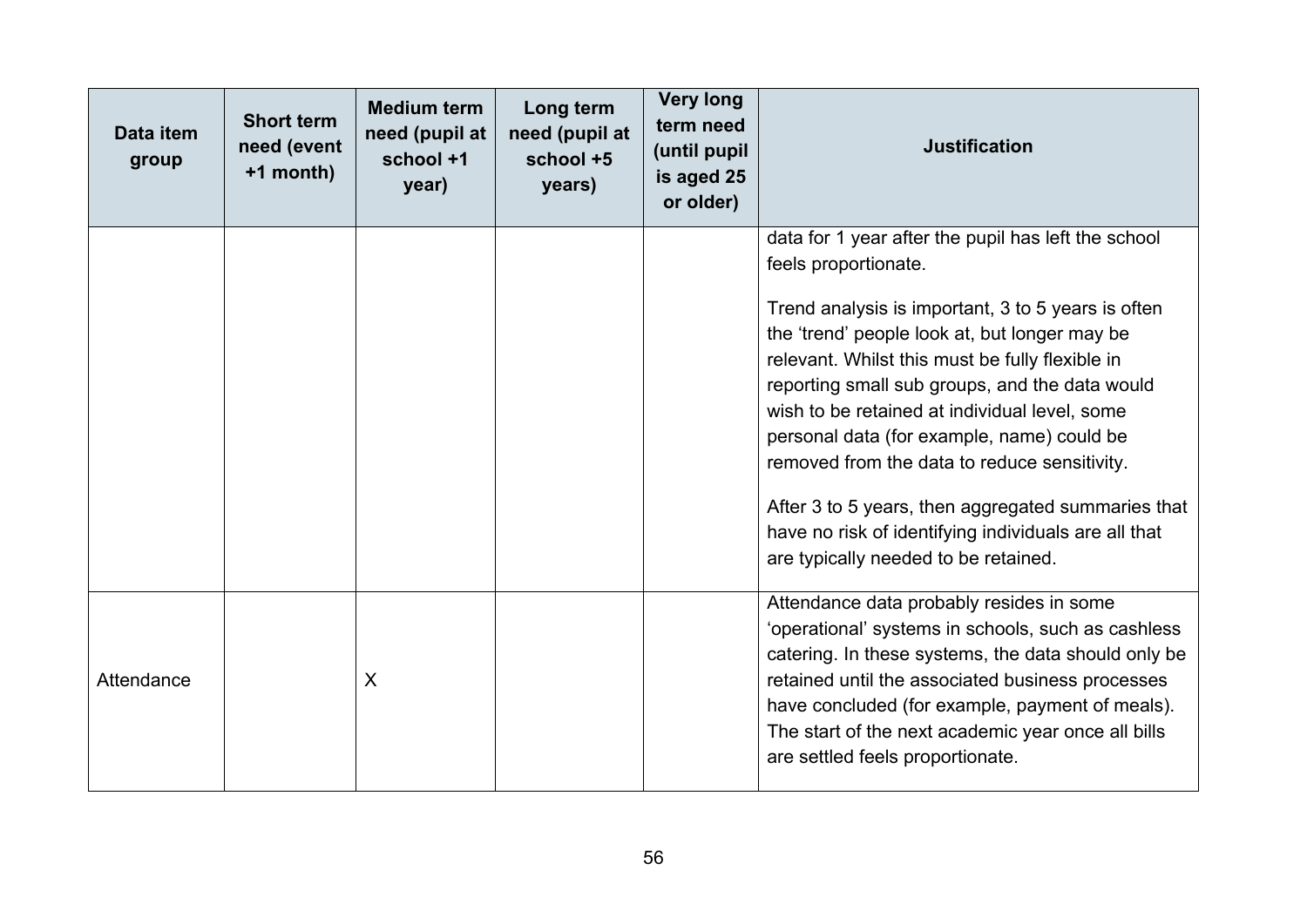| Data item<br>group | <b>Short term</b><br>need (event<br>+1 month) | <b>Medium term</b><br>need (pupil at<br>school +1<br>year) | Long term<br>need (pupil at<br>school +5<br>years) | <b>Very long</b><br>term need<br>(until pupil<br>is aged 25<br>or older) | <b>Justification</b>                                                                                                                                                                                                                                                                                                                                                                                                                                                                                                                                                                                                                                                                                                                                                                                     |
|--------------------|-----------------------------------------------|------------------------------------------------------------|----------------------------------------------------|--------------------------------------------------------------------------|----------------------------------------------------------------------------------------------------------------------------------------------------------------------------------------------------------------------------------------------------------------------------------------------------------------------------------------------------------------------------------------------------------------------------------------------------------------------------------------------------------------------------------------------------------------------------------------------------------------------------------------------------------------------------------------------------------------------------------------------------------------------------------------------------------|
|                    |                                               |                                                            |                                                    |                                                                          | Attendance is related to individual attainment and<br>so being able to relate attendance to attainment<br>whilst in our care is important. Keeping it in<br>detailed, individual form for one year after the pupil<br>leaves school support conversations about detailed<br>attendance that may be needed to best support<br>that child.<br>After that period, non-identifiable summary<br>statistics are all that is required to support longer-<br>term trend analysis of attendance patterns.<br>We noted another GDPR principle here that may<br>apply to attendance. Under data minimisation,<br>where 'paper records' capture attendance, this<br>paper record duplicates the electronic version and<br>is probably required once the paper has been<br>transferred to a stable electronic format. |
| <b>Behaviour</b>   |                                               | X                                                          |                                                    |                                                                          | This is all relevant for managing children when with<br>at your school. 1 year allows a period of 'handover'<br>to next institution with conversations supported by<br>rich data if relevant.                                                                                                                                                                                                                                                                                                                                                                                                                                                                                                                                                                                                            |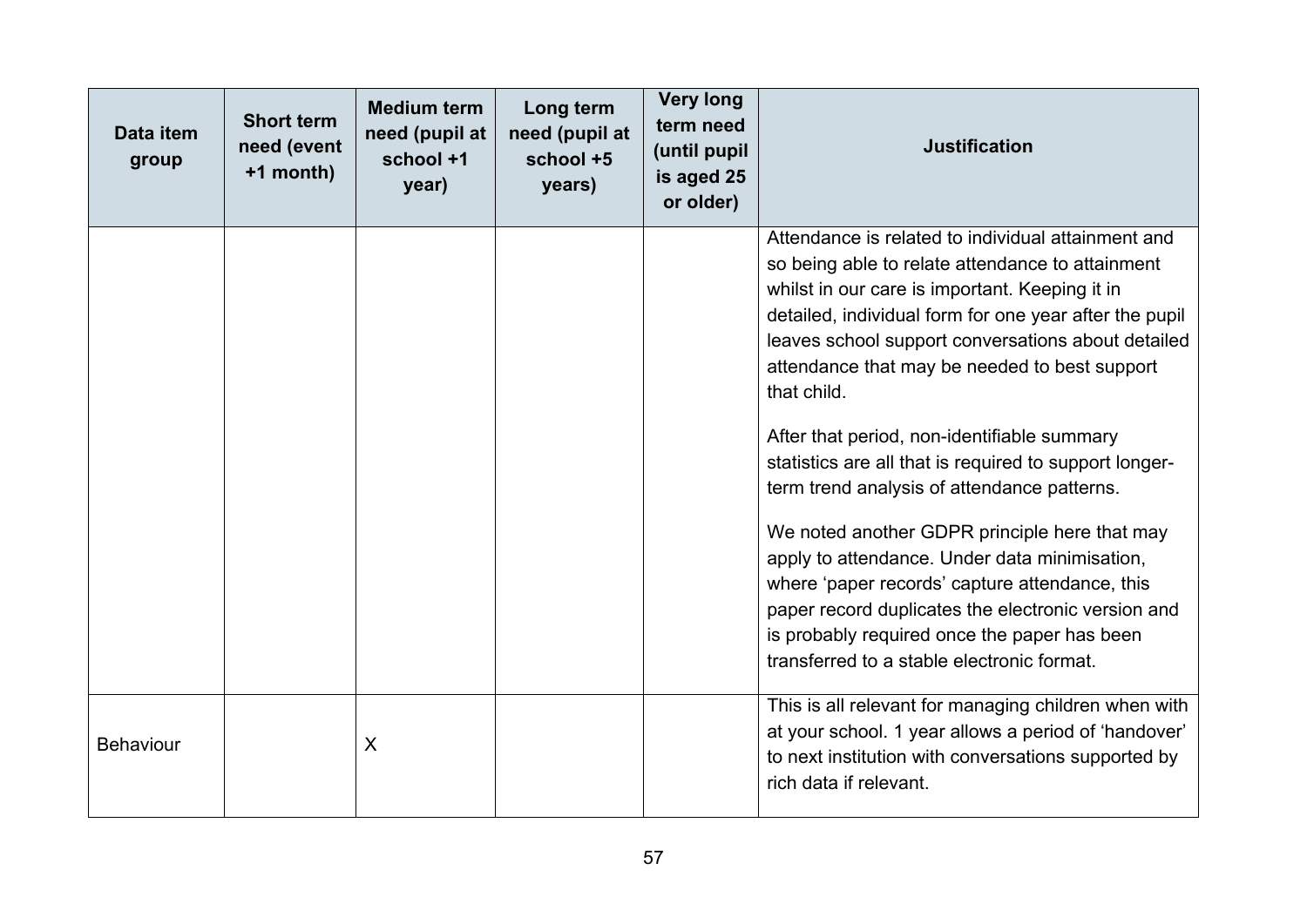| Data item<br>group                                | <b>Short term</b><br>need (event<br>+1 month)    | <b>Medium term</b><br>need (pupil at<br>school +1<br>year) | Long term<br>need (pupil at<br>school +5<br>years) | <b>Very long</b><br>term need<br>(until pupil)<br>is aged 25<br>or older) | <b>Justification</b>                                                                                                                                                                                                                                                                                                                                                         |
|---------------------------------------------------|--------------------------------------------------|------------------------------------------------------------|----------------------------------------------------|---------------------------------------------------------------------------|------------------------------------------------------------------------------------------------------------------------------------------------------------------------------------------------------------------------------------------------------------------------------------------------------------------------------------------------------------------------------|
| <b>Exclusions</b>                                 |                                                  | X                                                          |                                                    |                                                                           | Exclusion data should be 'passed on' to<br>subsequent settings. That school then has<br>responsibility for retaining the full history of the<br>child. If a private setting or the school is unsure on<br>where the child has gone, then the school should<br>ensure the LA already has the exclusion data.                                                                  |
| Identity<br>management<br>and<br>authentication   | X (images<br>used for<br>identity<br>management) |                                                            |                                                    |                                                                           |                                                                                                                                                                                                                                                                                                                                                                              |
| Catering and<br>free school<br>meal<br>management |                                                  | X (meal<br>administration)                                 | X (free school<br>meal eligibility<br>information) |                                                                           | A short historic record of what a child has had may<br>be useful in case of any food-related incidents at<br>school, or parental queries about the types of<br>meals their children are choosing. Keeping for up<br>to one year also allows time to do accounting work<br>associated with catering. Typically 'one month'<br>may not be enough, but 'one year' feels enough. |
|                                                   |                                                  |                                                            |                                                    |                                                                           | Due to the way school funding works, free school<br>meal eligibility is a financial matter, and thus<br>keeping this data for 6+1 feels appropriate. This 7-                                                                                                                                                                                                                 |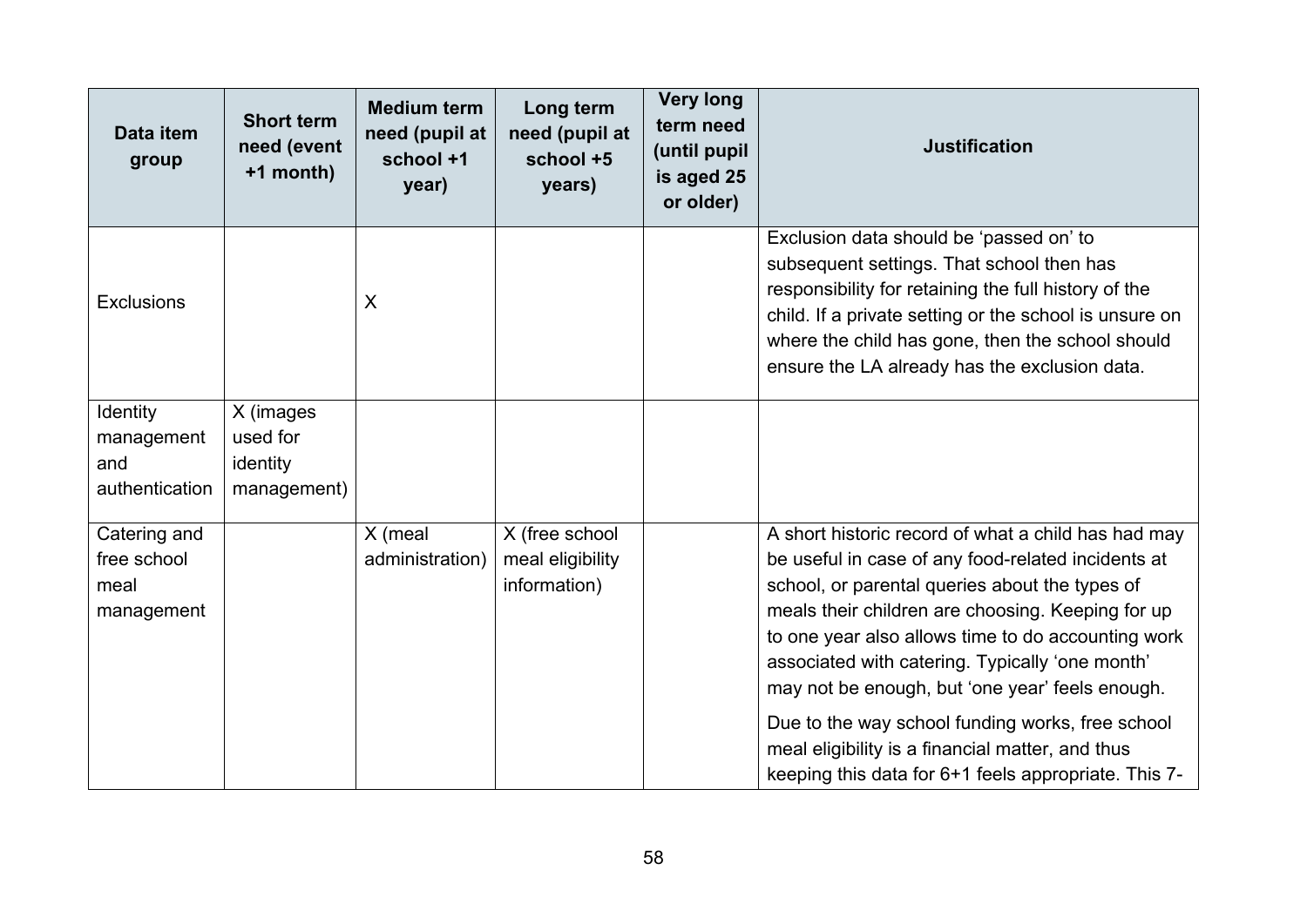| Data item<br>group             | <b>Short term</b><br>need (event<br>+1 month) | <b>Medium term</b><br>need (pupil at<br>school +1<br>year) | Long term<br>need (pupil at<br>school +5<br>years) | <b>Very long</b><br>term need<br>(until pupil<br>is aged 25<br>or older) | <b>Justification</b>                                                                                                                                                                                                                                                                                                                                                                                                                                                                          |
|--------------------------------|-----------------------------------------------|------------------------------------------------------------|----------------------------------------------------|--------------------------------------------------------------------------|-----------------------------------------------------------------------------------------------------------------------------------------------------------------------------------------------------------------------------------------------------------------------------------------------------------------------------------------------------------------------------------------------------------------------------------------------------------------------------------------------|
|                                |                                               |                                                            |                                                    |                                                                          | year record also needs to be portable with the<br>pupil, as historic dates can be used for funding.                                                                                                                                                                                                                                                                                                                                                                                           |
| <b>Trips and</b><br>activities | X (field file)<br>X                           |                                                            | X (financial<br>information<br>related to trips)   | X (major<br>medical<br>events)                                           | Financial information related to trips should be<br>retained for 6 years + 1 for audit purposes. This<br>would include enough child identifiers to be able to<br>confirm contributions.                                                                                                                                                                                                                                                                                                       |
|                                | (educational<br>visitors into<br>school)      |                                                            |                                                    |                                                                          | A 'field file' is the information that is taken on a trip<br>by a school. This can be destroyed following the<br>trip, once any medicines administers on the trip<br>have been entered onto the core system. If there is<br>a minor medical incident (for example, a medical<br>incident dealt with by staff in the way it would be<br>dealt with 'within school') on the trip, then adding it<br>into the core system would be done.<br>If there is a major incident (for example, a medical |
|                                |                                               |                                                            |                                                    |                                                                          | incident that needed outside agency) then retaining<br>the entire file until time that the youngest child<br>becomes 25 would be appropriate.<br>Permission to go on the trip slips will contain<br>personal data, and destroying them after the trip                                                                                                                                                                                                                                         |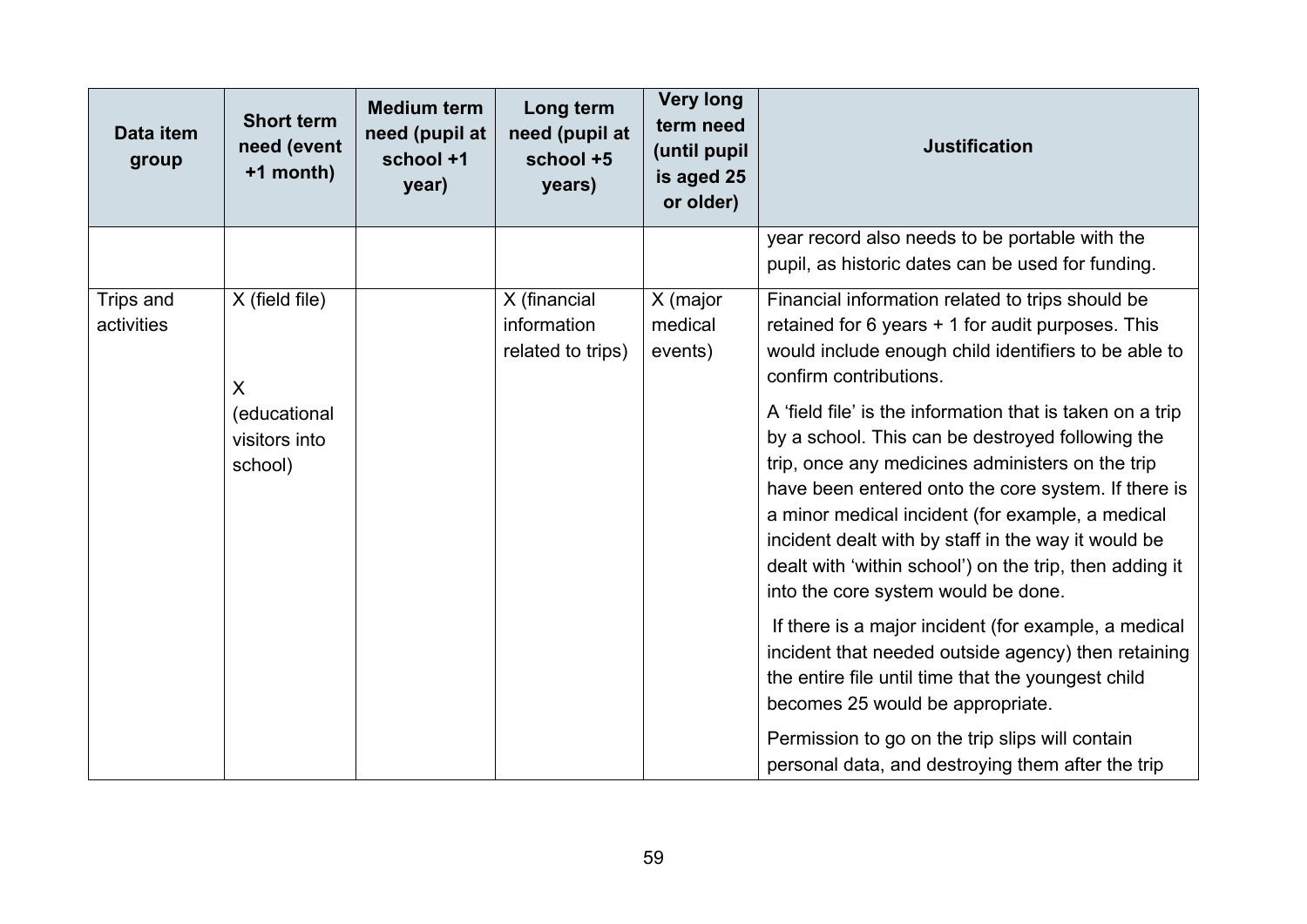| Data item<br>group                   | <b>Short term</b><br>need (event<br>+1 month) | <b>Medium term</b><br>need (pupil at<br>school +1<br>year) | Long term<br>need (pupil at<br>school +5<br>years) | <b>Very long</b><br>term need<br>(until pupil<br>is aged 25<br>or older) | <b>Justification</b>                                                                                                                                                                                                                                                                                                                                                  |
|--------------------------------------|-----------------------------------------------|------------------------------------------------------------|----------------------------------------------------|--------------------------------------------------------------------------|-----------------------------------------------------------------------------------------------------------------------------------------------------------------------------------------------------------------------------------------------------------------------------------------------------------------------------------------------------------------------|
|                                      |                                               |                                                            |                                                    |                                                                          | unless any significant incident arises is<br>appropriate, otherwise refer to the policies above.                                                                                                                                                                                                                                                                      |
|                                      |                                               |                                                            |                                                    |                                                                          | Schools sometimes share personal data with<br>people providing 'educational visits' into school.<br>There should be good policies in place to ensure<br>that the sharing is proportionate and appropriately<br>deleted afterwards.                                                                                                                                    |
| <b>Medical</b><br>information<br>and | X (permission<br>slips)                       | X (medical<br>conditions and<br>ongoing                    |                                                    | X medical<br>incidents<br>(potentially)                                  | To support any handover work about effective<br>management of medical conditions to a<br>subsequent institution.                                                                                                                                                                                                                                                      |
| administration                       |                                               | management)                                                |                                                    |                                                                          | Permission forms that parents sign should to be<br>retained for the period that medication is given,<br>and for 1 month afterwards if no issue is raised by<br>child/parent. If no issue is raised in that time, that<br>feels a reasonable window to assume all was<br>administered satisfactorily. Adding this policy to the<br>permission slip would seem prudent. |
|                                      |                                               |                                                            |                                                    |                                                                          | Medical 'incidents' that have a behavioural or<br>safeguarding angle (including the school's duty of<br>care) should refer to the retention periods<br>associated with those policies.                                                                                                                                                                                |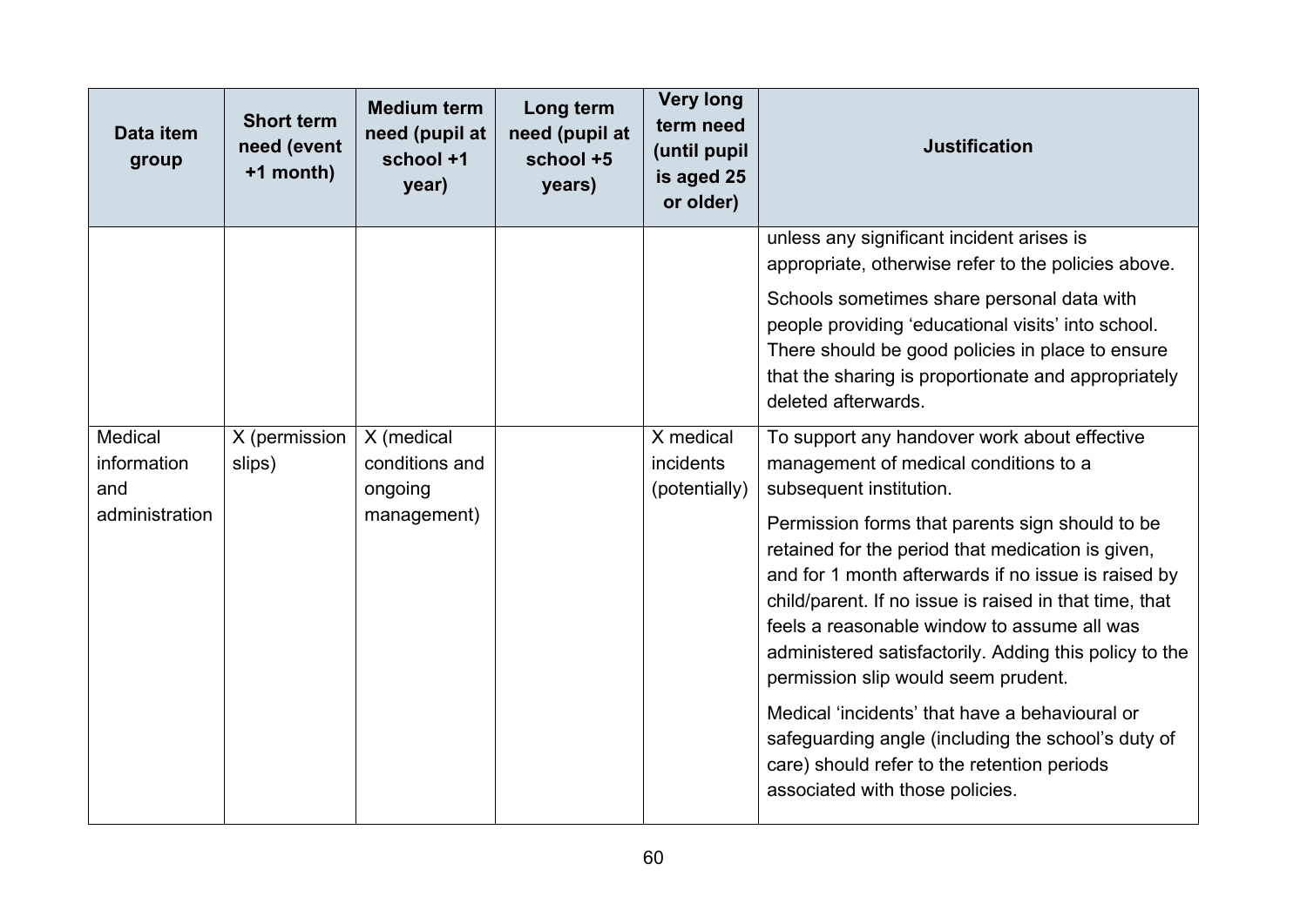| Data item<br>group                                                      | <b>Short term</b><br>need (event<br>+1 month)                  | <b>Medium term</b><br>need (pupil at<br>school +1<br>year) | Long term<br>need (pupil at<br>school +5<br>years)   | <b>Very long</b><br>term need<br>(until pupil<br>is aged 25<br>or older) | <b>Justification</b>                                                                                                                                                                                                                                                                                                                                                                                                                                                                            |
|-------------------------------------------------------------------------|----------------------------------------------------------------|------------------------------------------------------------|------------------------------------------------------|--------------------------------------------------------------------------|-------------------------------------------------------------------------------------------------------------------------------------------------------------------------------------------------------------------------------------------------------------------------------------------------------------------------------------------------------------------------------------------------------------------------------------------------------------------------------------------------|
| Safeguarding                                                            |                                                                |                                                            |                                                      | $\boldsymbol{\mathsf{X}}$                                                | All data on the safeguarding file potentially forms<br>part of an important story that may be needed<br>retrospectively for many years. The elements of a<br>pupil file (name, address) that are needed to<br>identify children with certainty are needed to be<br>retained along with those records.                                                                                                                                                                                           |
| Special<br>educational<br>needs                                         |                                                                |                                                            |                                                      |                                                                          |                                                                                                                                                                                                                                                                                                                                                                                                                                                                                                 |
| Personal<br>identifiers,<br>contacts and<br>personal<br>characteristics | X (images<br>used in<br>identity<br>systems)<br>X (biometrics) | X (images<br>used in<br>displays in<br>school)             | X (postcodes)<br>X (names)<br>X<br>(characteristics) |                                                                          | Images are used for different reasons, and the<br>reason should dictate the retention period. Images<br>used purely for identification can be deleted when<br>the child leaves the setting. Images used in<br>displays etc. can be retained for educational<br>purposes whilst the child is at the school. Other<br>usages of images (for example, marketing) should<br>be retained for and used in line with the active<br>informed consent captured at the outset of using<br>the photograph. |
|                                                                         |                                                                |                                                            |                                                      |                                                                          | Biometric data (typically fingerprints used in things<br>like catering) should be used and retained as set<br>out in the active informed consent gained at the<br>outset, but typically this should not be retained long                                                                                                                                                                                                                                                                        |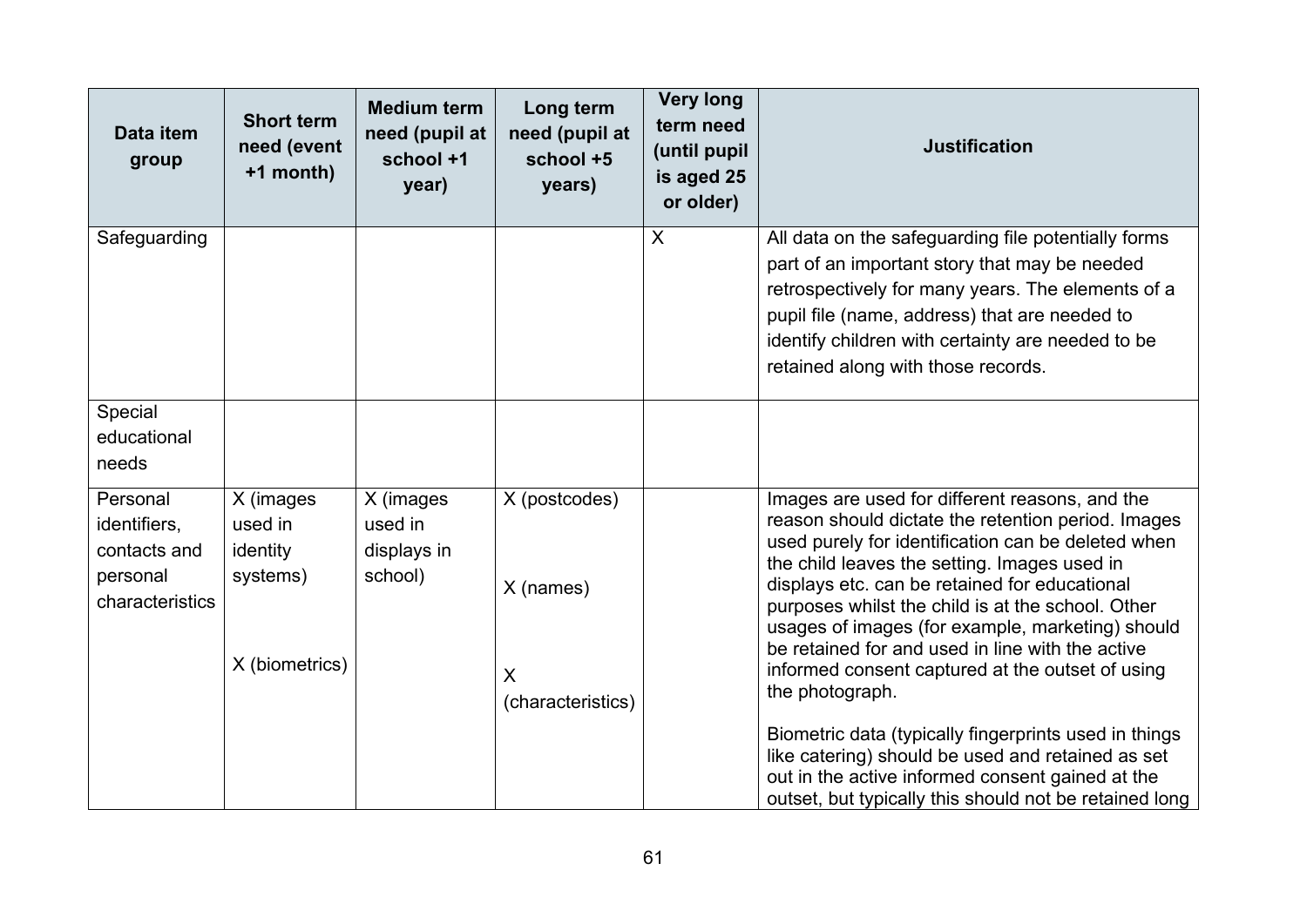| Data item<br>group | <b>Short term</b><br>need (event<br>+1 month) | <b>Medium term</b><br>need (pupil at<br>school +1<br>year) | Long term<br>need (pupil at<br>school +5<br>years) | <b>Very long</b><br>term need<br>(until pupil<br>is aged 25<br>or older) | <b>Justification</b>                                                                                                                                                                                                                                                                                                                                                                                          |
|--------------------|-----------------------------------------------|------------------------------------------------------------|----------------------------------------------------|--------------------------------------------------------------------------|---------------------------------------------------------------------------------------------------------------------------------------------------------------------------------------------------------------------------------------------------------------------------------------------------------------------------------------------------------------------------------------------------------------|
|                    | X (house<br>number and<br>road)               |                                                            |                                                    |                                                                          | after the activity that requested its use has finished<br>(for example, the child no longer attends the school<br>to have a meal).                                                                                                                                                                                                                                                                            |
|                    |                                               |                                                            |                                                    |                                                                          | As set out in other sections, names are needed for<br>smooth handover to subsequent schools for up to<br>one year.<br>Postcode data is useful in analysing longer-term<br>performance trends or how catchment/pupil<br>populations are shifting over time, but full address<br>data (house number and road) is not required for<br>that activity.                                                             |
|                    |                                               |                                                            |                                                    |                                                                          | Schools may well provide references for pupils for<br>up to 3 years after they leave, and so retaining the<br>name in the core pupil record is important (this<br>doesn't mean it needs to be retained in all<br>systems). Keeping names attached to<br>safeguarding files for longer than this may be<br>entirely appropriate - see safeguarding section.<br>Characteristics form an essential part of trend |
|                    |                                               |                                                            |                                                    |                                                                          | analysis, and so retention is in line with those<br>needs.                                                                                                                                                                                                                                                                                                                                                    |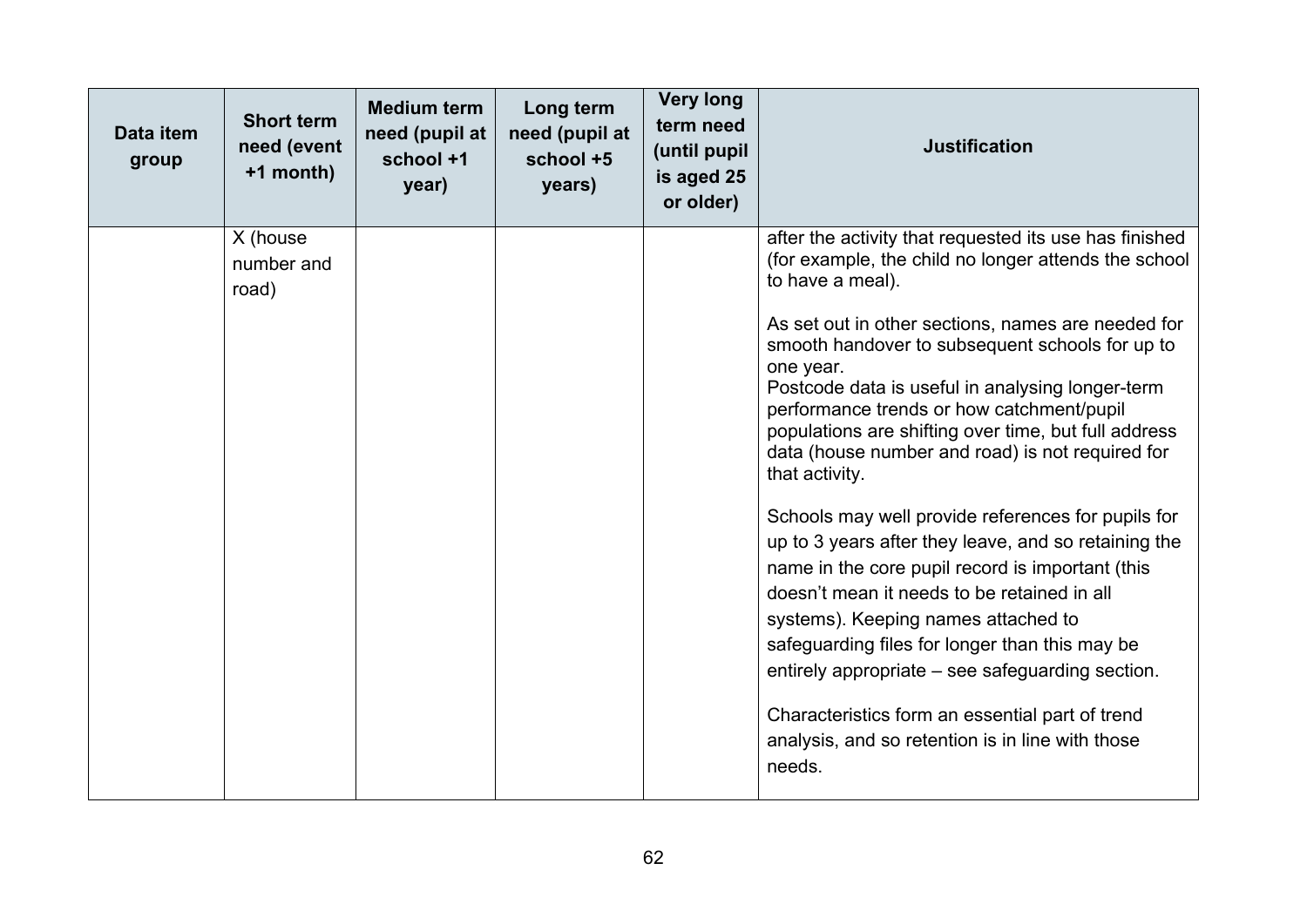When setting data retention policy, it is good practice to not only create the written 'plain English' justification, but also set it alongside the legal basis for processing, set out in [step 4.](#page-17-1)

Data retention should also be communicated 'as a whole', so the data subject is as informed as possible. So, importantly, a school data retention document may describe exactly when a school destroys personal level data, but the school should take steps through privacy notices to ensure that the data subject is aware of where else the data has been sent, and ideally signpost to the data retention policies associated with that sharing.

DfE is aware that several schools make reference to the **IRMS Toolkit** when setting data retention periods. The IRMS is a not for profit organisation that supports the Information and Records Management Profession. As part of their current model they make some content available open source. The data retention element of that toolkit has many strengths, in particular the links with related legislation and the fact that it has evolved over time with significant input from people involved in the administration of education who are members of the IRMS.

<span id="page-62-0"></span>Depending upon the feedback during the initial consultation period, it is probable that further work will be done to develop a consistent voice that supports schools by generating and sharing exemplar data retention policy.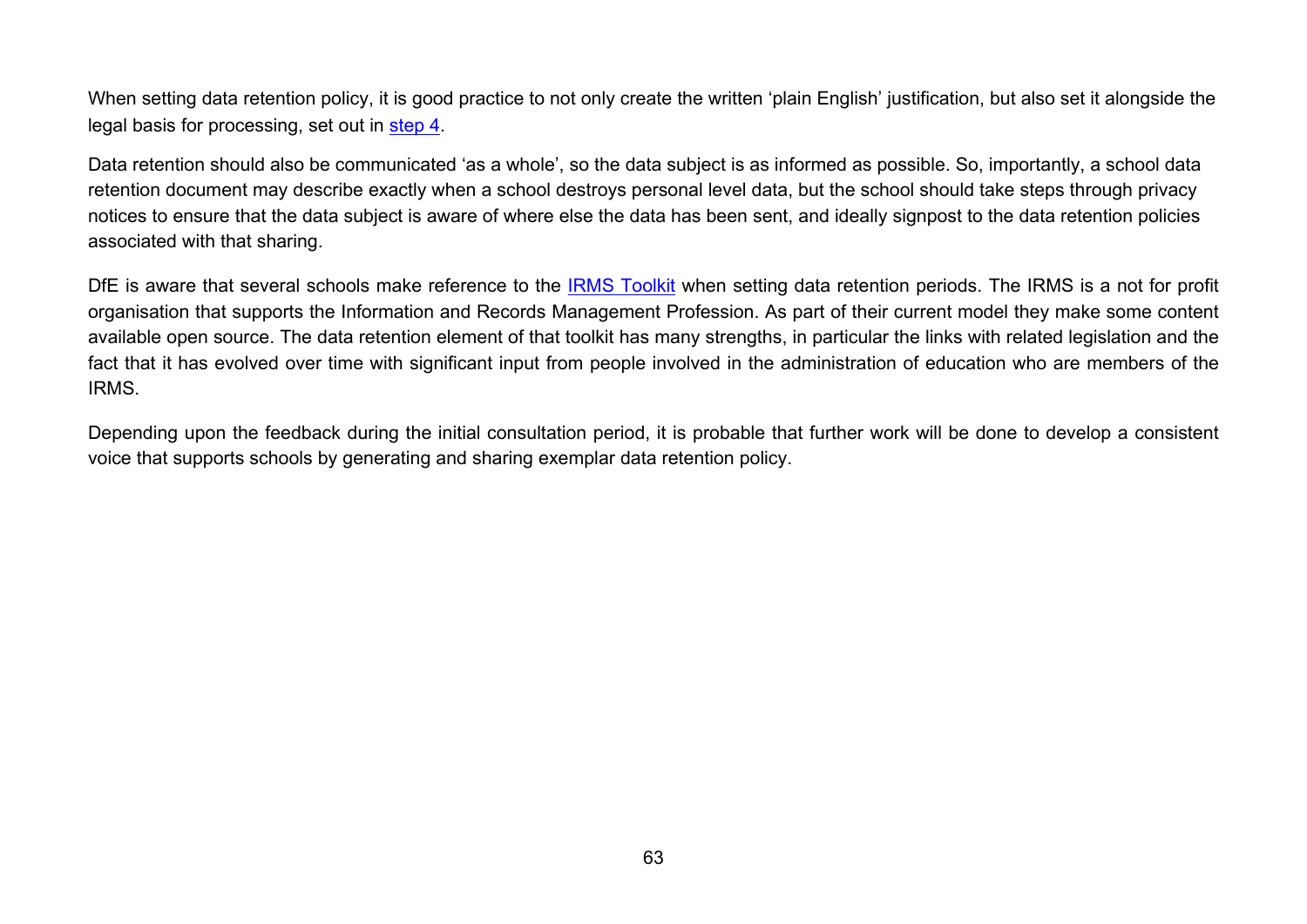# **Annex 6.1 Example Data Protection Impact Assessment template**

<span id="page-63-0"></span>

|                                                                      |                                                                                                                                                                                                                                                                                                                          | Impact of threat if                                                                                                                                                                                                                                                                                                                                                                                                                                 | Likelihood:                                                                                                                     |                                                                                                                                                      |                                                                                                                                                                                                                                                                                                                                                                                                                                                                                                | <b>Review</b>                                           |
|----------------------------------------------------------------------|--------------------------------------------------------------------------------------------------------------------------------------------------------------------------------------------------------------------------------------------------------------------------------------------------------------------------|-----------------------------------------------------------------------------------------------------------------------------------------------------------------------------------------------------------------------------------------------------------------------------------------------------------------------------------------------------------------------------------------------------------------------------------------------------|---------------------------------------------------------------------------------------------------------------------------------|------------------------------------------------------------------------------------------------------------------------------------------------------|------------------------------------------------------------------------------------------------------------------------------------------------------------------------------------------------------------------------------------------------------------------------------------------------------------------------------------------------------------------------------------------------------------------------------------------------------------------------------------------------|---------------------------------------------------------|
| Data set/system                                                      | <b>Current practice</b>                                                                                                                                                                                                                                                                                                  | occurs:                                                                                                                                                                                                                                                                                                                                                                                                                                             | Low, medium,                                                                                                                    | <b>Response to risk</b>                                                                                                                              | <b>Action plan</b>                                                                                                                                                                                                                                                                                                                                                                                                                                                                             | date                                                    |
|                                                                      |                                                                                                                                                                                                                                                                                                                          | $1 = low 5 = high$                                                                                                                                                                                                                                                                                                                                                                                                                                  | high                                                                                                                            |                                                                                                                                                      |                                                                                                                                                                                                                                                                                                                                                                                                                                                                                                |                                                         |
| Name the data<br>set and/or<br>system with<br>personal level<br>data | What current<br>practices exist<br>(or not) that<br>could either<br>lead to the<br>threat<br>materialising or<br>prevent the<br>threat from<br>materialising?<br>For example,<br>data entry, data<br>management,<br>transfer of data,<br>collection of<br>data, printing<br>and storing<br>information,<br>handling data | Identify what<br>potential threat<br>could be realised. Is<br>threat related to:<br>Privacy breach<br>(data shared w/o<br>consent or<br>disclosed)<br>Individual $-$ in<br>$\bullet$<br>danger of<br>harm/potential<br>embarrassment<br>/loss of<br>confidentiality/<br>discrimination<br>System failure or<br>technical issues<br>Non-compliance<br>$\bullet$<br>with GDPR<br>through<br>inadequate<br>procedures/ non-<br>consent/<br>negligence/ | As a result of<br>practice, how<br>likely is the<br>identified<br>threat a<br>reality?<br>Select from:<br>Low<br>Medium<br>High | Transfer risk to<br>third<br>party/insurance<br>Treat/mitigate<br>Risk - reduce risk<br>Tolerate/accept<br>level of risk<br>Terminate/remove<br>risk | Where the likelihood of<br>a threat is high or<br>medium, identify the<br>actions to address the<br>threat and mitigate or<br>minimise the risk if not<br>eliminated<br>What actions can be<br>taken to minimise the<br>risk or eliminate the risk<br>altogether?<br>In some cases, threats<br>cannot be removed<br>entirely in which case,<br>can agree action to<br>'Accept risk – no further<br>action necessary'<br>Ensure actions have<br>lead person identified,<br>timelines and linked | Depending<br>on Action<br>taken plan<br>for a<br>review |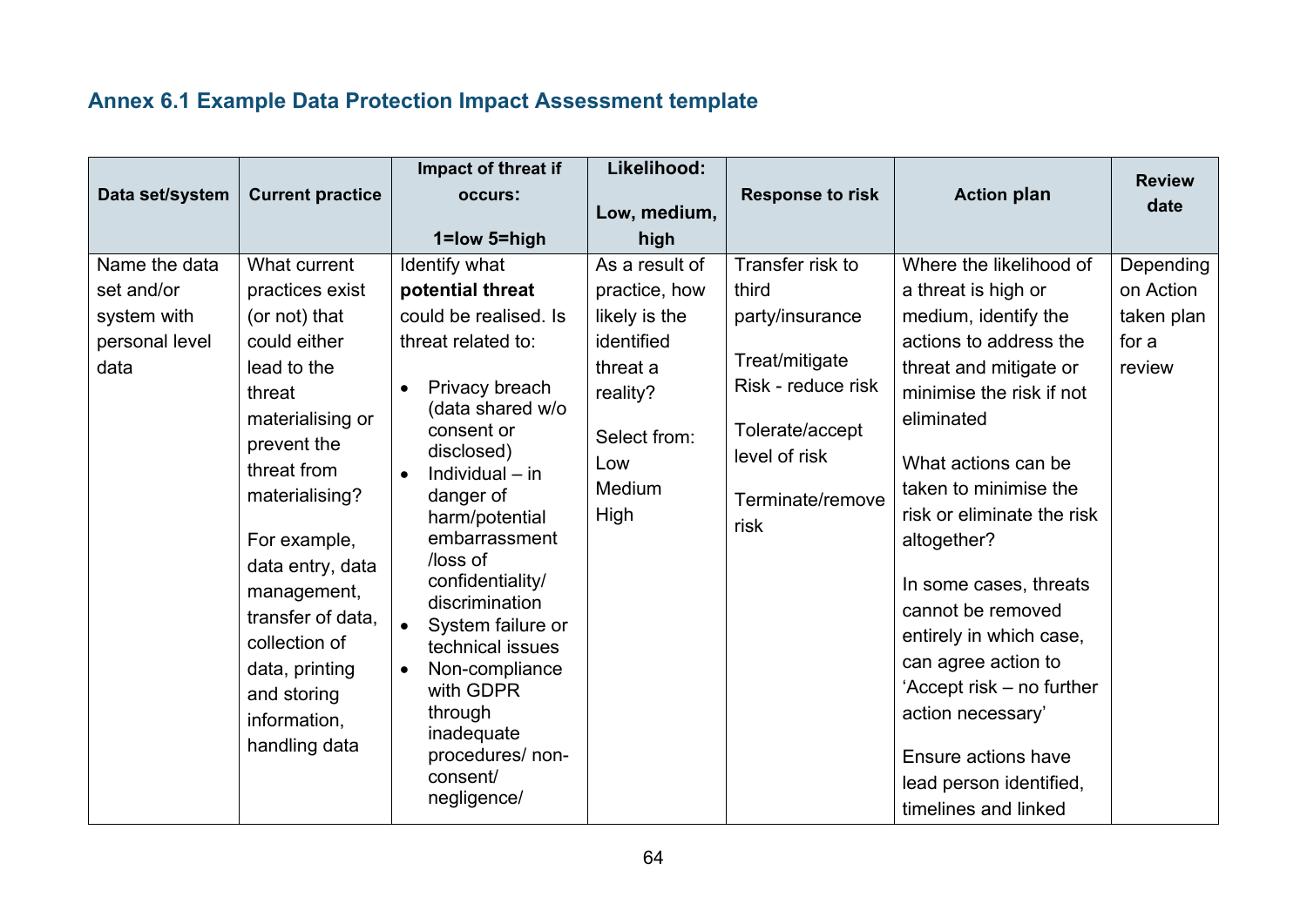| Data set/system | <b>Current practice</b> | Impact of threat if<br>occurs:<br>$1 = low 5 = high$                | Likelihood:<br>Low, medium,<br>high | <b>Response to risk</b> | <b>Action plan</b>                                                                      | <b>Review</b><br>date |
|-----------------|-------------------------|---------------------------------------------------------------------|-------------------------------------|-------------------------|-----------------------------------------------------------------------------------------|-----------------------|
|                 |                         | disregard/<br>ignorance/data<br>shared without<br>consent/data loss |                                     |                         | actions that impact<br>upon the overall action<br>to mitigate or eliminate<br>the risk. |                       |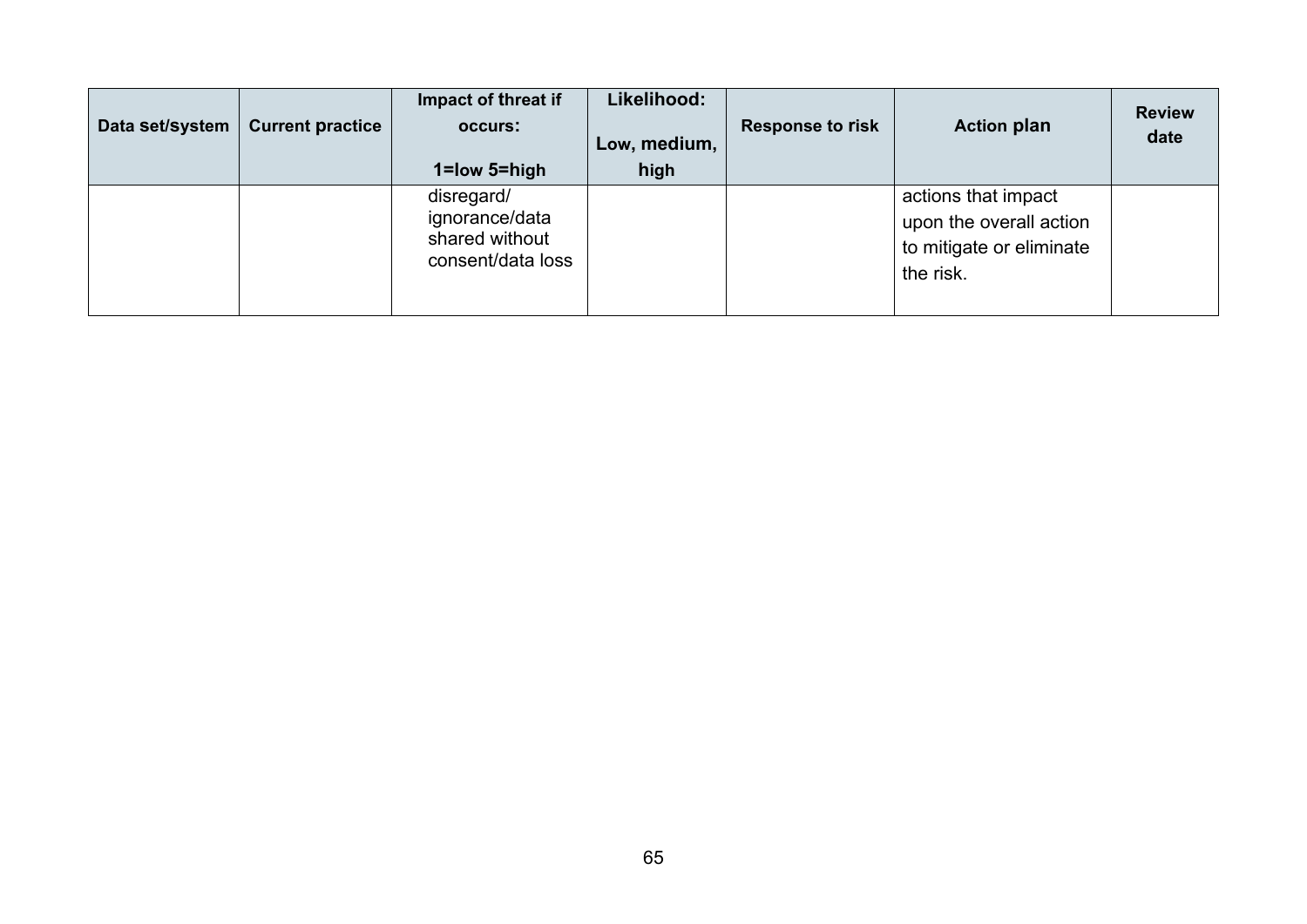## <span id="page-65-0"></span>**Annex 10. Lead Contributors**

This toolkit has been put together as a result of significant contributions and collaboration between a number of individuals representing many perspectives. The Department for Education is particularly grateful to people from the following organisations for giving their support:

| Organisation                                    |
|-------------------------------------------------|
| <b>Information Commissioner's Office</b>        |
| <b>Oxford Diocesan Schools Trust</b>            |
| <b>Ocean Learning Trust</b>                     |
| <b>Independent School's Bursars Association</b> |
| <b>Ninestiles Academy Trust</b>                 |
| Ark Academy Trust                               |
| <b>Hockliffe Lower School</b>                   |
| <b>Broadmead Lower School</b>                   |
| <b>Bedford Catholic Schools (SFAAT)</b>         |
| South West Grid for Learning                    |
| <b>Dobcroft Infant School</b>                   |
| <b>Edith Cavell Primary School</b>              |
| <b>Beaudesert Lower School</b>                  |
| The Independent Schools Council                 |
| Queen Elizabeth High School, Lincs              |
| <b>Boston High School</b>                       |
| <b>Flitwick Lower School</b>                    |
| <b>Edith Cavell Primary School</b>              |
| <b>Thomas Johnson Lower School</b>              |
| Defend Digital Me                               |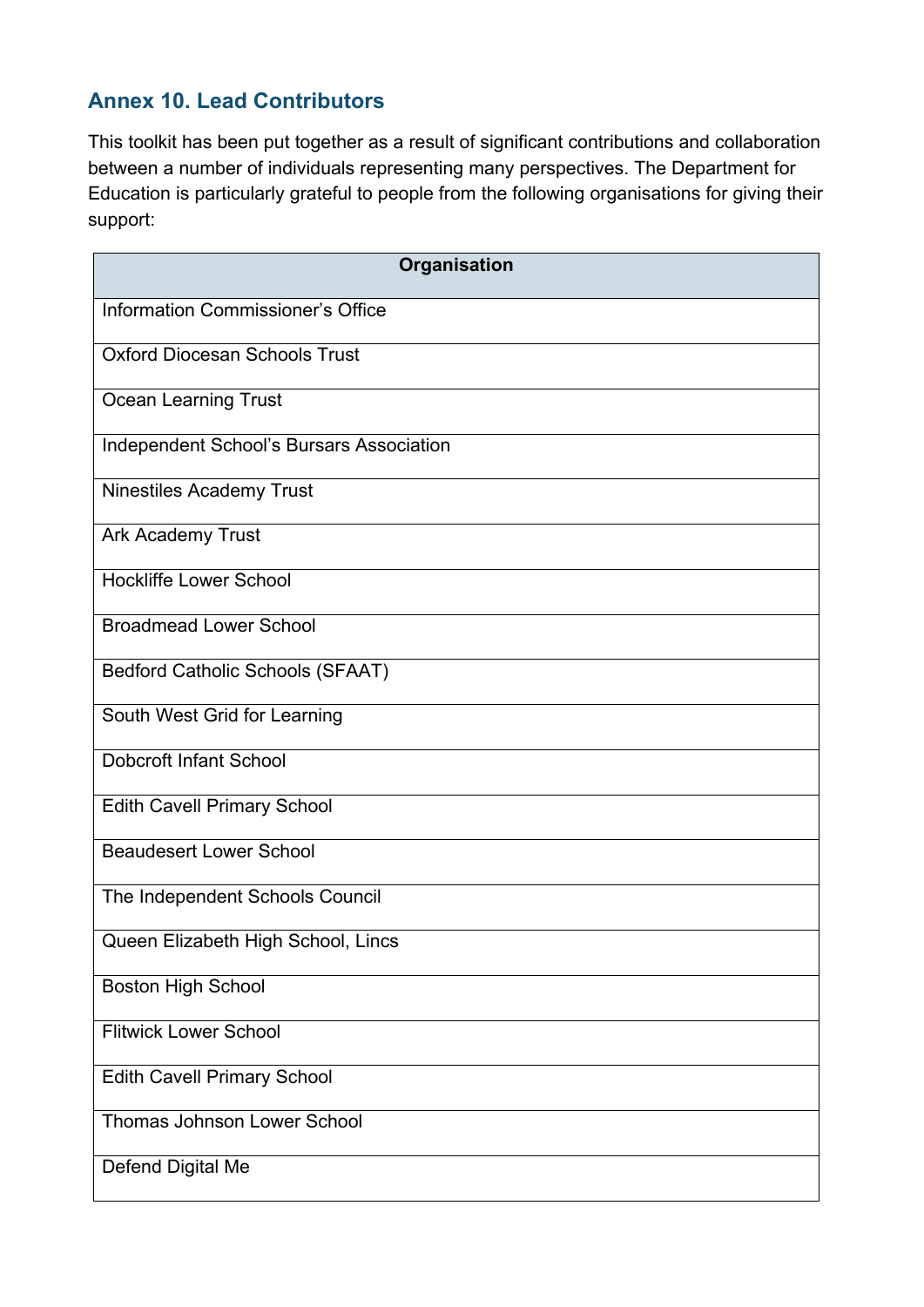| Organisation                               |
|--------------------------------------------|
| <b>Lincolnshire County Council</b>         |
| Capita SIMS                                |
| <b>GDPR in Schools (GDPRiS)</b>            |
| <b>CBICT Ltd</b>                           |
| Assembly                                   |
| TheTrustBridge                             |
| <b>Michelmores</b>                         |
| <b>National Centre for Cyber Security</b>  |
| Information and Records Management Society |